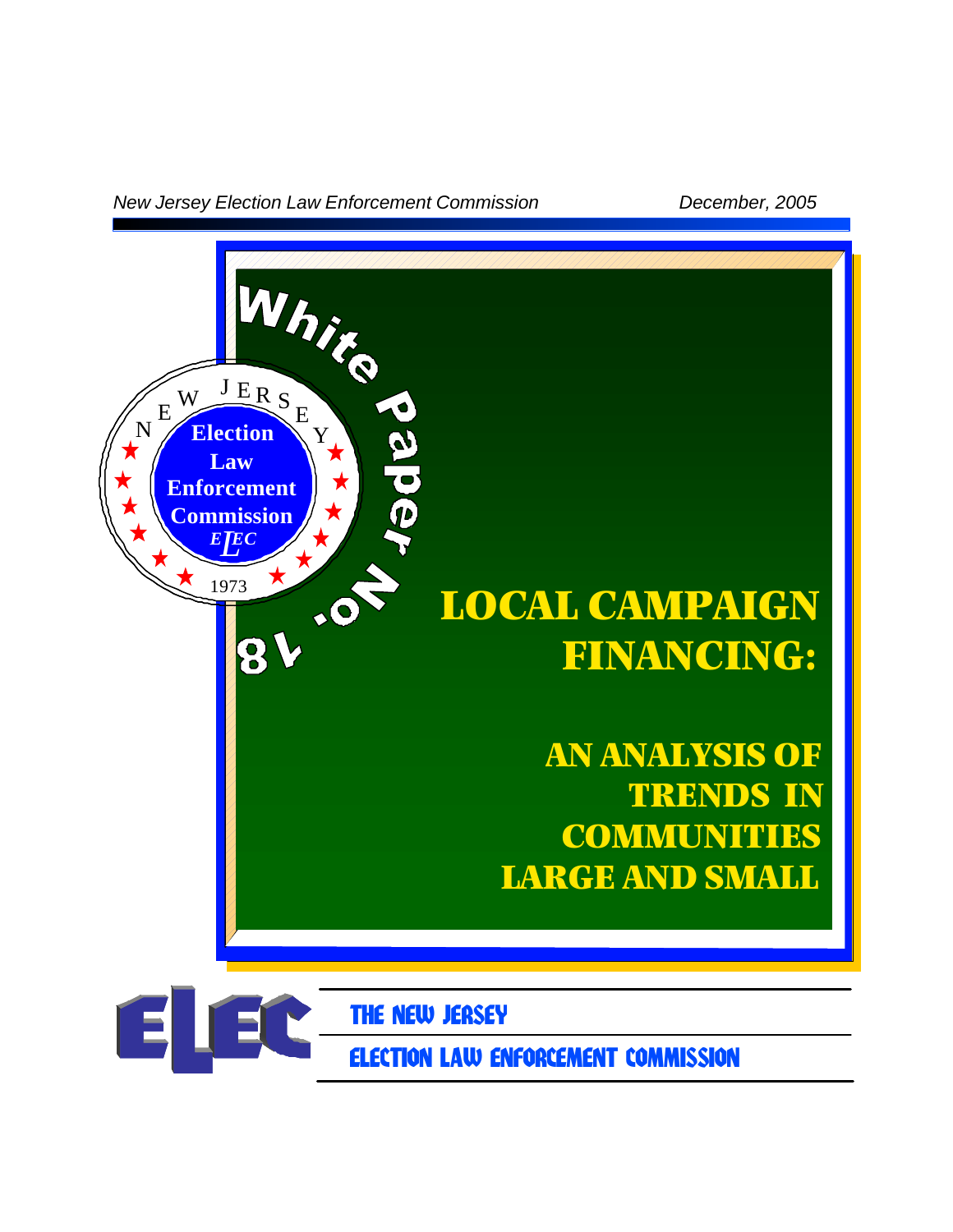

### **ELECTION LAW ENFORCEMENT COMMISSION**

**JERRY FITZGERALD ENGLISH Chair** 

> **PETER J. TOBER Vice Chair**

**ALBERT BURSTEIN Commissioner** 

**THEODORE Z. DAVIS Commissioner** 

Respond to: P.O. Box 185 Trenton, New Jersey 08625-0185

(609) 292-8700 or Toll Free Within NJ 1-888-313-ELEC (3532)

Website: http://www.elec.state.nj.us/

## **Acknowledgement**

**FREDERICK M. HERRMANN, Ph.D. Executive Director** 

> **JEFFREY M. BRINDLE Deputy Director**

**NEDDA G. MASSAR Legal Director** 

**EVELYN FORD Compliance Director** 

**JAMES P. WYSE Counsel** 

 The Commission is delighted to present the citizens of New Jersey its newest analysis on a topic of importance in the field of public disclosure. ELEC's veteran Deputy Director, Jeffrey M. Brindle, authored this study, which draws upon his wealth of experience in the field of campaign financing.

 Research Associate Steven Kimmelman coded reports used in this study and provided invaluable research. Director of Systems Administration Carol Neiman and her staff, Data Entry Supervisor Brenda Brickhouse and Assistant Data Entry Supervisor Darlene Kozlowski, helped with the computerized statistical information, coding, and data entry. The word processing and graphic design work were expertly accomplished by Administrative Assistant Elbia Zeppetelli and Executive Secretary Maureen Tilbury, while Director of Administration Gary Alpert reviewed all of the statistics appearing in the report. The general editor, Executive Director Frederick M. Herrmann, once again served in this capacity, bringing consistency throughout the report.

 Local Campaign Financing: An Analysis of Trends in Communities Large and Small is the eighteenth White Paper in a series dating back to 1988. These studies are based on staff research. It is ELEC's goal to contribute substantive research for the ongoing debate on improving the way our State regulates the impact of money on its political process.

 For further reading about the role of campaign financing in New Jersey's and the country's political systems, the Commission suggests referring to the sixth edition of the "COGEL Campaign Financing and Lobbying Bibliography" compiled by ELEC's executive director.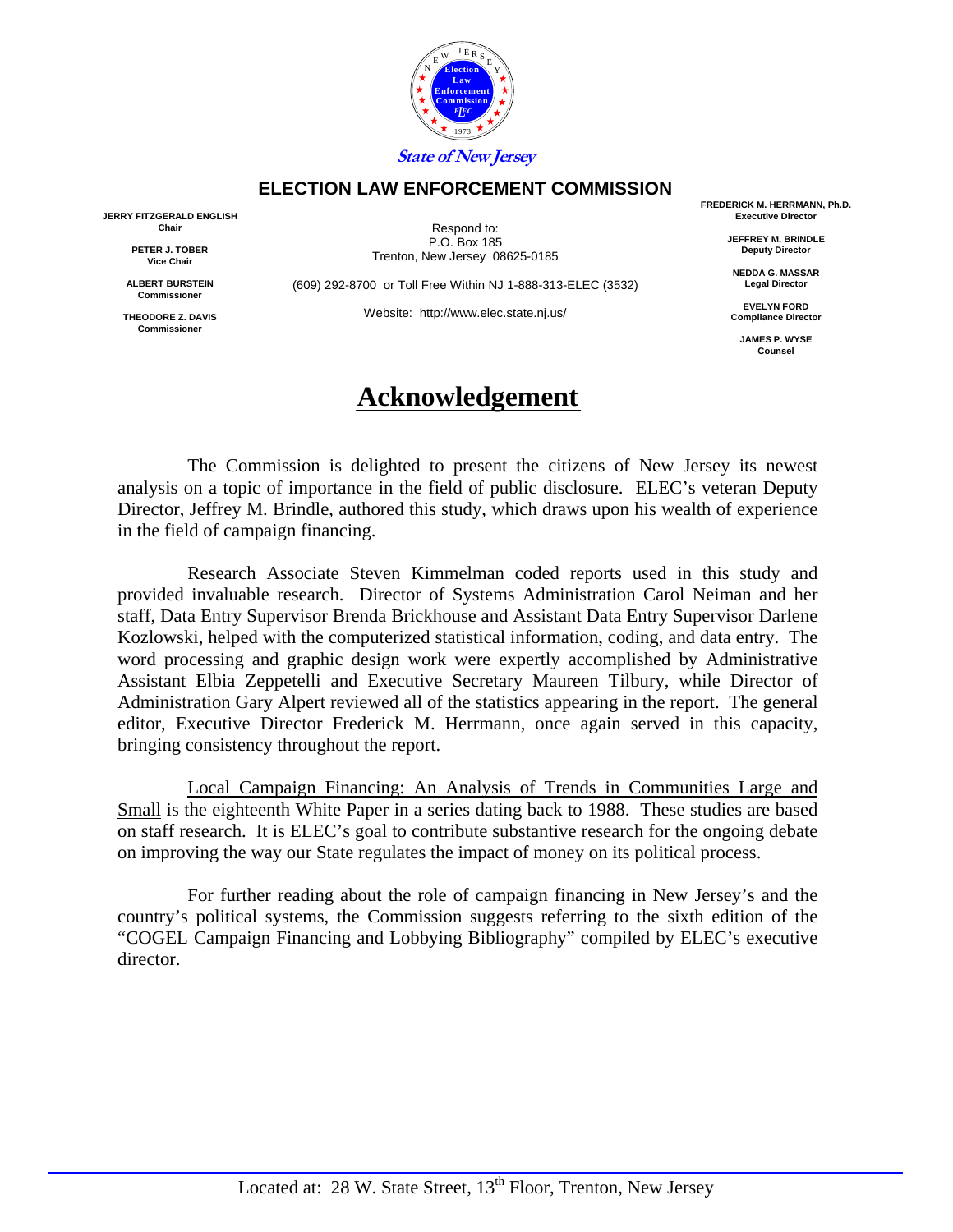# **TABLE OF CONTENTS**

## PAGE NO.

| $\Pi$ . |    |
|---------|----|
|         |    |
|         | 32 |
|         |    |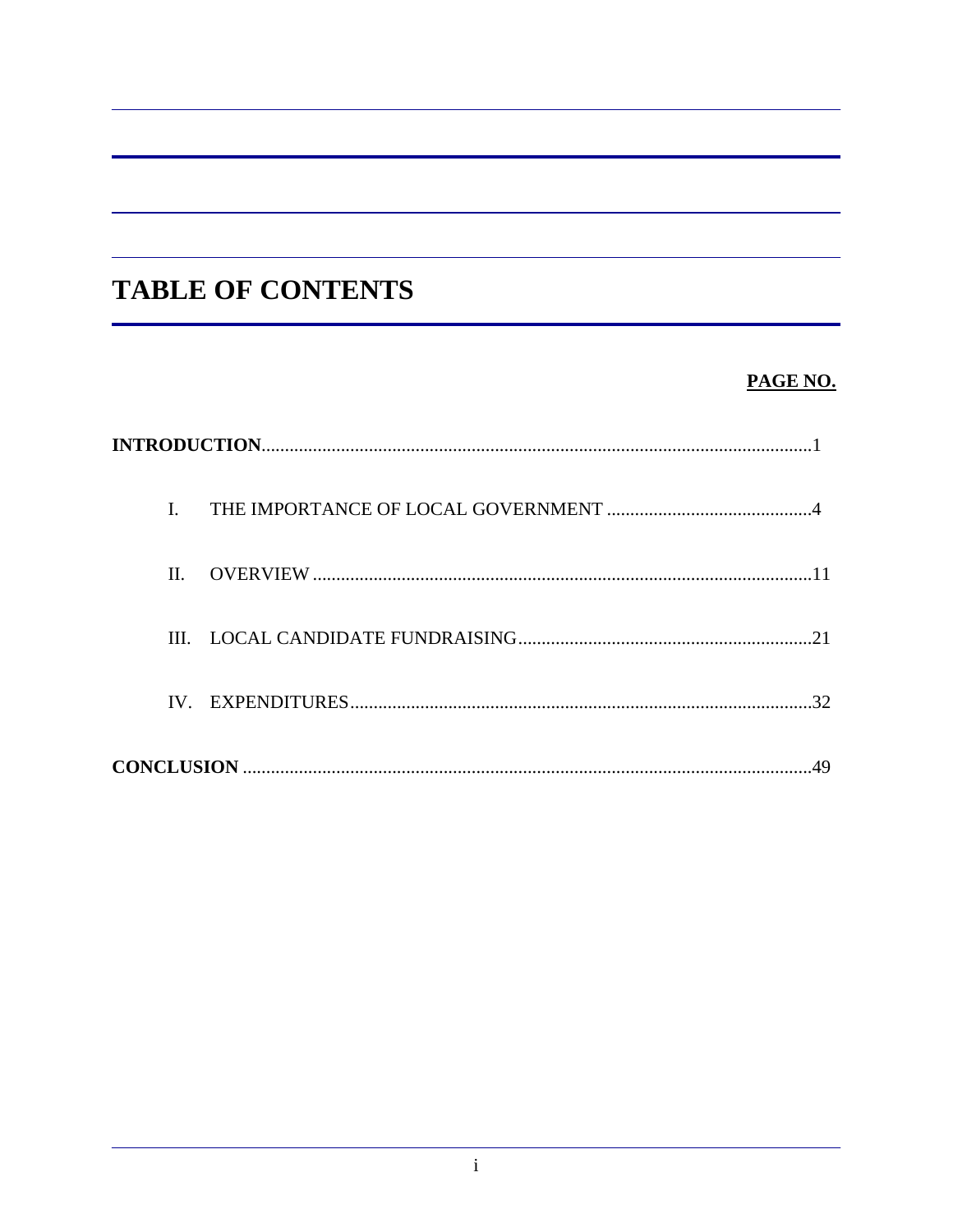| <b>TABLES</b> | PAGE NO.                      |
|---------------|-------------------------------|
| 1.            | General Elections (1994-2004) |
| 2.            |                               |
| 3.            | $(2003 - 2004)$               |
| 4.            |                               |
| 5.            |                               |
| 6.            |                               |
| 7.            | $(2003 - 2004)$               |
| 8.            |                               |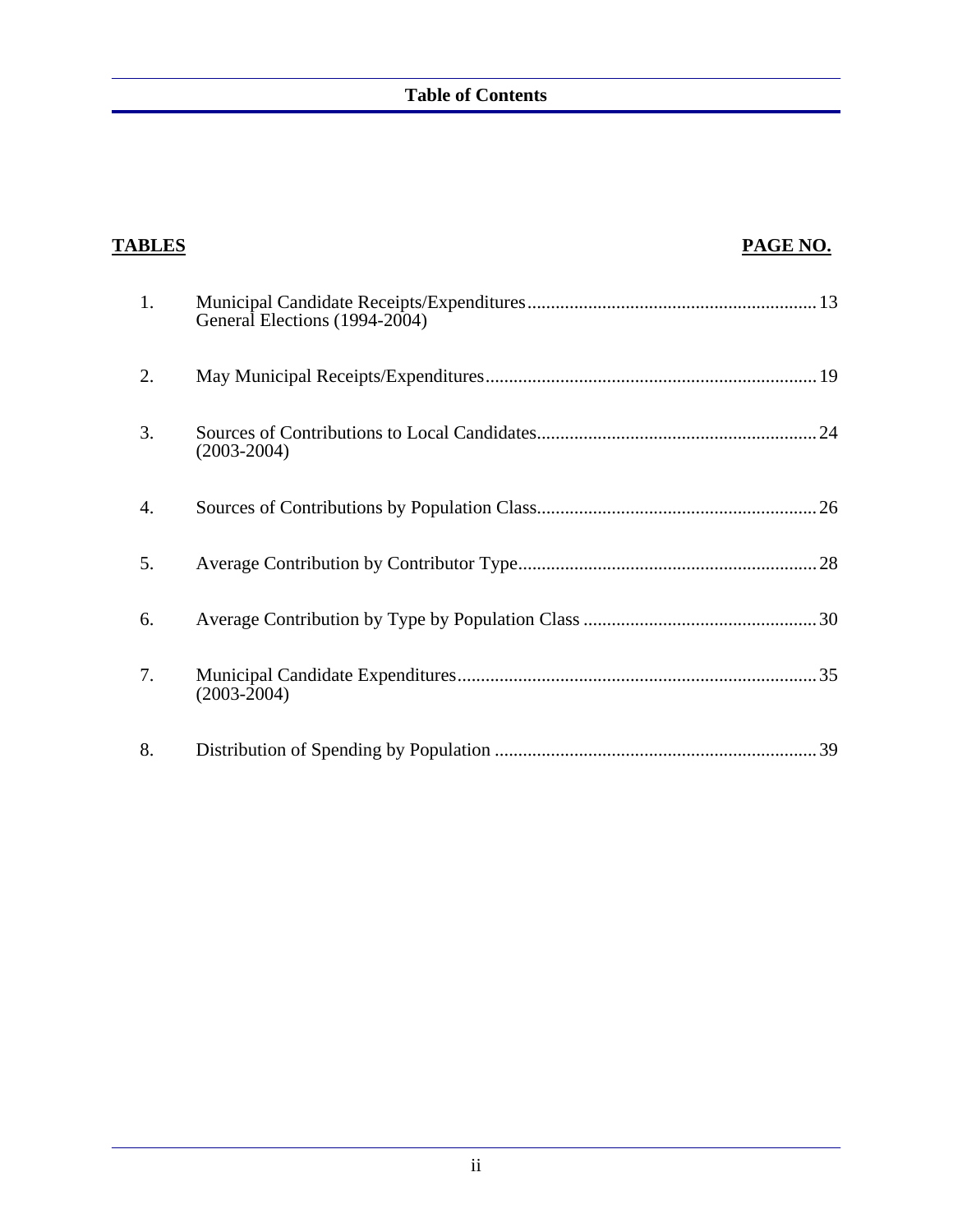| <b>FIGURES</b> |                                                                                  | PAGE NO. |
|----------------|----------------------------------------------------------------------------------|----------|
| 1.             | General Election Municipal Candidate Receipts/Expenditures 14<br>$(1994 - 2004)$ |          |
| 2.             | $(1994 - 2004)$                                                                  |          |
| 3.             |                                                                                  |          |
| 4.             | by Municipal Candidates                                                          |          |
| 5.             |                                                                                  |          |
| 6.             |                                                                                  |          |
| 7.             | Municipal and Legislative                                                        |          |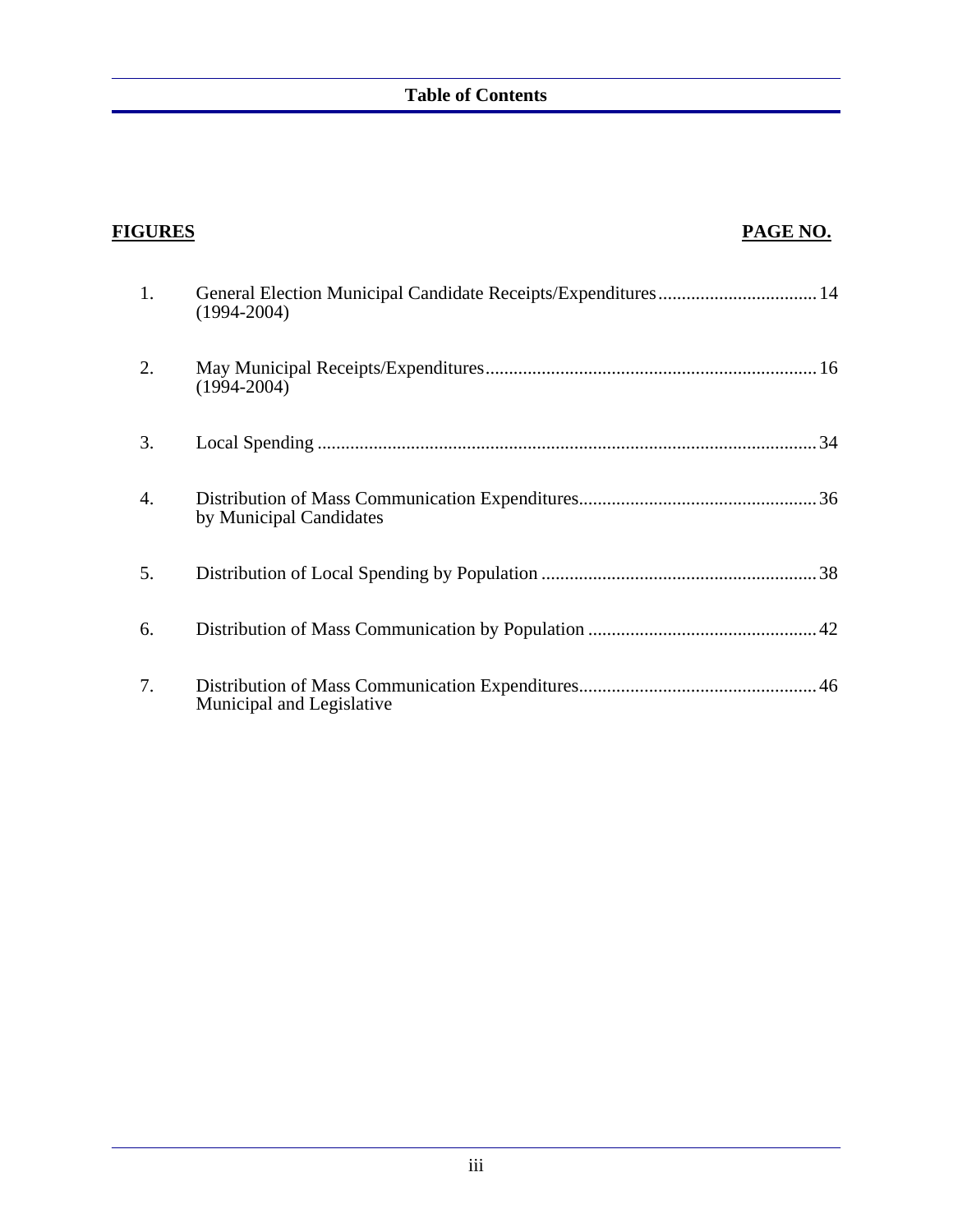## **PREFACE**

 This report follows two previous white papers that analyzed campaign financial issues at the local level of politics.

 Those two reports reviewed campaign financial activity in municipal and county campaigns as well as activity in school board elections. The analysis of municipal and county campaigns, entitled Local Campaign Financing, traced campaign financial activity at this level between 1989 and 1999, focusing on the general election of 1999 for a detailed study of receipts and expenditures. Similarly, the study of school board elections, School Board Campaign Financing, provided an overview of financial activity in school board elections between 1990 and 2000. It analyzed in detail financial activity of candidates in ten school districts in the years 1990, 1995, and 2000.

 This white paper analysis, which supplements the earlier reports, looks at the financial activity of candidates participating in the 2003 and 2004 municipal general and May non-partisan elections. In addition to providing an overview of financial activity by all candidates for municipal office between the years 1994 and 2004, the report analyzes in detail fundraising and expenditure activity of candidates participating in municipal elections in 50 randomly selected communities. Moreover, this detailed review includes a comparative study involving candidates participating in municipal elections in communities falling within four population classes. The analysis also includes comparisons between expenditure activity of municipal candidates and legislative candidates.

 The purpose of this report is to provide continuing analysis of trends in campaign financing at the local level of politics and to stimulate debate and discussion about campaign financing in the Garden State.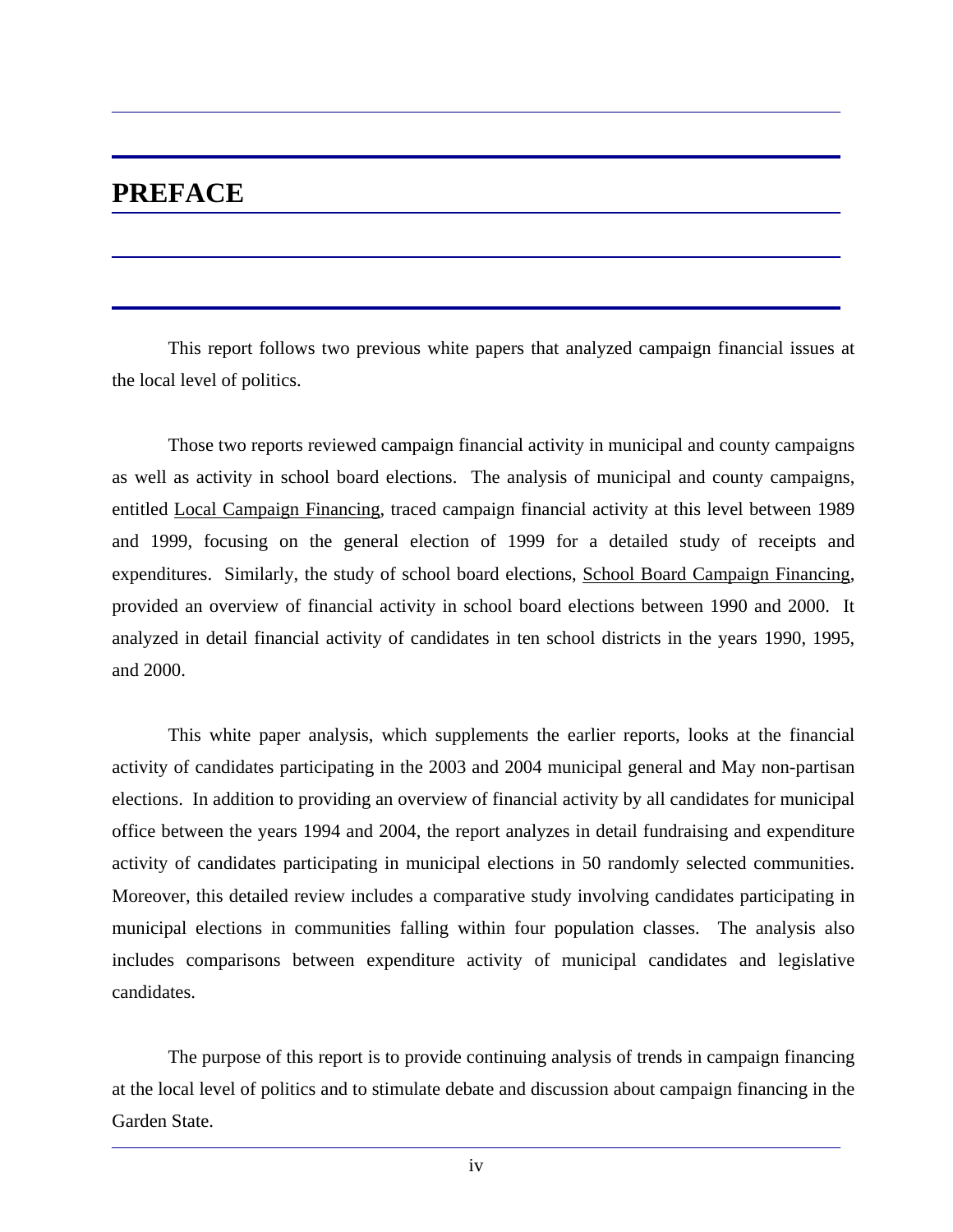## **INTRODUCTION**

 *It is not without intention that I begin this subject with the township. The village or township is the only association which is so perfectly natural that, wherever a number of men are collected, it seems to constitute itself.* 

*Alexis de Tocqueville* 

 Of late, the New Jersey Press Corps has been highlighting the issue of ethics in government. Integral to this concern is the amount of money raised and spent by candidates seeking elective office. Because of less volunteerism, less party identification, high levels of commuting, fewer hometown roots, and more cynicism, candidates know that money is vital to a successful campaign.

 This fact is repugnant to many. But to candidates, who often themselves resent the time spent fundraising, having significant funds is critical to communicating their message and offsetting that of their opponents.

 Providing information about candidacies is an important part of democracy, and whether we like it or not, under the American electoral system money is, to repeat an often used phrase, "the mother's milk of politics." As things exist, without sufficient funds, voters would be denied the advantage of competitive elections. Wealthy organizations with a capacity to bring supporters to the polls would have inordinate influence over elections, even more so than now. As suggested by Larry Bartels, Princeton University scholar and architect of the current legislative redistricting plan, competitive elections are of great importance. Certainly, the goal of a competitive election process is in the public good.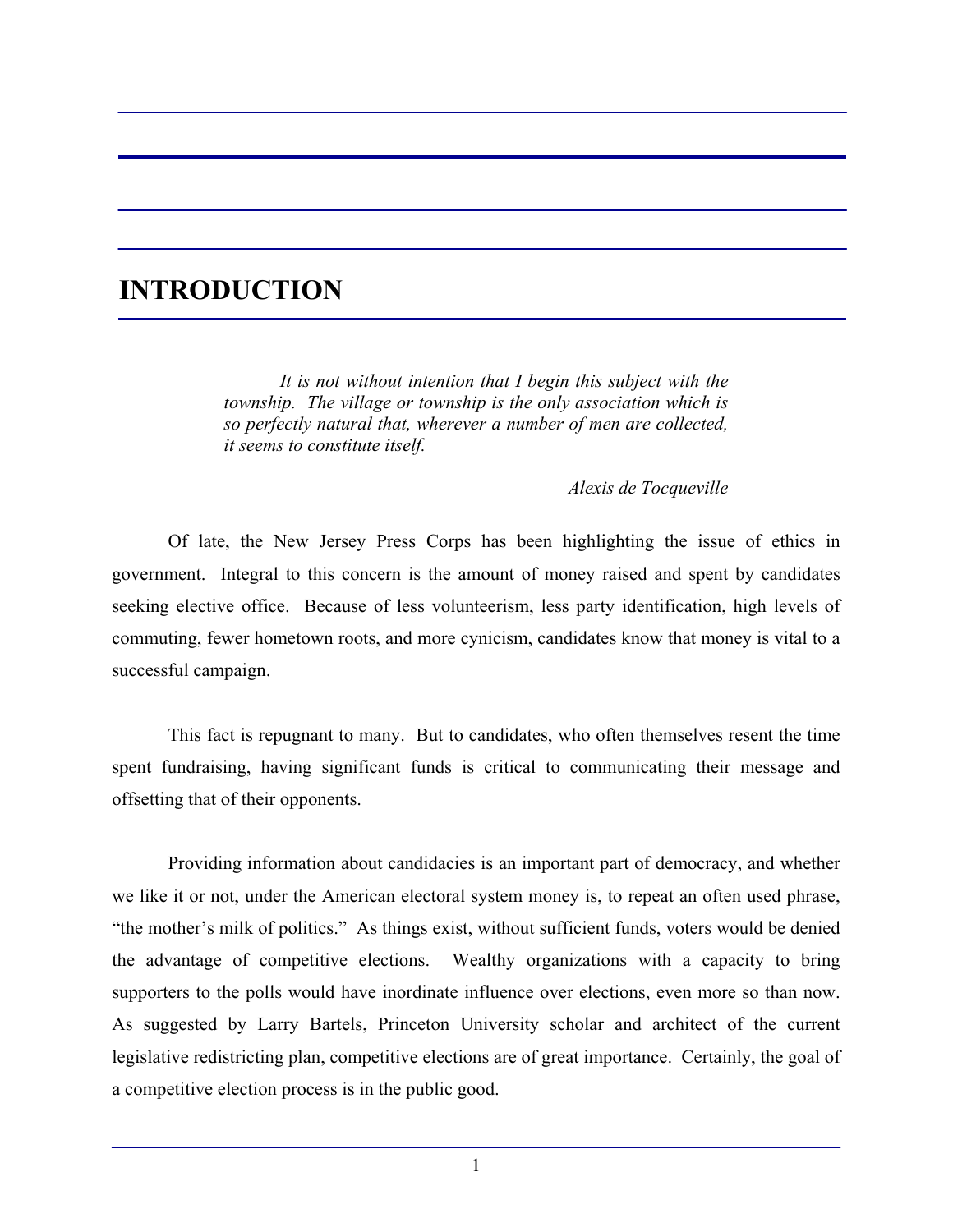#### **Introduction**

 Yet, the realization of competitive elections comes at a price. And, that price is that candidates for office, at any level of government, are forced to spend much time "dialing for dollars." Donors, to be sure, contribute for many reasons. The most benign reason is that they donate because the candidate shares their views or that they trust him or her. But donors also give because they may hope to obtain a government job or contract if the candidate they support wins the election. Some may contribute hoping that their donation will provide access to the officeholder, thereby creating a favorable climate for discussing important issues. The point is that there are various and sundry reasons for making campaign contributions. And, moreover, that these contributions from individuals, corporations, unions, political action committees (PACs), and parties fuel the warchests of individual candidates and allow them to run campaigns cannot be denied.

 Perhaps there are ways to reform the system to lessen the need for private money. Clean Elections is one approach that has been tried in a pilot project in New Jersey. But for now large amounts of money in campaigns in New Jersey are a fact of life; and public disclosure is, and has been, an important vehicle for shedding light on who is giving and who is receiving. As a result, the voters are able to make up their minds about whether or not sources of money will interfere with a public official's ability to do his or her job properly.

 The mission of the New Jersey Election Law Enforcement Commission (ELEC) is to provide up-to-date information to the public regarding campaign financing and lobbying. As a disclosure agency, the Commission fulfills this mission in several ways. Through its upgraded website, the public can access candidate, party, and PAC records via the Internet. Moreover, for those who have specific questions or issues of which there is a need to deal, ELEC's staff is prepared to provide personal assistance to all who phone, or visit the Commission's offices. Finally, another way the Commission has informed the public about important issues involving campaign financing and lobbying trends is through its analytical white paper series.

 In this White Paper, campaign financing at the municipal level of political activity is analyzed. In 2000, the White Paper Local Campaign Financing, which dealt with county and municipal candidates, broke new ground by analyzing campaign financing at the local level. Prior to this study, analytical reports dealt with legislative candidates, PACs, political parties,

2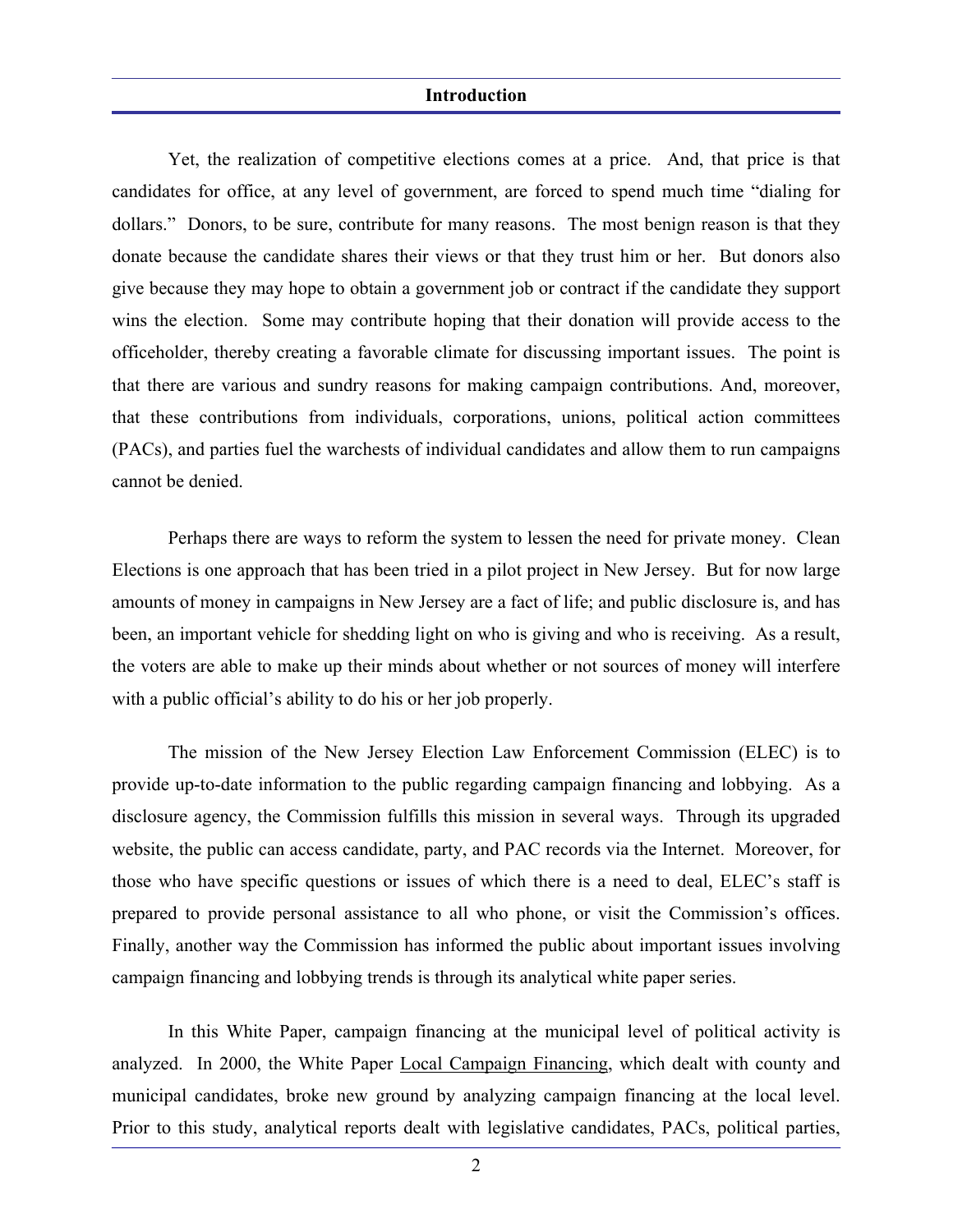#### **Introduction**

legislative leadership committees, and lobbyists. This white paper follows up on the previous white paper on local activity, but differs slightly in its approach. Instead of evaluating the financial activity of county and municipal candidates and comparing that activity to that of legislative candidates, this analysis looks at municipal candidates financial activity only (excluding county activity) and makes comparisons between activity found in communities of different sizes. This novel approach will reveal whether or not there are differences in campaigns depending upon the population of the community. It will also determine whether or not, relatively speaking, financial activity is growing in smaller municipalities in the same way as in the mid-size and largest municipalities. Finally, in addition to comparing campaign financial activity between candidates running in different size communities, the study will also contain comparisons between municipal candidates and legislative candidates.

 To complete this study, which also contains an overview of campaign financial activity throughout all municipalities in New Jersey, a random sampling of 50 municipalities was selected for a detailed analysis of fundraising and expenditure activity by candidates running in different size communities. To be specific, in order to obtain sufficient data in each population category, a disproportionate random sample was utilized.

 In undertaking this study, municipalities were selected from five population categories: over 75,000; between 50,000 and 75,000; between 25,000 and 50,000; and up to 25,000. For all categorizes except the over 75,000 population category, activity in 2004 May municipal and November general election was reviewed. Because of a lack of elections in the over 75,000 population category in 2004, municipalities were selected randomly in this range for their activity in the May or November elections of 2003.

 As will be noted in Chapter I, a great deal of focus has lately been placed on activities at the local level of government, particularly by the United States Attorney. Municipal officials do important work, have much influence over public policy, and as will be shown, are raising and expending increasing amounts of money. It is hoped that this work will add to the understanding of trends in campaign financing in New Jersey, and, in particular, to the role of municipal campaigns in the overall process.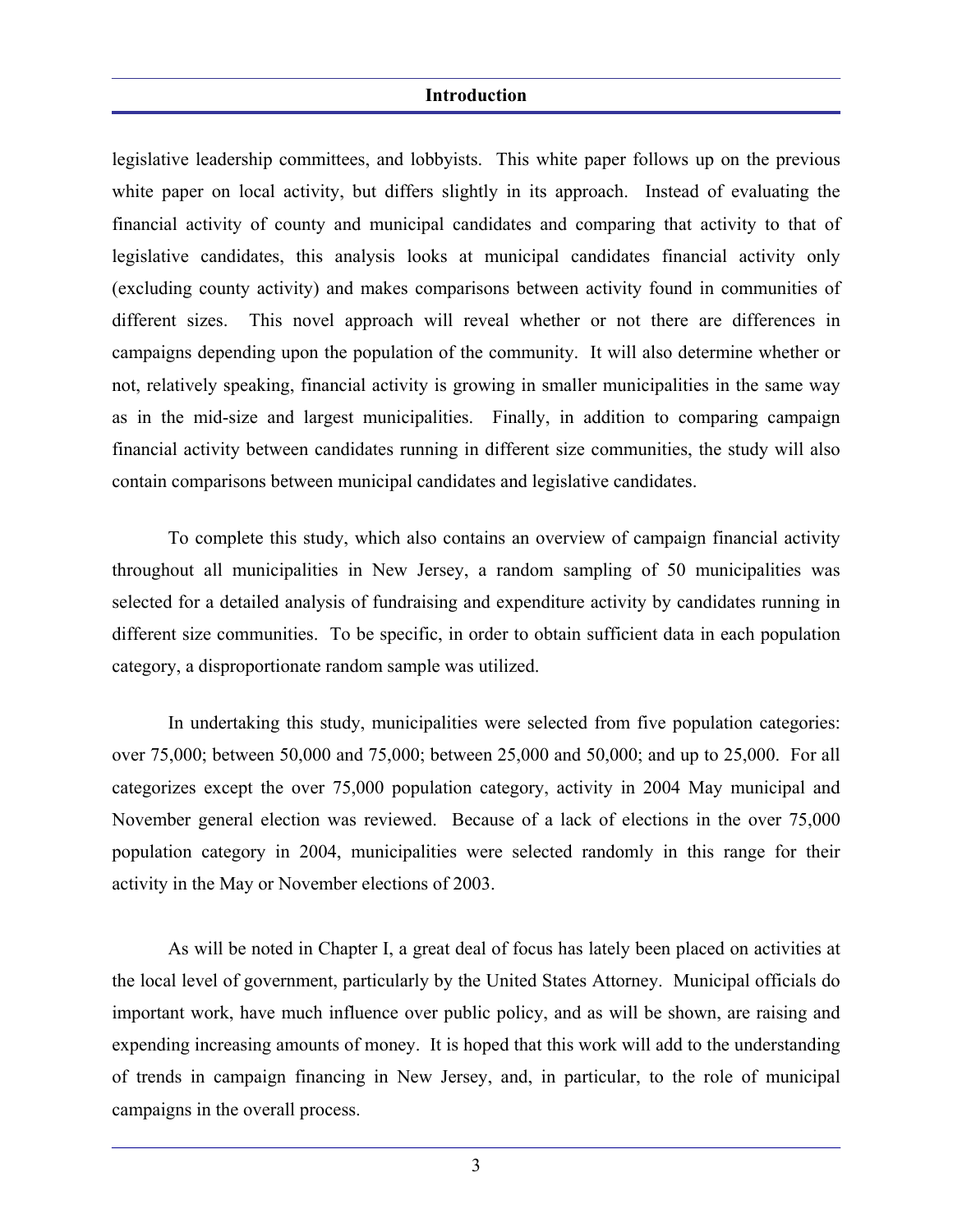## **CHAPTER I**

## **THE IMPORTANCE OF LOCAL GOVERNMENT**

*Town meetings are to liberty what primary schools are to science; they bring it within the people's reach, they teach men how to use and how to enjoy it.* 

*Alexis de Tocqueville* 

 The Constitution of the State of New Jersey established a unitary system of government. Under this system, municipalities are the creatures of the State. The State is sovereign, all powers are vested in it, and local units exist only as agents of the State and exercise only those powers expressly given to them by State government.

 The unitary system differs from the national system, which is federalist. Under federalism, both the national government in Washington, D.C. and the 50 state governments derive their power from the Federal Constitution. Neither level of government can abolish the other. The Constitution itself defines the powers and limitations of each.

 In New Jersey, municipalities are granted charters by authority of municipal charter laws adopted by the State Legislature. The forms of government vary and are adopted by the municipalities themselves, but each type is authorized by State law. "Thus, state government can devolve powers to local governments or, as in the case of the city of Camden, assume greater authority over their activities."<sup>1</sup> The legal practice known as Dillon's rule therefore applies to the formal structure of New Jersey's government. This principle holds that "a municipal corporation can exercise only the powers necessarily implied by, or essential to the accomplishments of stated powers."<sup>2</sup>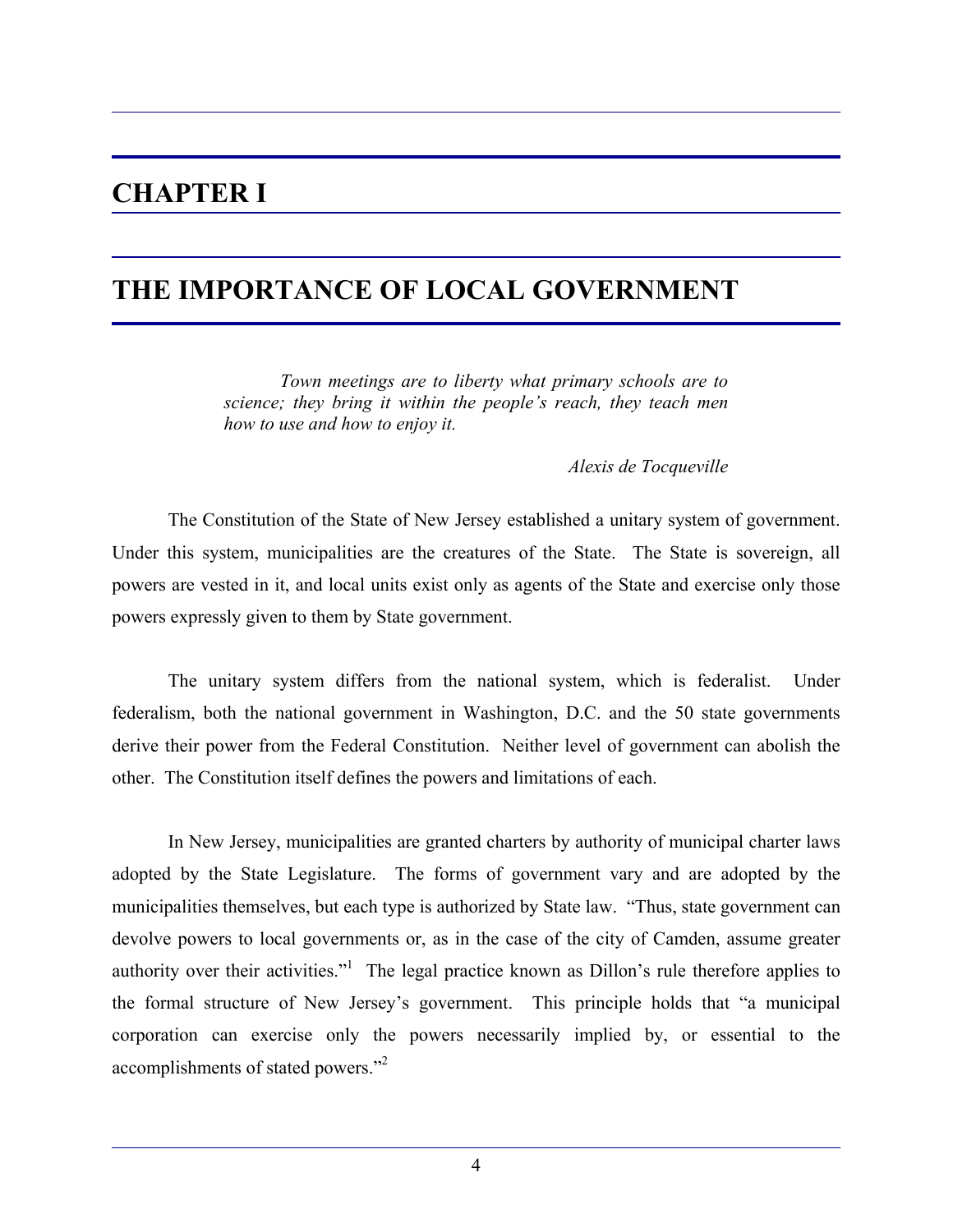Despite this constitutionally established relationship, New Jersey, nevertheless, has a very strong tradition of home rule which, though eroded somewhat by State Supreme Court decisions, such as Mount Laurel I and II, still remain vibrant.

 Those familiar with New Jersey understand the distinct role played by municipalities in the lifeblood of its politics and government.

 The antecedent to this home rule tradition is traced to pre-revolutionary times when charters were granted to companies or royal personages. These charters were granted for the purpose of governing the colonies. In 1664, for instance, following the English takeover of the territory once controlled by the Dutch; James, Duke of York, took title to land now known as New Jersey.<sup>3</sup> In turn, James granted proprietorship to Sir George Carteret and John, Lord Berkeley. As time passed, so too did proprietorships, until in 1701, governmental authority was returned to the king. From that point forward, the king appointed Royal Governors, who retained formal powers that would seem to give the individual named by the king final decision making authority. As a practical matter, however, the situation was not quite that simple. As noted in The Governors of New Jersey 1664-1974: "Frustrating though the system was for the governors, it worked well enough through the first half of the eighteenth century. Local government took care of most colonial needs and affected individuals more directly than provincial affairs."<sup>4</sup> Thus, the statement made several years ago by the late Speaker of the House of Representatives Tip O'Neil that politics is all local, then as well as now, has a certain resonance.

 That defacto home rule lives on in the hearts and minds of local officials and citizens is certain. If there is any doubt about this tradition remaining important, witness the response to former Governor James E. McGreevey's call to consolidate school districts. This recommendation was made during his State-of-the-State Address in January 2004. The Home News Tribune wrote: "Having a neighborhood school, particularly one that has received the National Blue Ribbon Award, is a plus for borough parents. Now, however, parents are anxiously wondering whether Governor James E. McGreevey's plan to order 172 single school districts to consolidate services would spell the end of Cranbury School."<sup>5</sup> The same newspaper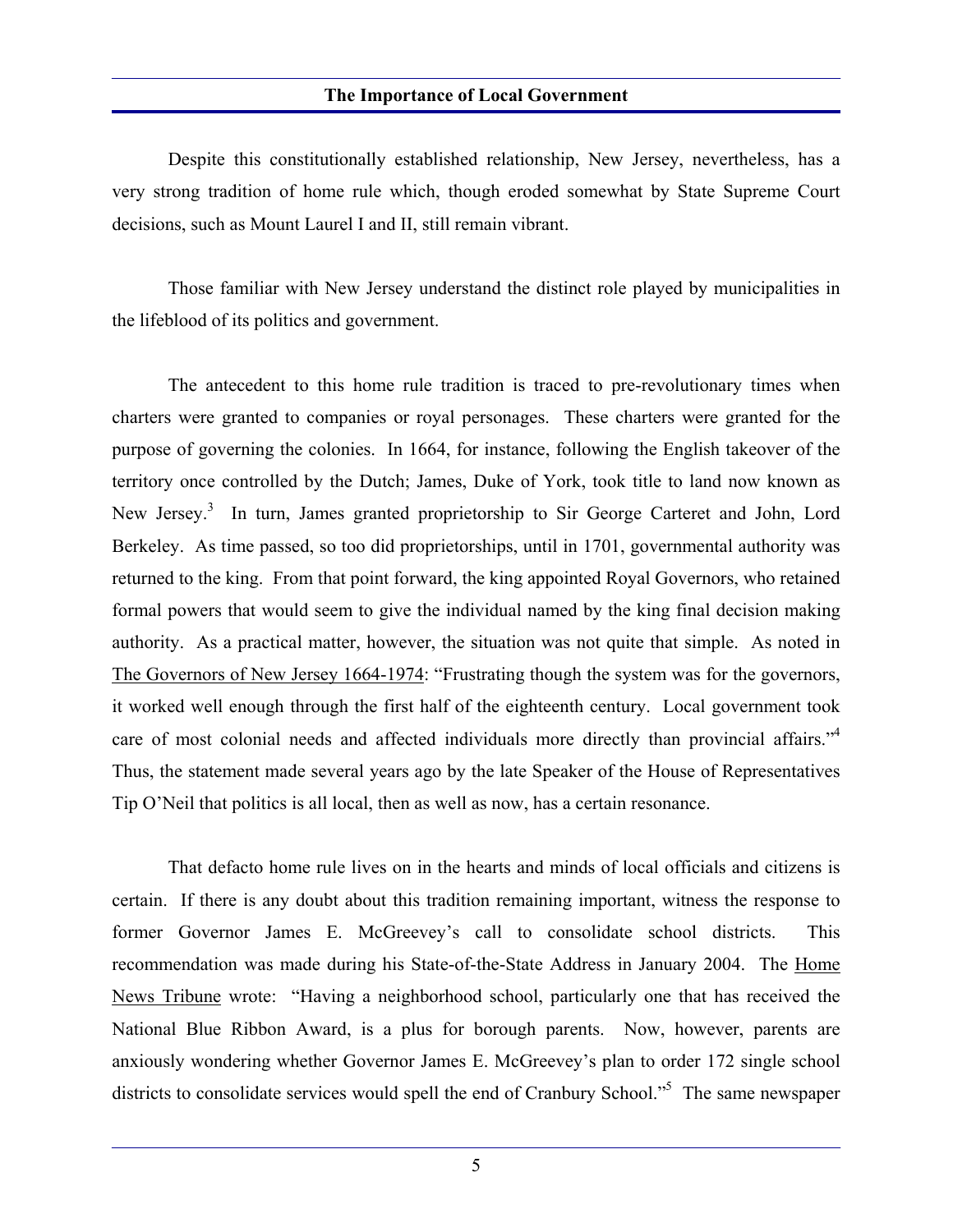reported Helmetta Mayor Nancy Martin stating "I don't see how we would benefit from consolidating . . . what would the State save by dissolving our little Board of Education? We have no representation. We wouldn't be Helmetta. We want to keep our identity we've worked hard for."<sup>6</sup>

This cacophony was repeated in the Bridgewater Courier News. Frank Chilson, Business Administrator for Rocky Hill and Millstone said "I would be shocked if those community members allowed the State to dictate to them to be consumed by Montgomery or Hillsborough or anybody else."<sup>7</sup> And finally, officials in the Rockleigh and Teterboro school districts stated "He's [Governor McGreevey] assuming there are enormous costs in running a district, and there really aren't."<sup>8</sup> Interestingly, but not surprisingly, this recommendation has stalled.

 Despite the ultimate authority for governing vested in the State, municipalities retain much power and responsibility for governing. Though legally State government is sovereign, as a practical matter local government maintains a pivotal role in the lives of New Jersey citizens.

 In the State of New Jersey, there are 566 municipalities. Property taxes, a major issue for both state and local officials, provide the bulk of funding for the administration of both local government and community schools. Federal and State funds are absorbed by municipal governments and school districts as well. However, the primary source of funding at the local level derives from property taxes. Through these local taxes, a broad spectrum of public services are provided. In 2001-2002, municipal budgets amounted to \$32.5 billion compared with a State budget \$32.7 billion.

As stated in White Paper Number 14, Local Campaign Financing:

 The services provided by or through local governments are numerous. Schools are obviously supported in large measure by local tax dollars. Basic services such as garbage collection, snow removal, and municipal and county road repairs are supported by local tax revenues. Fire and police protection and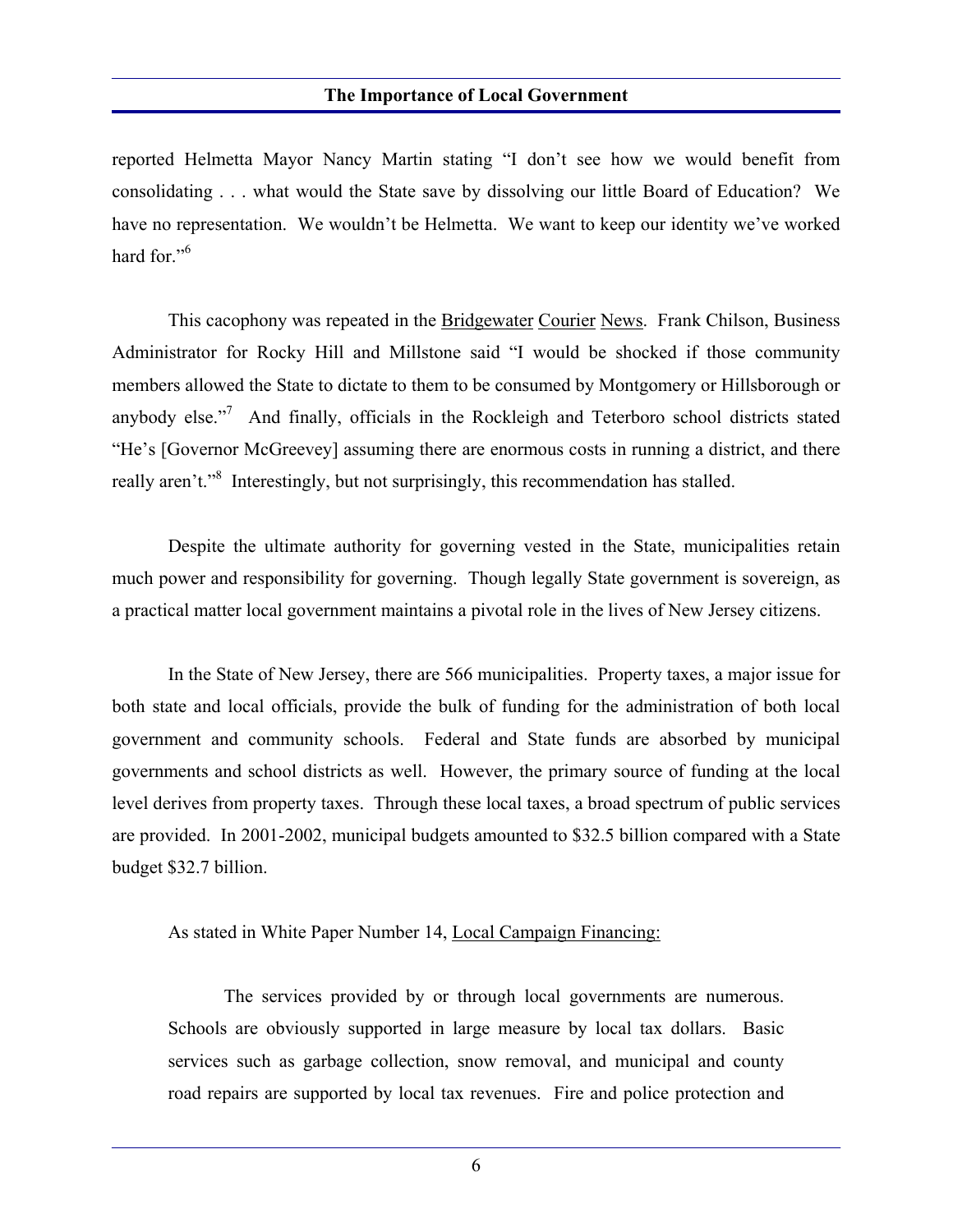emergency medical services are often provided by municipalities, either directly or through contracted services with private businesses. Local governments are instrumental in providing for senior citizen services as well as for recreational programming. Local building and health inspectors contribute to the quality of life in communities as well as a variety of local boards and commissions, such as zoning boards and ethics boards. In a phrase, local units of government have significant responsibilities, both to carry out services in a competent manner and to manage large amounts of local tax dollars. Whether authorizing a local quasigovernmental authority or supporting a municipal or county library system, local government responsibilities are huge.<sup>9</sup>

 Obviously municipal governments do play, and have played, a major role in the lifeblood of New Jersey government and its citizens. Frederick M. Herrmann, in his study of Antebellum New Jersey, wrote:

 Despite State restriction on the municipal collection of revenue, cities in New Jersey combined with township and county governments raised over four times the funds gathered by the State. This discrepancy was indicative of the relative roles played by state and local authorities in satisfying demands. Garden State lawmakers decided early in the industrial revolution to empower cities and other forms of local government randomly to take on many new functions with almost no attempt to regulate these activities. The uncertainty in State government about extending its authority led to this novel response to the great changes of the era. A major reason for New Jersey's ability to avoid more institutionalization at the State level than it did before the Civil War was its delegation of great authority to county, township, and especially city authorities.<sup>10</sup>

 Barbra G. Salmore and Stephen A. Salmore described the situation in the early part of the 20<sup>th</sup> century similarly when they wrote: "Neither the suburban commuters nor the insular ethnics

7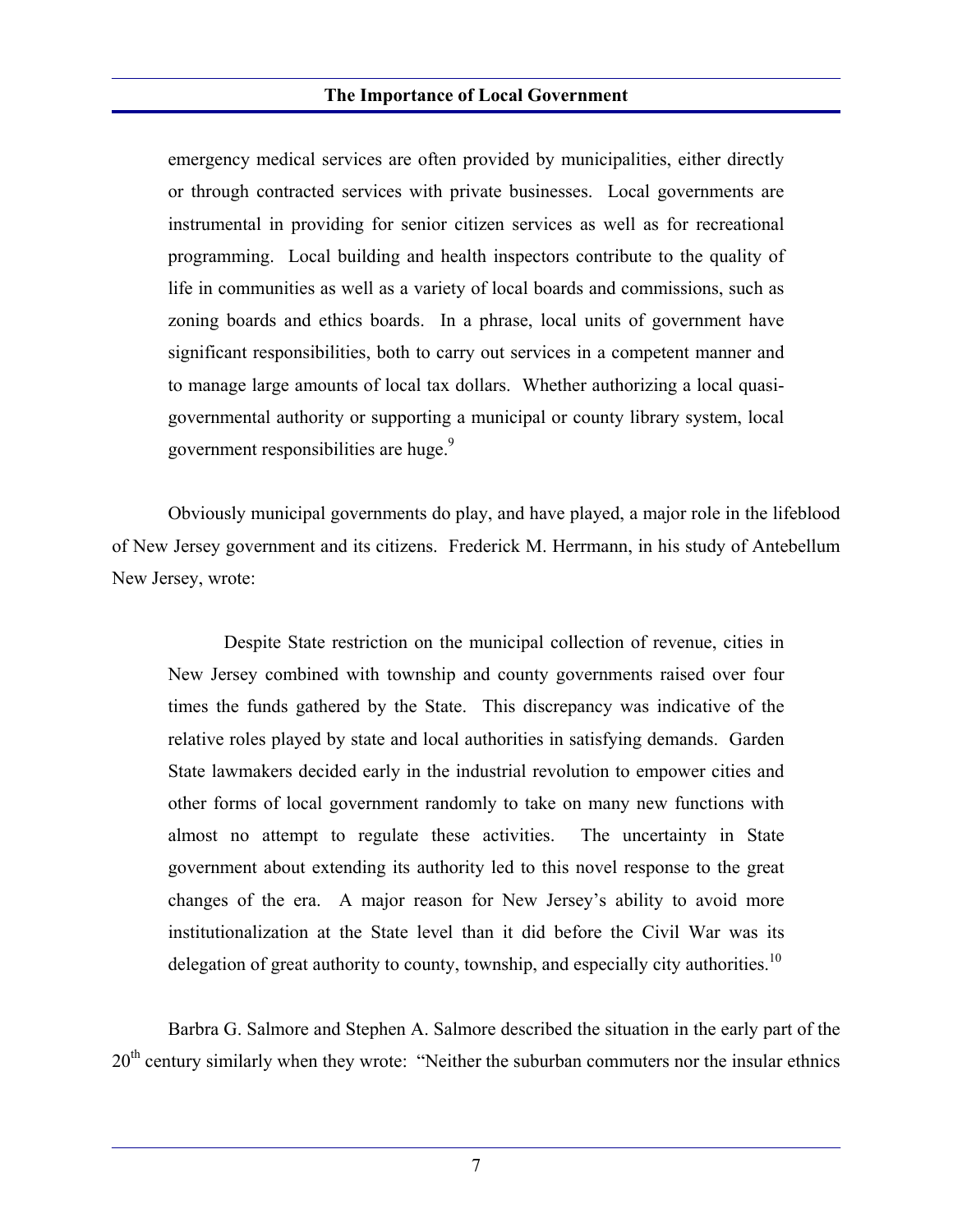felt much identity with the State. Thus, New Jersey's politics remained local, parochial, and based in county organizations. Indeed, one might say there was no state politics to speak of."<sup>11</sup>

 Thus, the idea that municipal government is central to the lives of New Jersey citizens is deeply embedded in the political culture of the State. Government at the level closest to the people should play a critical role in determining the direction undertaken by communities. Indeed, throughout New Jersey's colorful history municipalities, large and small, have often been at the forefront of progress; and, in turn, have provided local citizens with a quality of life not easily surpassed. Moreover, that inspired tradition continues today. Indeed the responsibilities placed on municipal officials have given them the opportunity to positively impact their communities and their surroundings. For example, city government in New Brunswick forged a partnership many years ago with the Johnson and Johnson Company that brought about the rebirth of that once declining urban community. Middlesex County's hub city has now become a center for art and culture, with many new restaurants flourishing, the expansion of Rutgers University, and the development of office and residential towers. City officials in Trenton have been attempting revitalization efforts through Waterfront Park, home of the Trenton Thunder Minor League Baseball Team, the downtown arena, built for pro hockey, basketball and concerts, and the construction of a first class hotel. Newark and Jersey City have made great strides in recent years, both in the arts and entertainment areas, and in the financial areas.

 But it is not just major cities that have taken the initiative to provide additional services and to improve the quality of life for their citizens. Small towns throughout the State have continually embarked upon community improvement efforts. Bordentown officials in Mercer County have taken advantage of the community's rich history to provide a colonial look to a thriving downtown. Milltown, in Middlesex County, is now in the process of planning for the redevelopment of a much abandoned industrial tract, once the home of Michelin Tire Company. Certainly, state and federal dollars, along with local spending, are often involved in supporting these ventures. The initiative, however, to begin these projects, begins at the municipal level and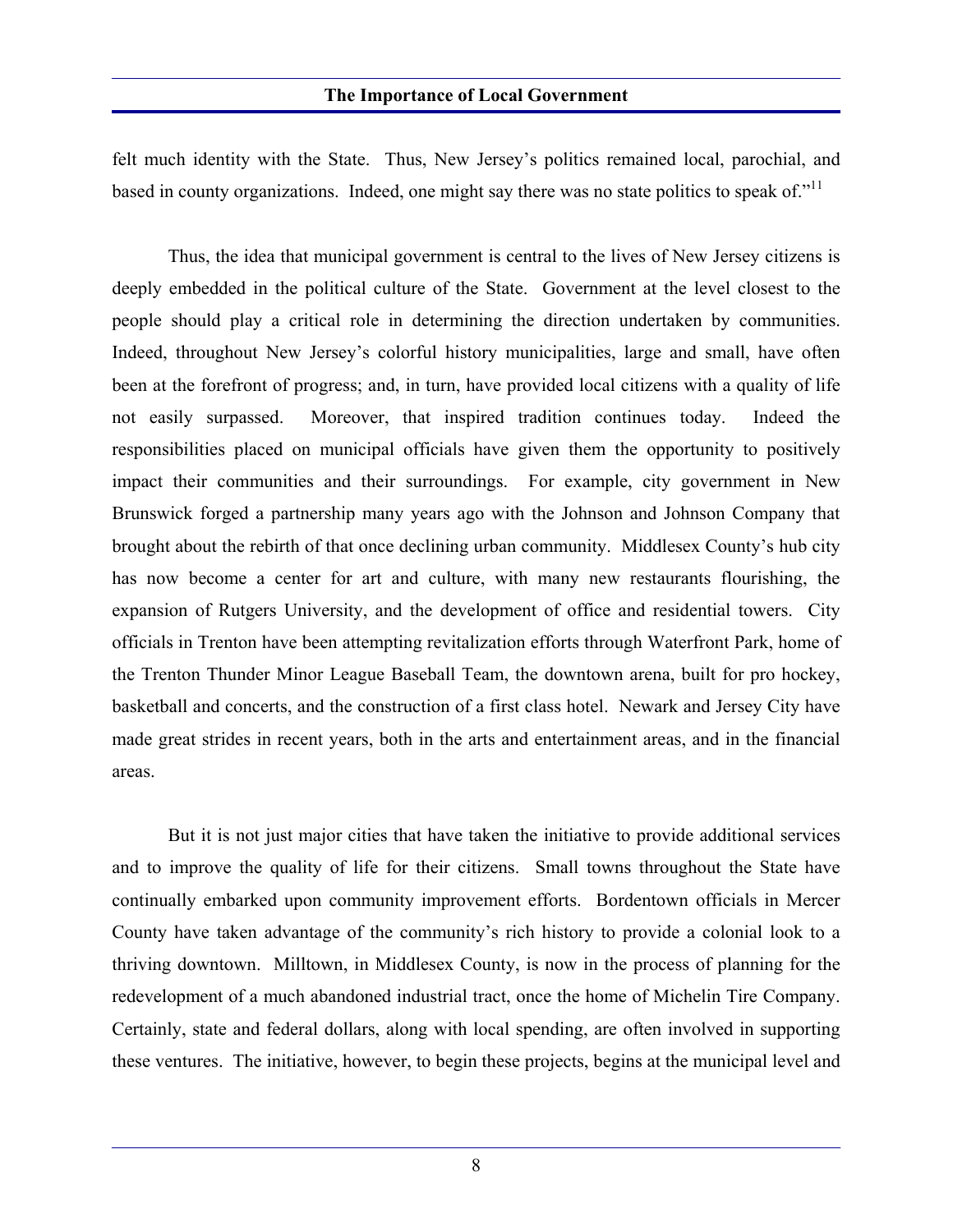ends there. Local officials are involved with the planning and the implementation of these efforts to improve the various towns, townships, and cities throughout the State.

 It must be pointed out, however, that just as there is much opportunity to do good at the municipal level, these opportunities do, from time to time, present municipal officials with the chance to engage in corruption. The great majority of local officials serve tirelessly, honorably, and thanklessly. They serve with honesty and integrity and carry out their duties with distinction. However, property tax revenues, state and federal funding, labor negotiations, and contract bidding provide those so inclined with the opportunity to defraud the public. As has become increasingly apparent, New Jersey has been experiencing its share of corruption. In the last three years alone, over 80 public officials have been indicted and/or charged with corruption, many of them municipal employees or officeholders.

 Indeed, as far back as 1992, the New Jersey State Commission of Investigation warned about the spread of corruption:

 Certainly a significant harm caused by public corruption is the spread of public cynicism and skepticism toward the large number of officials, who perform their jobs honestly. Other harms are more tangible. Embezzlers steal tax dollars. Corrupt inspectors jeopardize the public's health, safety and wellbeing. Purchasing scams deplete local treasurers. Zoning and planning payoffs lead helter-skelter development. Ripp-offs in social benefit programs deprives the truly needy of scarce public assistance funds. Finally, private businesses that pay off corrupt officials are unjustly enriched at the expense of honest competitors.<sup>12</sup>

 More recently, Christopher J. Christie, U.S. Attorney, speaking in the context of a spate of charges leveled against several local officials in Monmouth County said that the corruption has "gone beyond even what I was imagining."<sup>13</sup> And, in a Star-Ledger article, Christie added that in terms of corruption cases "the number of tips we are getting on a weekly basis is extraordinary. . . . We can't keep up."<sup>14</sup>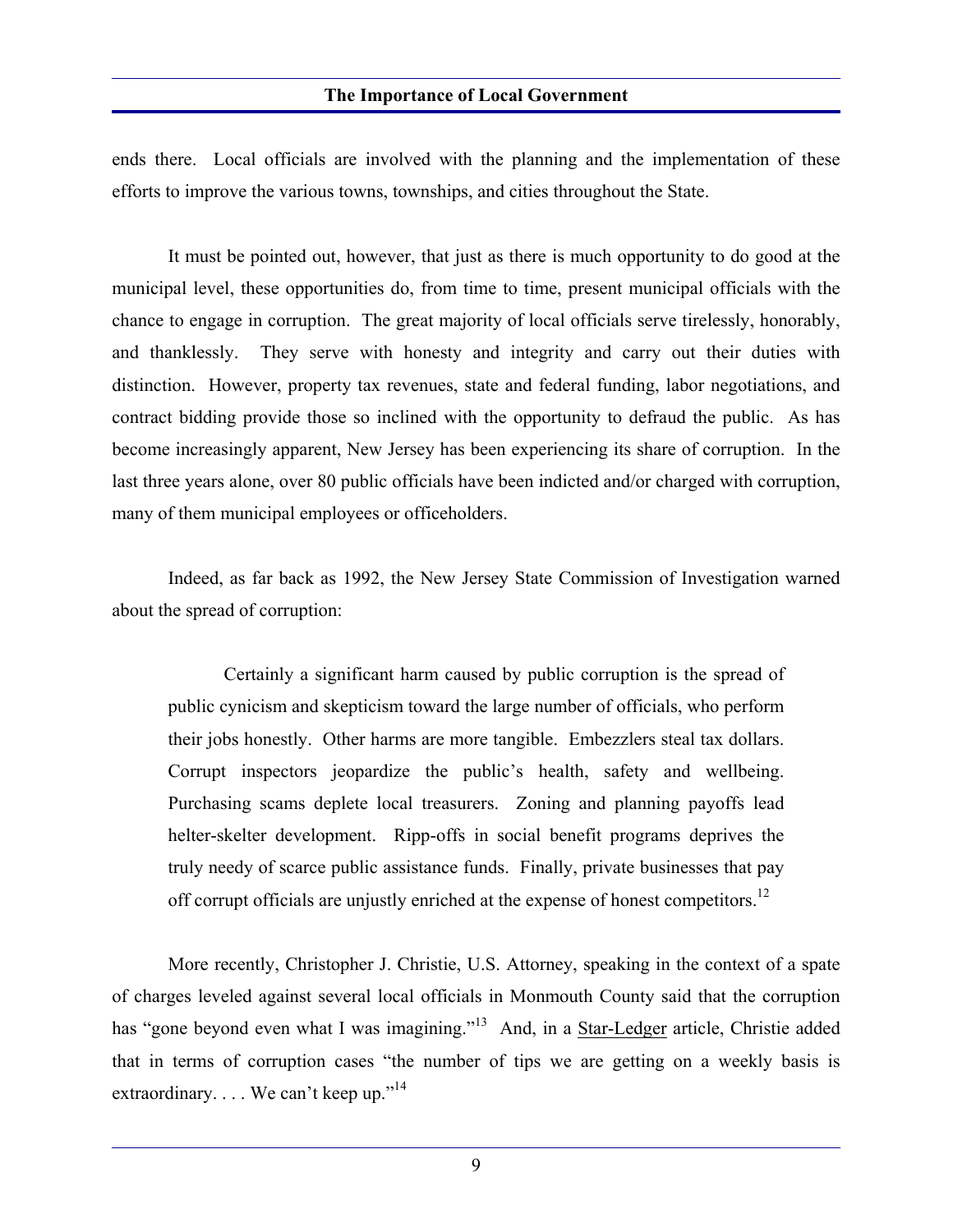While corruption at the municipal level, indeed any level for that matter, is extremely serious it is not the contention of this report that most, or even a sizeable minority of local officials are corrupt. Again, the vast majority of officials are honest, decent, community-spirited individuals. Nevertheless, government at the level closest to the people is central to the continuing history of the people of New Jersey. There is much decision making; serious property tax issues, often large scale funding; municipal budgets; school budgets; development; opportunities for substantial community progress; and, yes, opportunities for corruption. Moreover, politics at the municipal level can be colorful, hard hitting, and intense. For these reasons, municipal government and politics should bear scrutiny.

### **Conclusion**

 The following chapters will analyze an important aspect of municipal politics, namely campaign financing. The sources of contributions, strategies employed at the municipal level through expenditure activity, and the overall extent of financial activity will be explored. As noted in the introduction, comparisons will not be made between municipal and county candidates, but rather on the basis of the size of the municipality in which the election is held. Comparisons will be made, however, between trends in municipal candidate financial activity and that of legislative candidates. It is believed that the relatively unique perspective of analyzing differences in campaign financing between candidates running in communities of different population sizes will prove interesting.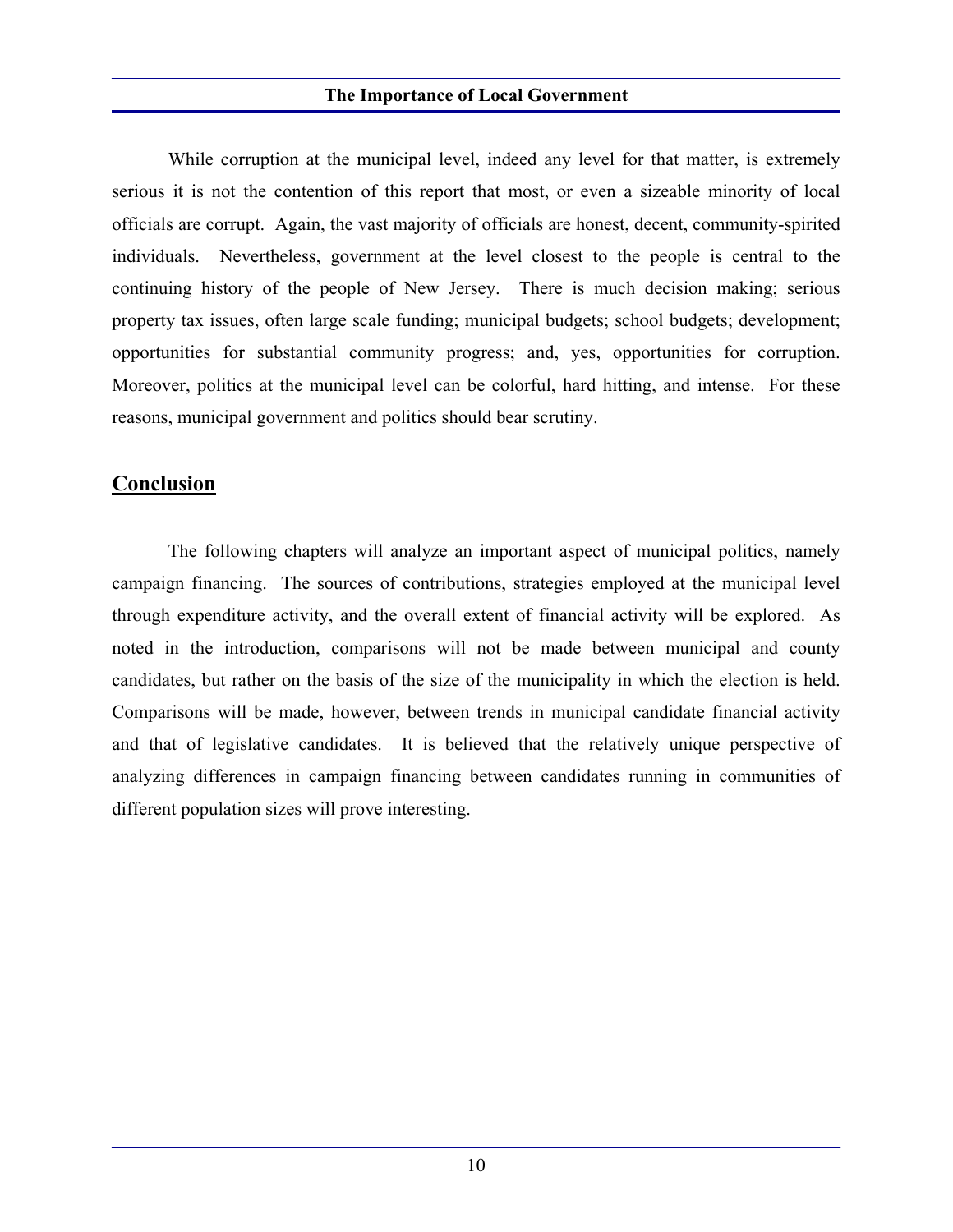## **CHAPTER II**

## **OVERVIEW**

 *In the township, as well as every where else, the people are the source of power; but nowhere do they exercise their power more immediately.* 

*Alexis de Tocqueville* 

 Local Campaign Financing, the 2000 study of campaign financing at the local level, recognized that trends uncovered in studies of legislative, gubernatorial, and party activity were present at the local level as well. Moreover, this study acknowledged that campaigns at the level closest to the people had been overlooked despite the fact that financial activity among candidates for local government offices was growing steadily. "Just as at the legislative level (and the gubernatorial level), financial activity [at the local level] has increased substantially over a ten-year period. In many respects, government and campaigns have been overlooked at this level  $\ldots$ <sup>15</sup>

 Recent events point to the need for further review of campaign financial activity of municipal campaigns. Issues involving property taxes, education, including school construction and contracting, and a series of indictments of local officials, demonstrate the importance of the earlier study and the fact that campaigns at this level should not be overlooked. As noted in the introduction, this study concentrates on municipal elections and does not include campaigns for county office. While the use of the term *local* often includes municipal and county governments, for the purposes of this study, *local* will refer to municipal candidates only and the two terms will be used interchangeably.

 Municipal elections in New Jersey are of two types. Depending upon a community's charter, elections can either be partisan or non-partisan. In other words, elections for local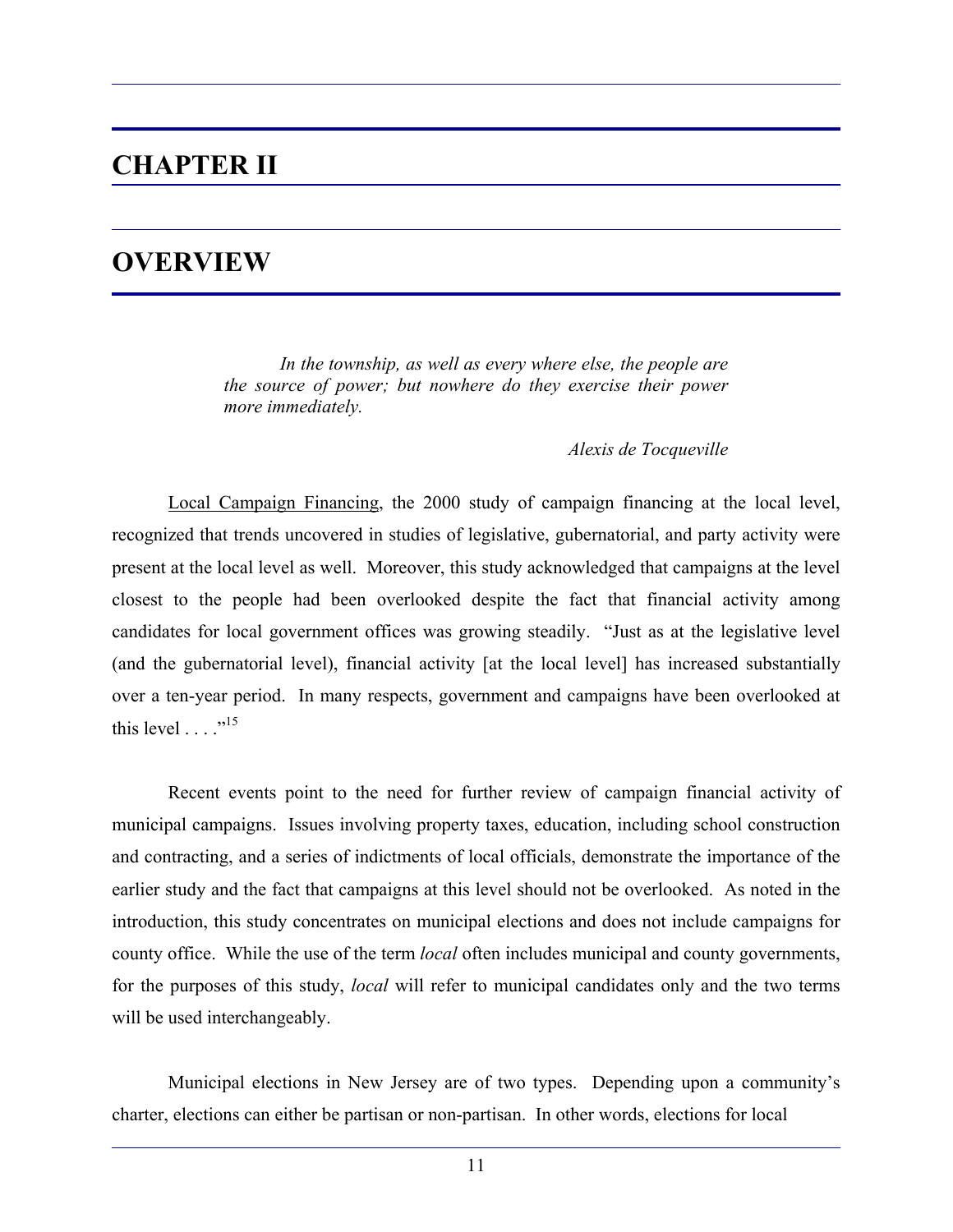governing bodies can be held at the general election in November or in non-partisan municipal elections in May. This study includes campaign financial activity for both general election candidates and May municipal candidates. For the purposes of this chapter, each will be treated separately, then together in the conclusion.

 Future chapters will provide detailed analysis of receipt and expenditure activity in randomly selected municipalities. Both general election and May municipal financial activity have been included in the sample.

 In tracing financial activity of general election municipal candidates, Table 1 shows that overall there has been a steady increase in receipts and expenditures between 1994 and 2004. During those years, fundraising increased by 98 percent, from \$5.4 million in 1994 to \$10.7 million in 2004. Spending increased during this period of time from \$4.8 million to \$10.6 million, a 120 percent increase. The chart, though, demonstrates that financial activity, despite having increased during the period under study, has been uneven "in different years." In certain years, it has spiked significantly, in others it has fallen off. Just as will be shown in the next section dealing with May municipal candidates, this unevenness in financial activity recorded by general election municipal candidates is due to the fact that in certain years there are either more elections being held or elections being held in well-populated communities. As an example, in 1995, 1999, and 2003, years when financial activity rose significantly, municipal elections were held in Woodbridge, Hamilton Township (Mercer County), Cherry Hill, Fort Lee, and Elizabeth. These races included contests for Mayor as well.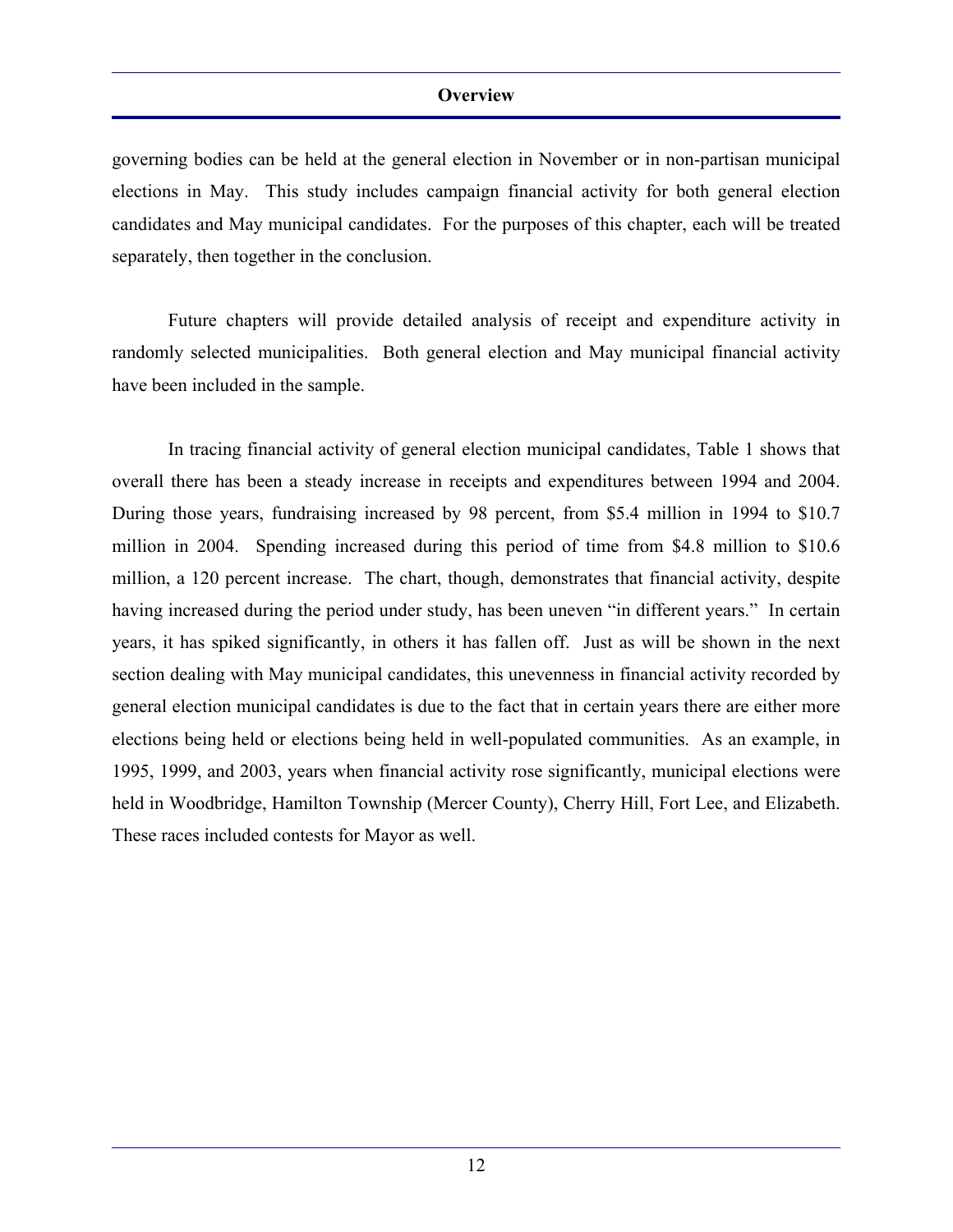### **Table 1**

### **Municipal Candidate Receipts/Expenditures**

| <b>General Elections (1994-2004)</b> |  |
|--------------------------------------|--|
|--------------------------------------|--|

|              |             | Percent |              | Percent |
|--------------|-------------|---------|--------------|---------|
|              | Receipts    | Change  | Expenditures | Change  |
| 1994         | \$5.4       |         | \$4.8        |         |
| 1995         | \$8.9       | $+65$   | \$7.1        | $+48%$  |
| 1996         | \$5.6       | $-37%$  | \$5.2        | $-27%$  |
| 1997         | \$7.7       | $+37%$  | \$6.7        | $+28%$  |
| 1998         | \$7.3       | $-5%$   | \$6.8        | $+1\%$  |
| 1999         | \$10.5      | $+44%$  | \$9.7        | $+43%$  |
| 2000         | \$9.5       | $-10%$  | \$8          | $-18%$  |
| 2001         | \$11.6      | $+6%$   | \$10.5       | $+31%$  |
| 2002         | \$10.9      | $-6\%$  | \$10.2       | $-3\%$  |
| 2003         | \$14.5      | $+33%$  | \$12.6       | $+24%$  |
| 2004         | \$10.7      | $-26%$  | \$10.6       | $-16\%$ |
| <b>TOTAL</b> | \$103       | $+98%$  | <b>\$92</b>  | $+120%$ |
|              |             |         |              |         |
|              | In Millions |         |              |         |

 As mentioned above, local candidate receipts increased by 98 percent between 1994 and 2004, while expenditures rose by 120 percent. From 1994 through 2004, municipal candidates in general elections raised a total of \$103 million and spent \$92 million. These figures demonstrate the enormity of financial activity at the local level of politics.

 In certain years, when an increased number of local elections are held, or when large communities hold elections for Mayor and Council, overall financial activity increases precipitously. As indicated by Figure 1 below, these peak years include 1995, 1999, and 2003; when, as mentioned above, municipalities like Hamilton Township and Elizabeth conducted elections. The years 1997 and 2001 experienced gains in financial activity also.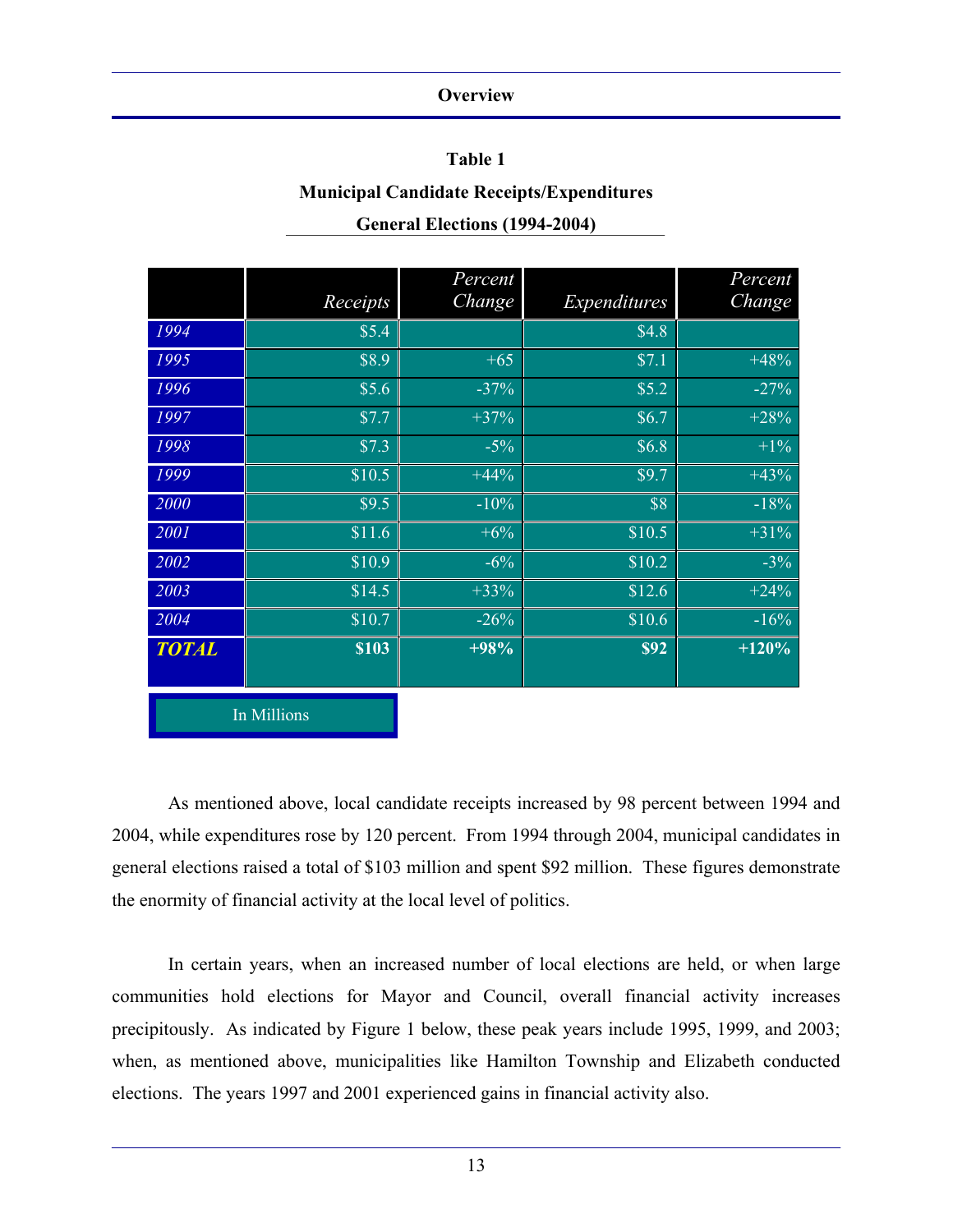Financial activity dropped, however, in 1996, 1998, 2000, 2002, and 2004, or in every two-year cycle. Nevertheless, even during these years, when receipts and expenditures decreased from previous years, an overall increase in financial activity was accomplished when comparing like election years. For example, from 1996 to 2004, receipts increased by 91 percent and expenditures by 103 percent. Funds raised went from \$5.6 million in 1996 to \$10.7 million during the same period. Expenditures rose from \$5.2 million to \$10.6 million during these years. Interestingly, these percentage increases between what will be termed "valley" years were actually larger than those realized between peak years. Between the peak years 1995 and 2003, receipts rose from \$8.9 million to \$14.5 million, a 63 percent increase. Expenditures increased from \$7.1 million in 1995 to \$12.6 million in 2003, for a 77 percent increase.



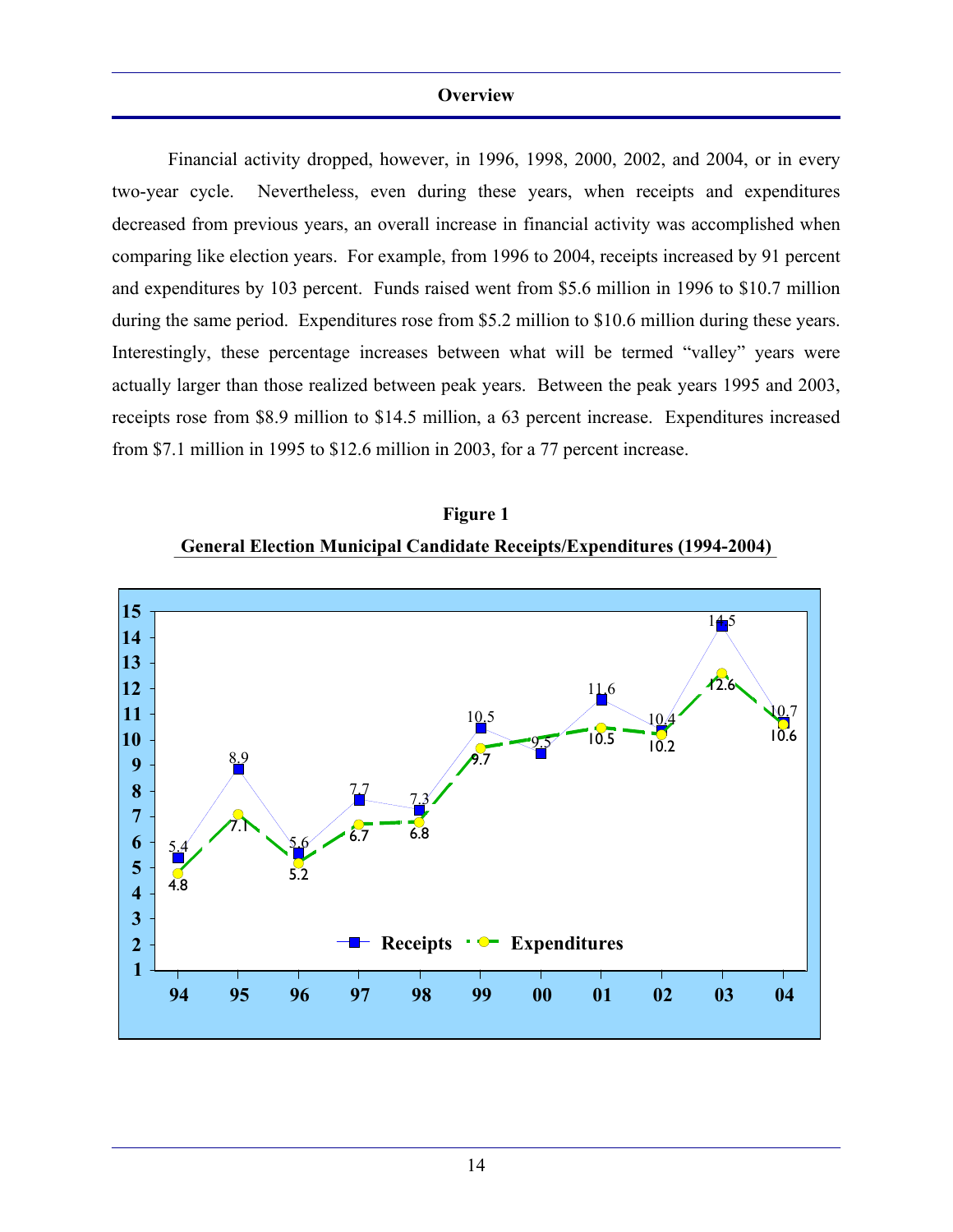What the statistics contained in Table 1 show, and what Figure 1 graphically depicts, is that financial activity among candidates at the local level bears watching. Just as with legislative and gubernatorial candidates, and among political party entities, campaign financial activity at the local level is surging. What this means for the electoral process is left to others. Yet, it is essential that this activity at the municipal level not be overlooked.

### **May Municipal Elections**

 This study is about campaign financing in municipal elections. While the vast majority of municipalities hold elections in November, it is important to note that numerous municipalities conduct elections in May. Among these municipalities are major cities. Elections held in May derive from the progressive era and are theoretically non-partisan.

 General election candidates for municipal office, with few exceptions, run with official party backing. Republican and Democratic candidates vie for positions on local governing bodies, with a sprinkling of independent or third party candidates sometimes competing. Officially, May municipal candidates run without party backing. In theory, May elections are non-partisan, yet behind the scenes these candidates run on slates that are more than likely supported by major parties, or factions within parties. Nevertheless, substantial money is raised and spent in these elections, making it of paramount importance to include them in this study, especially since in any given year more money may be spent overall by May municipal candidates than general election municipal candidates.

 In the November 2000 study, Local Campaign Financing, which analyzed election years 1989 through 1999, a pattern emerged relative to May municipal elections when observing financial activity from year to year. The total amount of receipts and expenditures increased or decreased based upon the communities wherein elections were held in any given year. This pattern is somewhat more extenuated than that evidenced by municipal general election financial activity. As shown in Figure 2 below, the differential in financial activity between years was much more extreme in May municipal elections. And, whereas the trend was upward overall in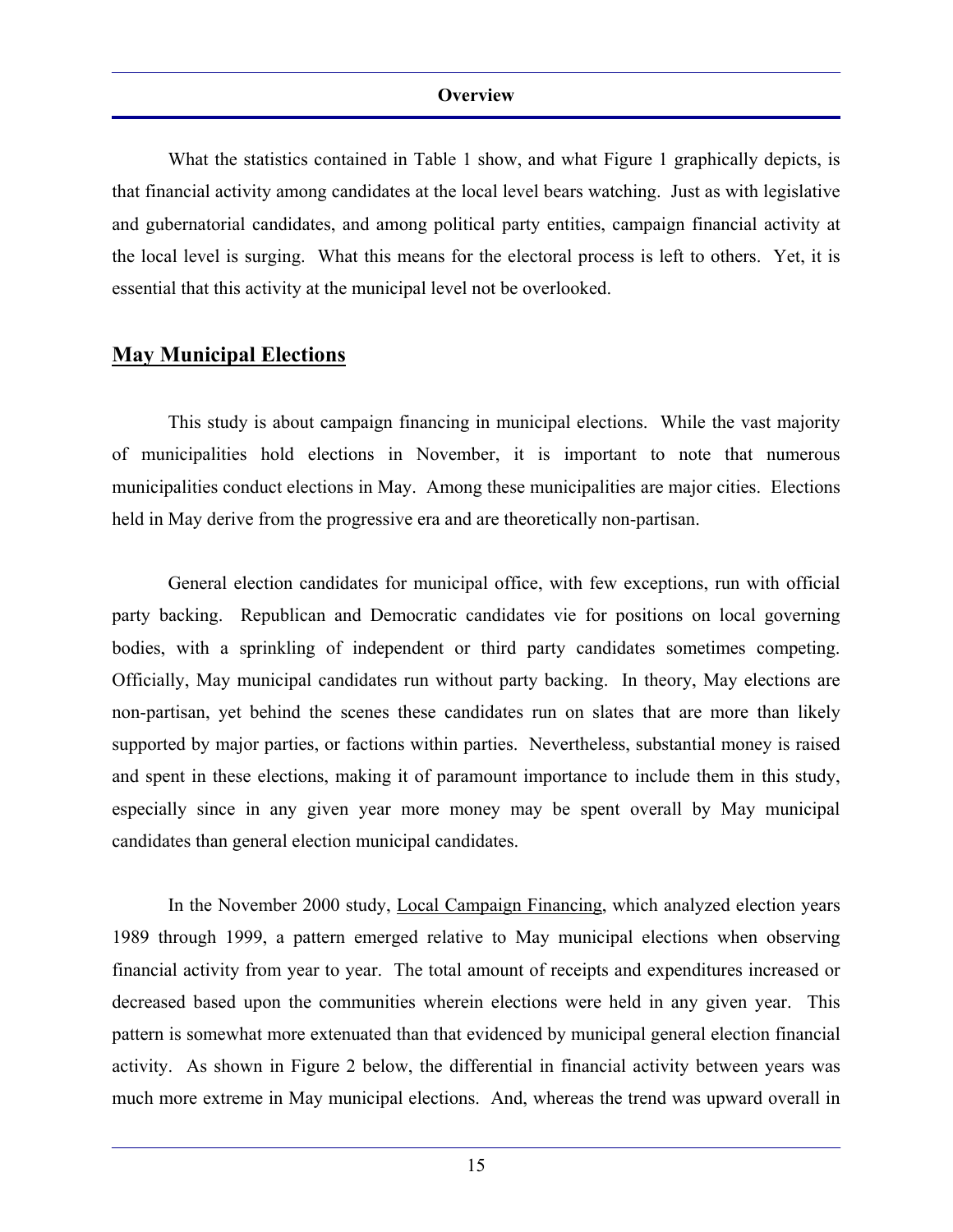general election municipal elections, this situation was not the case in May municipal elections. One should not say, however, that substantial amounts of money are not spent in May Municipal contests, or that financial activity is not increasing overtime or between similar election years.



## **May Municipal Receipts/Expenditures (1994-2004)**

**Figure 2** 

 As demonstrated in Figure 2 above, the pattern of financial activity among May municipal candidates remained consistent throughout the ten-year period under study. It did not differ in any way from the trend observed in the earlier study, Local Campaign Financing, which found that between 1989 and 1999 financial activity was highest in the first two years of a fouryear cycle and lowest in the last two years of the cycle. Figure 2 above shows that in the years reviewed in the current study, 1994-2004, this same basic pattern remains. Depending upon the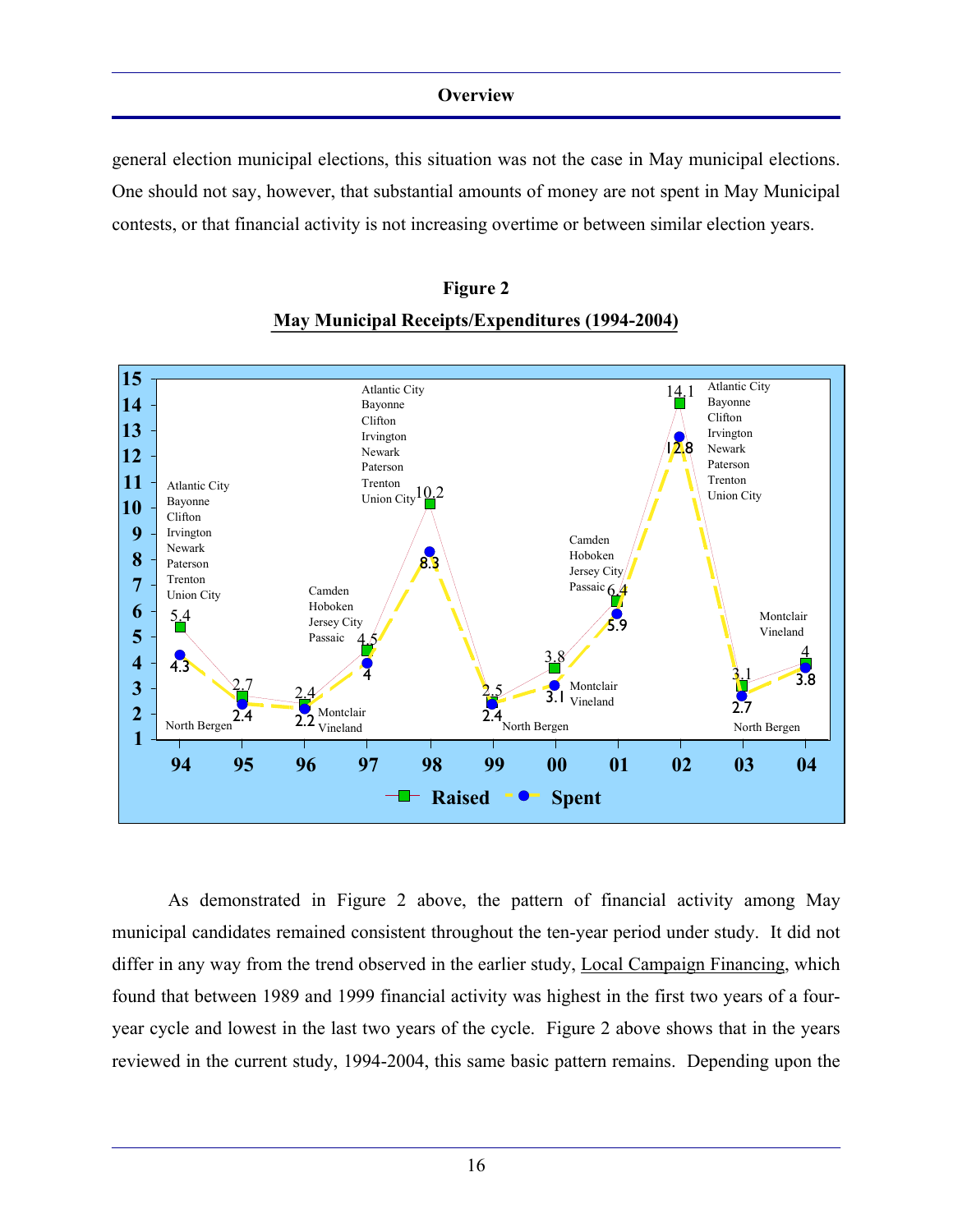municipalities holding elections in any given year, financial activity would fluctuate up or down, and as shown, wildly.

 In 1994, the baseline year in the current study, financial activity in May municipal elections peaked, rising higher than in any previous year. To correlate this analysis to the 2000 study, it must be noted that the May election of 1994 represents the second year of that two-year cycle when financial activity began to peak. In 1993, for instance, receipts totaled \$3.1 million and expenditures \$2.9 million, figures that significantly exceeded the two preceding May election years of 1992 and 1991. In 1994, as discussed immediately below, receipts grew to \$5.4 million and expenditures to \$4.3 million.

 In terms of the current study, the baseline year 1994 witnessed municipal elections held in Atlantic City, Bayonne, Clifton, Irvington, Newark, Patterson, Trenton, and Union City. It was in this year, as noted, that financial activity peaked. This pattern is evidenced four years later in 1998, and again four years hence in 2002. Overall, financial activity increased significantly between these election years. As mentioned, total receipts in 1994 reached \$5.4 million and expenditures \$4.3 million. During the 1998 May municipal election, receipts totaled \$10.2 million and expenditures \$8.3 million, whereas, in 2002 receipts amounted to \$14.1 million and expenditures to \$12.8 million. Thus, during this eight-year period of May elections conducted in the same communities, receipts increased by 161 percent and expenditures by 198 percent.

 The peak years highlighted above were followed by valley years. In the valley years, only a small number of May municipal elections are held. The years 1995, 1999, and 2003 witnessed elections in North Bergen, for example, while in 1996, 2000, and 2004 non-partisan elections were held in such communities as Montclair and Vineland. Campaign financial activity grew over the course of these elections as well. During 1995, 1999, and 2003 fundraising totals reached \$2.7 million, \$2.5 million, and \$3.1 million respectively; while expenditures amounted to \$2.4 million, \$2.4 million, and \$2.7 million. Thus, during this eight-year period 1995-2003,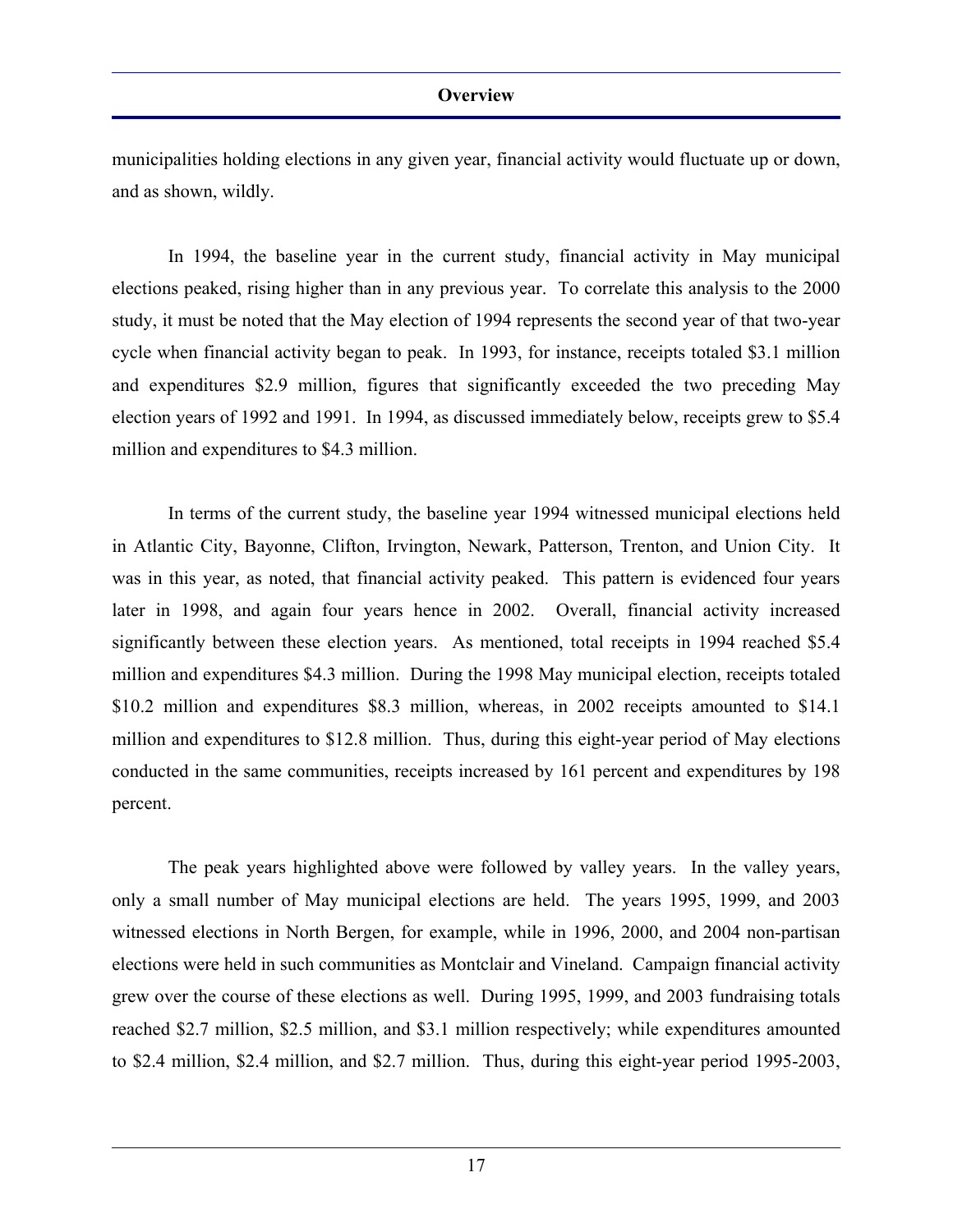receipts reported by candidates participating in May elections increased by 15 percent and expenditures by 13 percent.

 Financial activity increased in the Montclair and Vineland years also. Receipts totaled \$2.4 million in 1996, \$3.8 million in 2000, and \$4.0 million in 2004. Expenditures reached \$2.2 million, \$3.1 million, and \$3.8 million in each of those years respectively. Thus, receipts increased by 66 percent from 1996 through 2004, and expenditures by 72 percent during this eight-year period.

 As suggested above, following the valley years financial activity again began to rise. For Camden, Hoboken, Jersey City, and Passaic, communities holding elections in 1997 and 2001, the study measures only a four-year period of time. Nevertheless, financial activity will be shown to increase substantially during this four-year period. In 1997, receipts recorded by candidates in May municipal elections registered \$4.5 million and in 2001 \$6.4 million. Expenditures amounted to \$4 million and \$5.9 million in 1997 and 2001 respectively. Thus, fundraising increased by 42 percent over four years and expenditures by 48 percent.

 Table 2 depicts the fundraising activity exhibited by candidates in May municipal elections between 1994 and 2004. It also shows the percentage increase in this activity over time and the percentage change between years.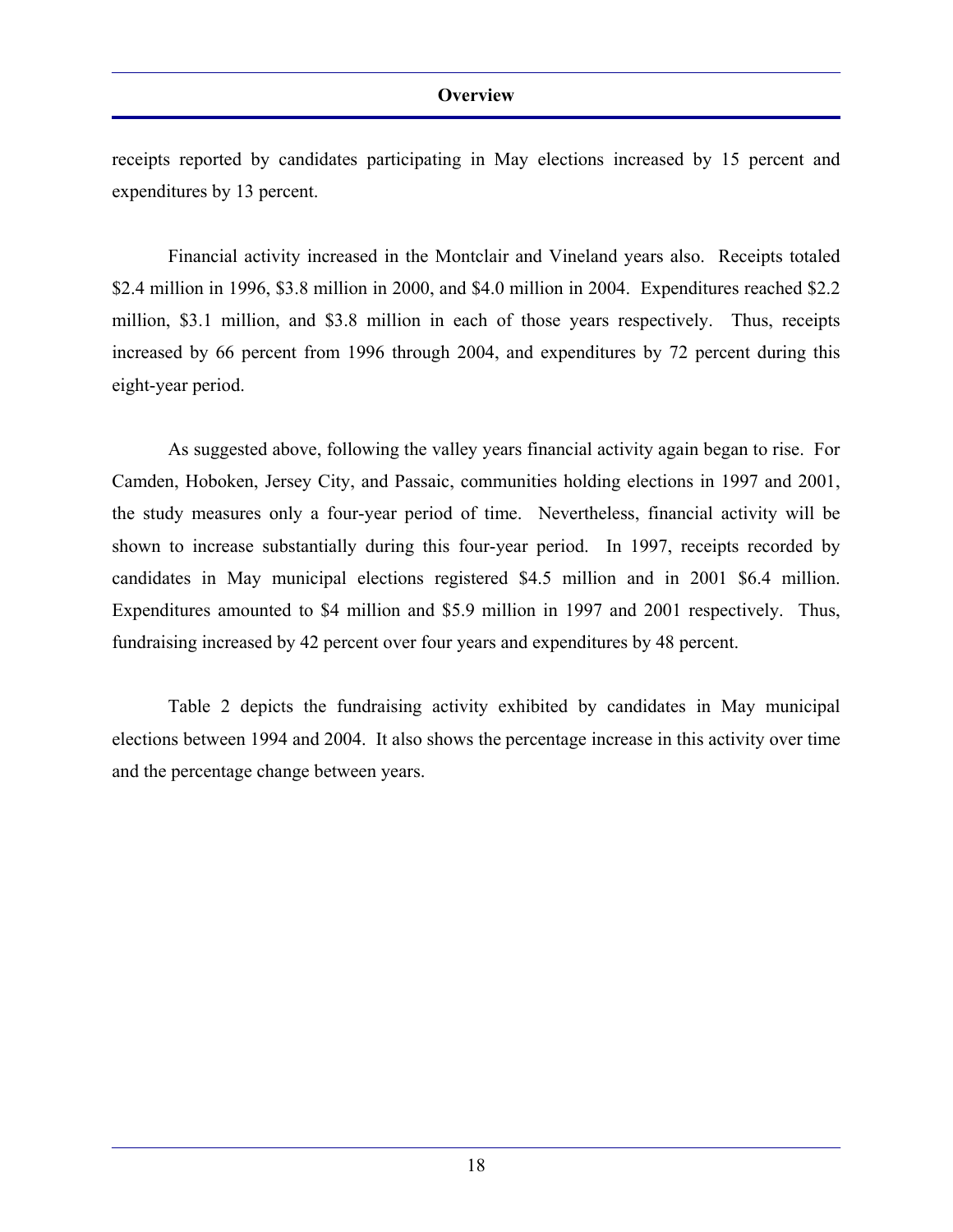### **Table 2**

### **May Municipal Receipts/Expenditures**

|              | Receipts    | Percent<br>Change | Expenditures | Percent<br>Change |
|--------------|-------------|-------------------|--------------|-------------------|
| 1994         | \$5.4       |                   | \$4.3        |                   |
| 1995         | \$2.7       | $-50%$            | \$2.4        | $-44%$            |
| 1996         | \$2.4       | $-11%$            | \$2.2        | $-8%$             |
| 1997         | \$4.5       | $+87%$            | \$4.0        | $+82%$            |
| 1998         | \$10.2      | $+126%$           | \$8.3        | $+107%$           |
| 1999         | \$2.5       | $-75%$            | \$2.4        | $-71%$            |
| 2000         | \$3.8       | $+52%$            | \$3.1        | $+29%$            |
| 2001         | \$6.4\$     | $+68%$            | \$5.9        | $+90%$            |
| 2002         | \$14.0      | $+119%$           | \$12.8       | $+116%$           |
| 2003         | \$3.1       | $-78%$            | \$2.7        | $-78%$            |
| 2004         | \$4.0       | $+29%$            | \$3.8        | $+41%$            |
| <b>TOTAL</b> | \$59.0      |                   | \$51.9       |                   |
|              | In Millions |                   |              |                   |

 As shown in the table above, between 1994 and 2004 candidates in May municipal elections raised \$59 million and spent approximately \$51.9 million. While financial activity was uneven between years, the statistics show that receipts and expenditures did increase between similar election years. Thus, the overall pattern of financial activity between years demonstrates that the upward trend in financial activity evidenced by general election candidates is present for May municipal candidates as well.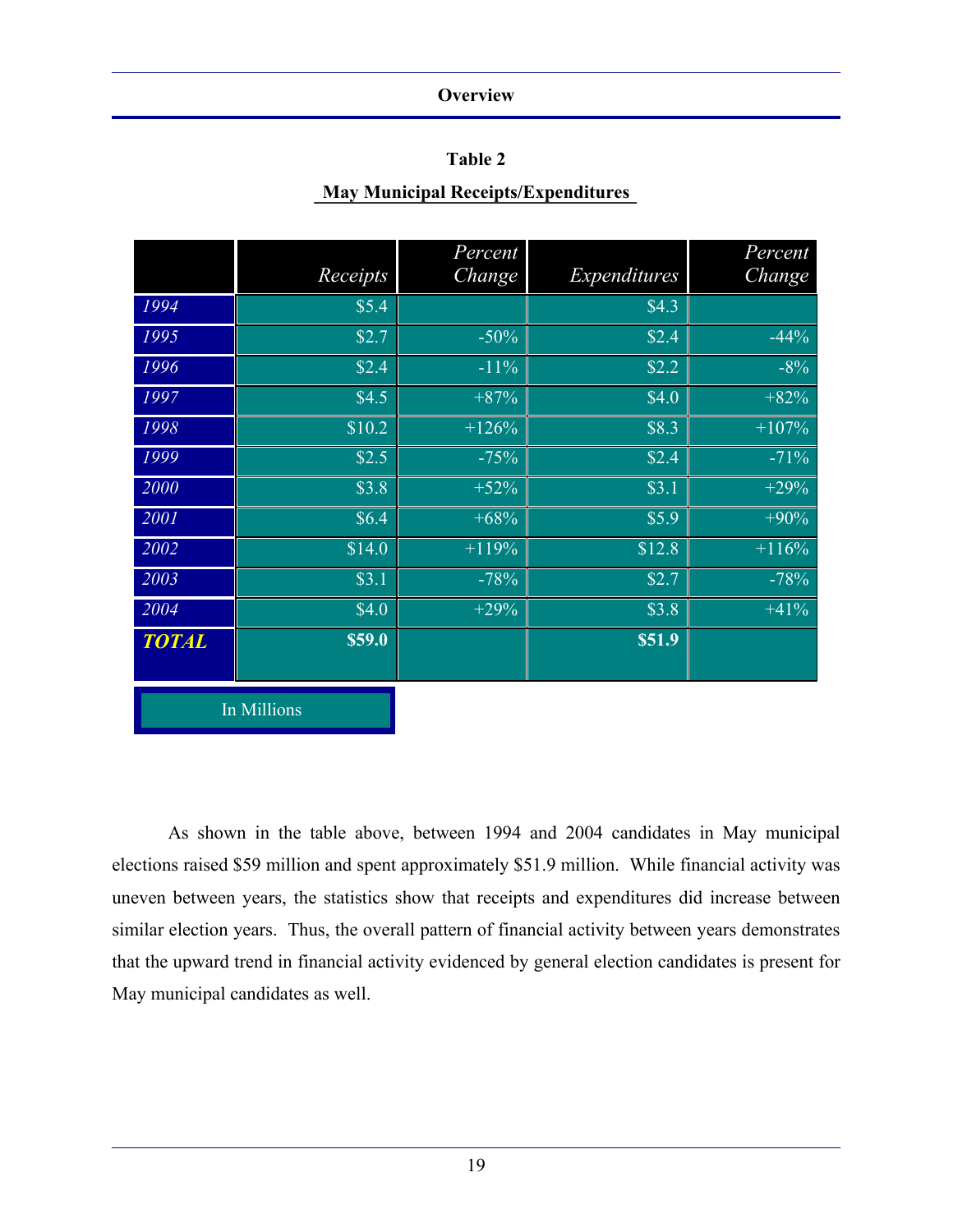This chapter has provided an overview of financial activity concerning general and May municipal local candidates over the ten-year period 1994-2004. In total, receipts recorded by all candidates for municipal office, including general and May municipal candidate, amounted to \$162 million between 1994 and 2004. Expenditures amounted to \$143.9 million during this period. In ensuing chapters, the study will concentrate on providing detailed information about contributor activity and expenditure activity by municipal candidates in randomly selected municipalities both large and small. In addition to providing an in-depth analysis of campaign financing activity at the local level, this study will break new ground in comparing data from a variety of municipalities in several categories, ranging from large communities to small communities. Each category will be compared to determine if there is relative campaign financial activity and as to whether or not campaign activity and strategy varies as to the size of the community.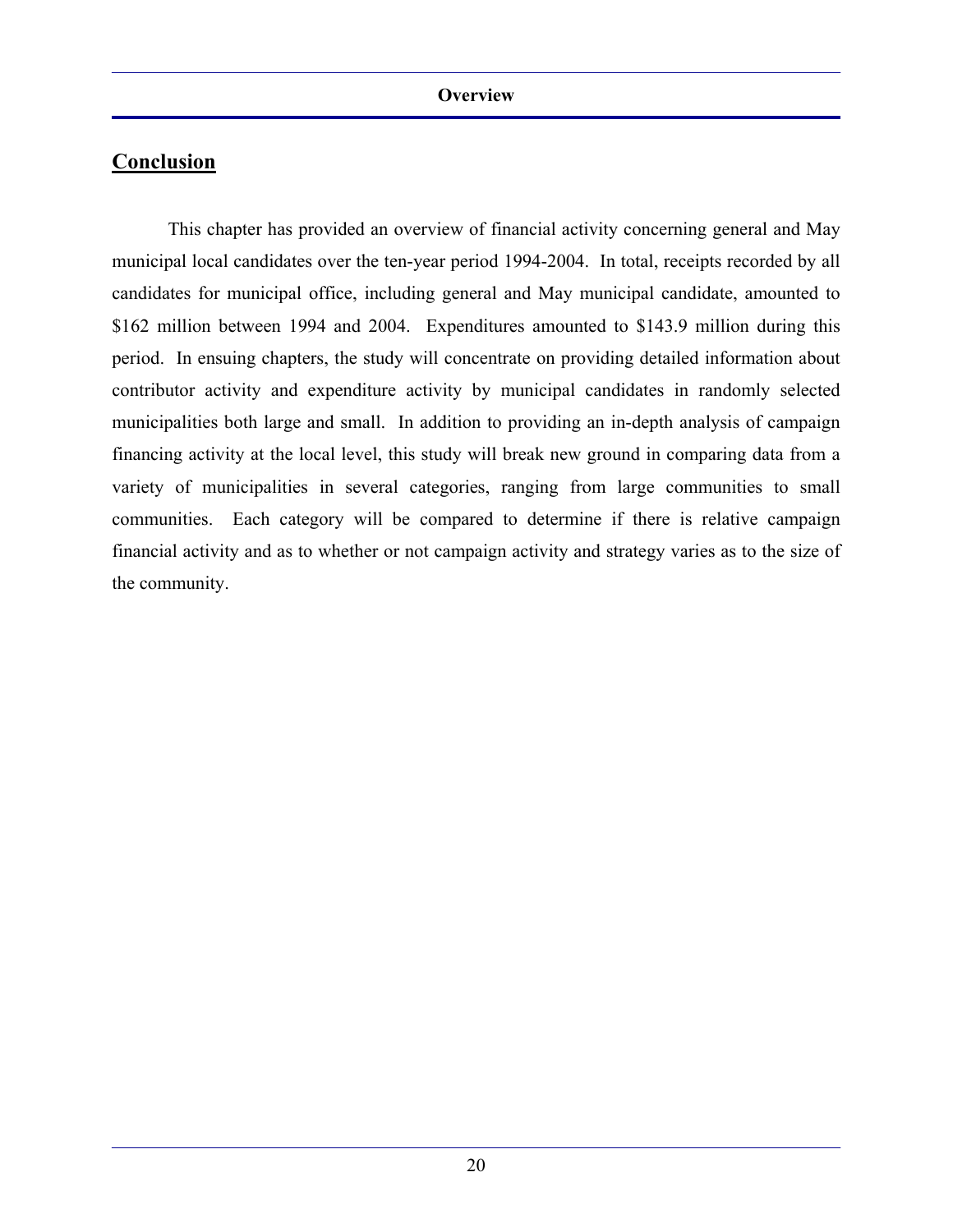## **CHAPTER III**

## **LOCAL CANDIDATE FUNDRAISING**

 *When the kings of England afterwards asserted their supremacy, they were content to assume the central power of the State. They left the townships where they were before; and although they are now subject to the State, they were not at first, or were hardly so.* 

*Alexis de Tocqueville* 

 During the nomination stage of presidential elections, it is traditional to hold the first contests in Iowa and New Hampshire. In 2004, the Iowa Caucus was held on January 19<sup>th</sup> and the New Hampshire primary a week later on January  $27<sup>th</sup>$ . Not everyone is happy with this arrangement. Many believe this schedule provides two small states, not necessarily representative of the nation as a whole, with a disproportionate influence over the presidential nomination process.

 To counter the impact of Iowa and New Hampshire, many states, including now New Jersey, have moved up their primaries and caucuses, a process known as front loading. In all, over 30 states hold their contests between February 3 and March 6. Despite these changes, and the perceived inequity favoring Iowa and New Hampshire, their contests remain first in a parade of primaries and caucuses held in a very short period of time.

 While many are concerned about a process that grants "most favored State" status to Iowa and New Hampshire, just as much support is expressed for this system which emphasizes campaigning at a very personal and local level. The merits of this arrangement are noted by Stephen J. Wayne in The Road to the White House 2004. He writes: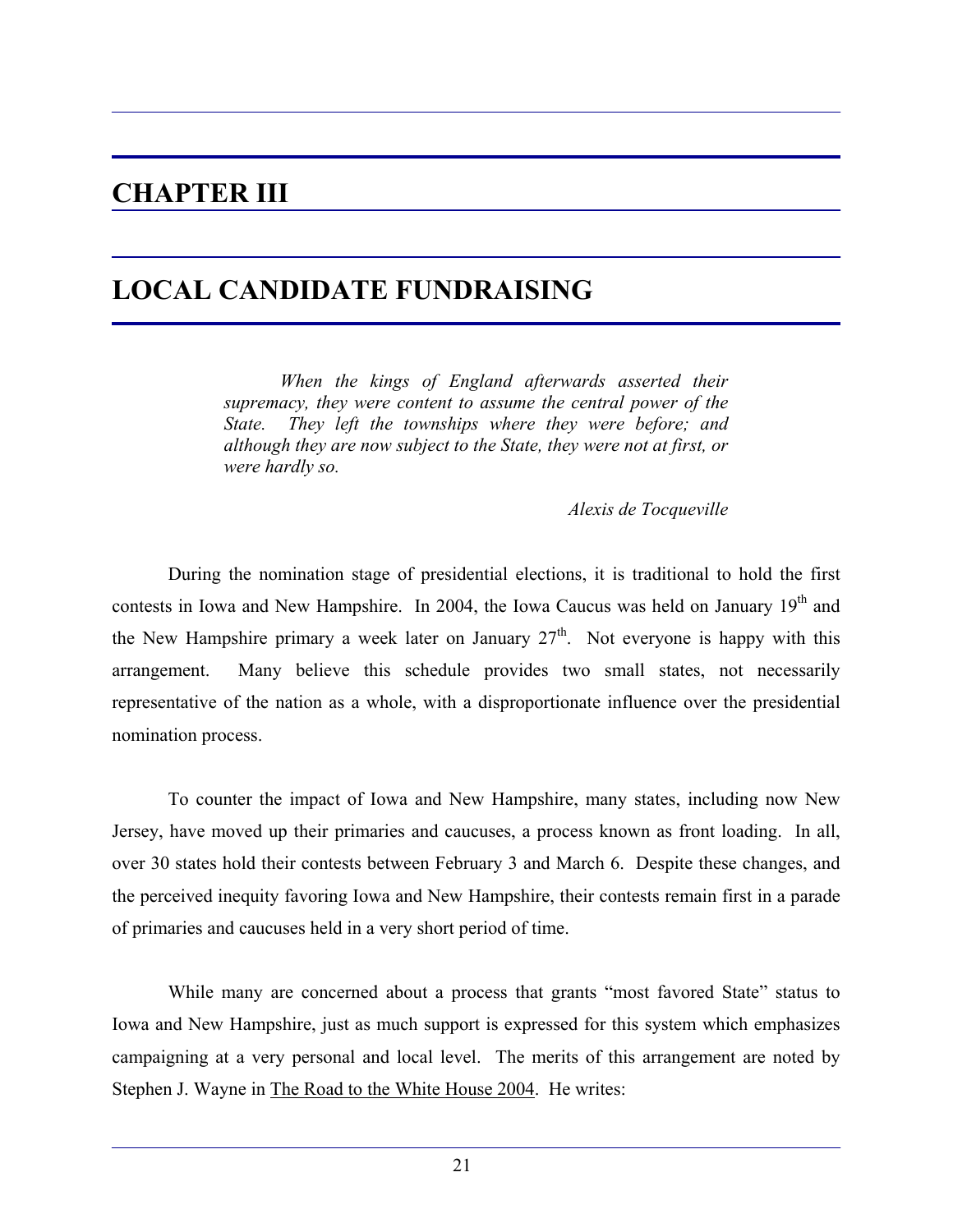The early contests are particularly important for lesser known aspirants, less for the number of delegates they can win than for the amount of publicity they can generate and the people they can meet. Personal contact is particularly important in this period. It informs and motivates potential supporters. It may produce contributors and volunteers down the road. The small States provide the "living room" opportunities that are lost in multi-State media campaigns.<sup>16</sup>

 Despite the local and personal character of campaigns in the snows of Iowa and New Hampshire, however, these campaigns are supported by strong financial efforts. Fundraising is very active and aggressive. Millions of dollars were raised by presidential aspirants to supplement their grassroots efforts in Iowa and New Hampshire in 2004.

 What mirrors these efforts in New Jersey are campaigns for local office. Obviously, the beauty of campaigns taking place throughout New Jersey municipalities is their personal character. These elections are the contests closest to the people. Candidates go door-to-door, greet voters at local watering holes, and participate in meetings and debates that take place in locations truly accessible to all who wish to attend. Candidates are better able to meet the voters personally; and voters, in turn, are better able to get to know their public officials. In this way, much information is made available, voters are better equipped to know the views of candidates, and, moreover, to judge their character. Name recognition is also high for candidates and officials at the local level.

 The personal nature of local campaigns, notwithstanding, these efforts, like presidential campaigns in Iowa and New Hampshire, are nevertheless augmented by increasing amounts of financial activity. Though local candidates can reach many people personally, they cannot reach every voter. Moreover, even with voters they have met, perhaps even know personally, followup communications that reinforce their message, as well as get-out-the-vote efforts, are necessary. As will be shown, advertising on radio, cable T.V., and in local newspapers takes place. Lawn signs are distributed, mailers sent, and, increasingly, polling conducted. There are election-day get-out-the-vote operations, election night rallies, fundraising events, and in some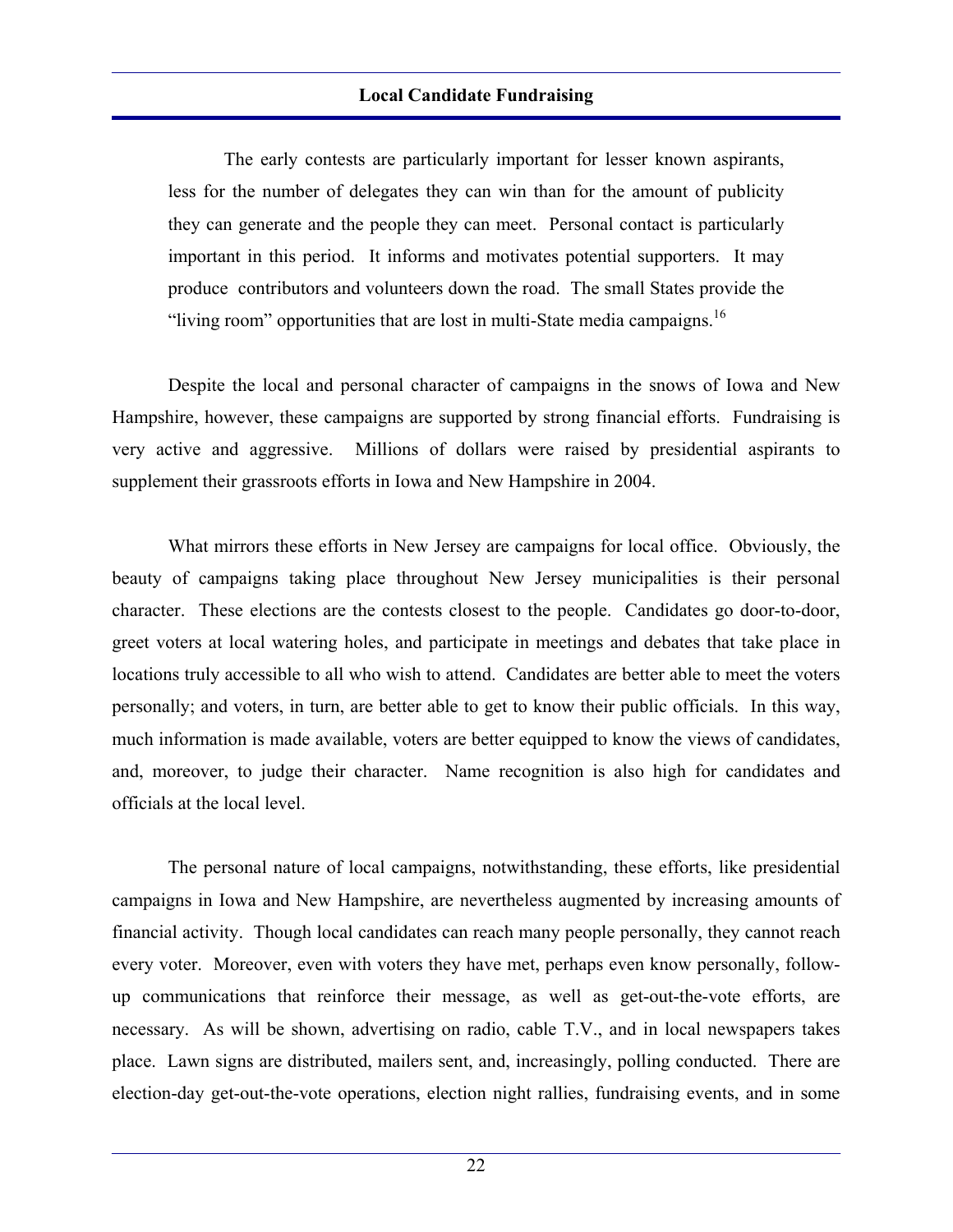instances, postelection legal challenges. All of these efforts cost money. Therefore, despite the often highly personal nature of these campaigns, elections at the local level have followed the trend set by county, legislative, and gubernatorial candidates, as well as political parties, in intensifying their financial activity.

 As noted earlier, candidates for local office, in raising millions of dollars, increased their receipts by 98 percent between 1994 and 2004. While acknowledging the intensification of financial activity at this most basis level of politics in New Jersey, it is now time to evaluate sources of contributions made to municipal candidates. As indicated, this study will accomplish this task through an in-depth analysis of campaign fundraising undertaken by candidates in 50 communities selected randomly. Again, municipalities were chosen from five population categories and mainly involve elections held in 2004. However, in the over 75,000 population category elections held in 2003 were observed because of the limited number of contests in those communities in 2004.

### **Sources of Contributions**

 Among the candidates competing in the 50 municipalities selected for study, a total of \$1.8 million was raised for elections in 2003 and 2004. As shown in Table 3, the largest proportion of these funds derived from political party committees. A total \$620,566, or 34 percent of all funds, came from these organizations. Individual donors were a major source of contributions to municipal candidates as well. Individuals gave \$536,399, or 30 percent of the funds to the local candidates selected for review. Contributions from businesses and corporations amounted to \$315,475, or 17 percent of all contributions. Finally, from among the four top categories of contributors to local candidates, funds from other candidates equaled \$252,802, or 14 percent of total funds.

 Municipal candidates from the 50 selected communities received funds from other sources as well, but in minimal amounts. Union PACs contributed \$28,037, or two percent of funds, while unions themselves contributed \$25,400, or one percent of monetary contributions.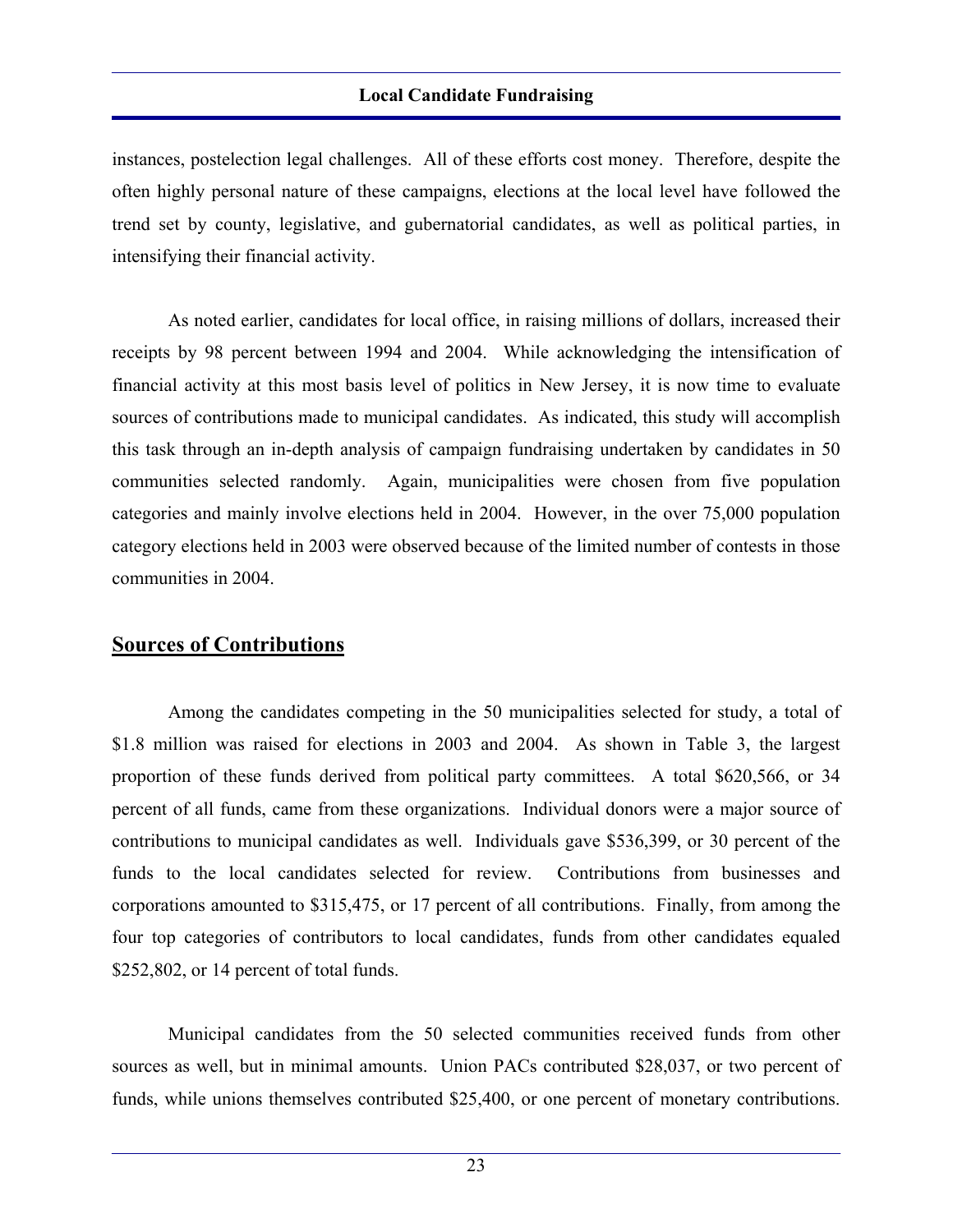Ideological PACs contributed \$17,575, or one percent of funds, as did professional trade association PACs at \$10,300. Business PACs gave \$2,343 and miscellaneous receipts, i.e. interest, etc., accounted for \$4,561. Thus, at the municipal level of politics party entities, including political parties and campaign committees are very much involved in campaigns and a prime source of funding.

|                                     | Amount      | Percent |
|-------------------------------------|-------------|---------|
| Individual                          | \$536,399   | 30%     |
|                                     |             |         |
| <b>Business/Corporations</b>        | 315,475     | 17%     |
| <b>Party Committees</b>             | 620,566     | 34%     |
| <b>Candidate Committees</b>         | 252,802     | 14%     |
| <b>Political Committees</b>         | --          |         |
| <b>Business PACs</b>                | 2,343       | --      |
| Professional/Trade Association PACs | 10,300      | $1\%$   |
| <b>Union PACs</b>                   | 28,037      | $2\%$   |
| <b>Ideological PACs</b>             | 17,575      | $1\%$   |
| <b>Unions</b>                       | 25,400      | $1\%$   |
| Miscellaneous                       | 4,561       | --      |
| <b>TOTAL</b>                        | \$1,809,458 |         |
|                                     |             |         |

## **Table 3 Sources of Contributions to Local Candidates (2003-2004)**

In Millions

## **Sources of Contributions by Population**

 Interestingly, as indicated by Table 4 below, there were differences in the distribution of contributions to municipal candidates, depending upon the population category under study. Among contributor types involved in elections held in municipalities with a population of over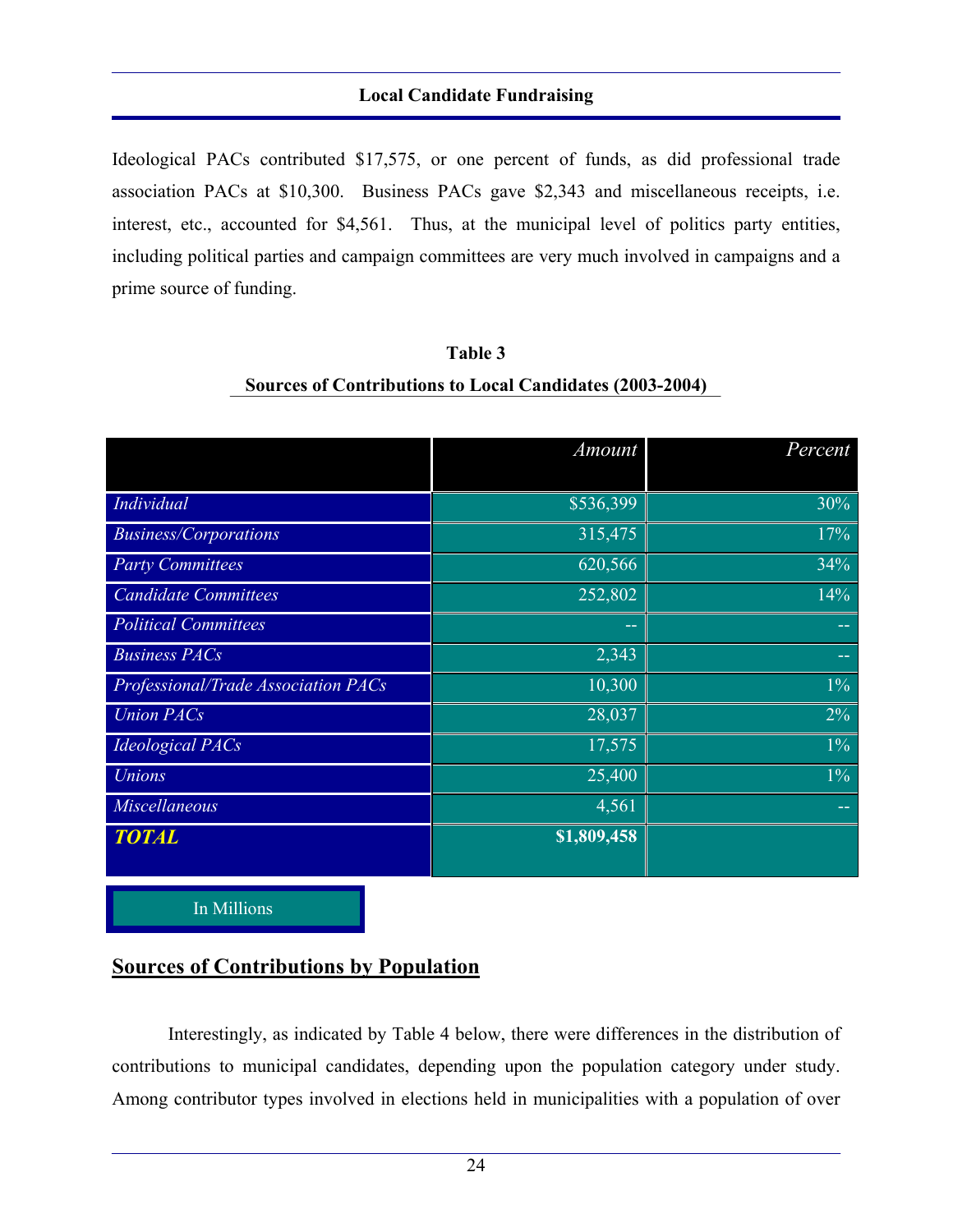75,000, individuals comprised the largest contributor group. Out of \$549,839 received by candidates in large communities, individuals donated \$231,775, or 42 percent of contributions. In these selected municipalities, business and corporate contributions amounted to \$153,380, or 28 percent of donations. The party related entities, political party committees and candidate committees, constituted the third and fourth largest donor groups to candidates in this population category. Political party committees contributed \$98,709, 18 percent of funds, and candidate committees \$25,325, or five percent of donations. Unions were somewhat active in this category as well, with union PACs contributing \$20,800, or four percent, and unions themselves donating \$14,650, or three percent of total contributions. Business, professional/trade association, and ideological PAC activity was negligible as was political committee activity.

 The pattern of contributing within the over 50,000 to \$75,000 population category was markedly different. In this municipal category, political party financial activity was dominant. The total amount contributed to candidates running in this municipal population category was \$234,576. Political parties gave \$169,746, or 72 percent of contributions. Business and corporate donations amounted to \$40,634, or 17 percent of funds, while individuals donated \$21,353, or nine percent of contributions. Ideological PACs gave \$1,700 to candidates, or one percent of donations. Financial activity by other candidates, by political committees, business PACs, professional/trade association PACs, union PACs, and unions was negligible or nonexistent.

 The pattern of giving within the over 25,000 to 50,000 population grouping differed from other categories as well, although political parties did account for a sizeable proportion of donations to candidates running in these municipalities. In this category, contributions by other candidates constituted the largest proportion of donations to municipal candidates in these midlevel communities. Out of \$534,598 contributed in the selected municipalities, candidate committees gave \$210,577, or 39 percent of donations. Political party committees accounted for \$168,425, or another 31 percent of total contributions to candidates in this municipal category. Individual contributors gave \$91,521, or 17 percent of contributions, whereas businesses and corporations accounted for \$59,075, or 11 percent. Unions gave \$4,500, amounting to one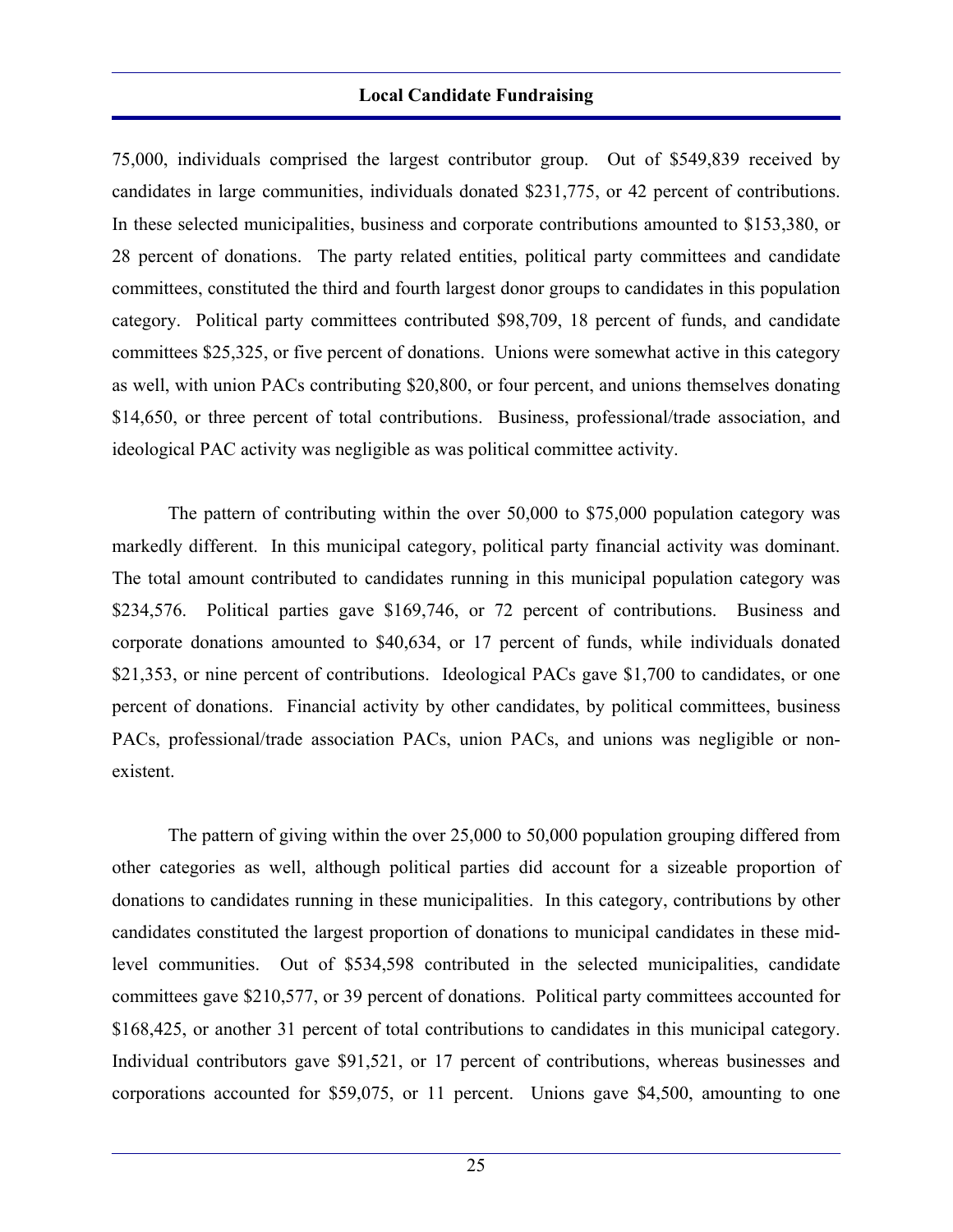percent of total, while contribution activity by all other contributor types was minimal or nothing at all.

 Individual contributors and political parties were equally important in the smallest communities. Donations to candidates running in the 35 municipalities selected as representative of the population category up to 25,000 amounted to \$486,741. Individuals contributed \$191,749, or 39 percent of the total. Political parties accounted for \$183,684, an amount equal to 38 percent of contributions. Business and corporations made \$62,385 in contributions, 13 percent of the total, and other candidates contributed \$16,100, or three percent. Ideological PACs donated \$15,375, or three percent, professional trade association PACs gave \$7,600, two percent, and union PACs provided \$6,737, or one percent of the total contributions. Municipal candidates in these small communities under study received negligible amounts from unions and nothing from business PACs or political committees.

|                                        | 75,000        |            | 50,000 to         |               | 25,000 to  |               | $Up$ to   |               |
|----------------------------------------|---------------|------------|-------------------|---------------|------------|---------------|-----------|---------------|
|                                        | & Over        |            | 75,000            |               | 50,000     |               | 25,000    |               |
|                                        |               |            |                   |               |            |               |           |               |
| Individual                             | \$231,775     | 42%        | \$21,353          | 9%            | \$91,521   | 17%           | \$191,749 | 39%           |
| <b>Business/Corporation</b>            | 153,380       | 28%        | 40,634            | 17%           | 59,075     | 11%           | 62,385    | 13%           |
| <b>Party Committee</b>                 | 98,709        | 18%        | 169,746           | 72%           | 168,425    | 31%           | 183,684   | 38%           |
| <b>Candidate Committees</b>            | 25,325        | $5\%$      | 800               | $\rightarrow$ | 210,577    | 39%           | 16,100    | 3%            |
| <b>Political Committees</b>            | $- -$         | $\sim$ $-$ | $- -$             | $\sim$ $\sim$ | $\sim$ $-$ | $- -$         | $- -$     | $\sim$ $-$    |
| <b>Business PACs</b>                   | 2,000         | $\sim$     | 343               | ш.            | шm,        | --            |           | $-1$          |
| Professional/Trade Association<br>PACs | 2,700         | $\sim$ $-$ | <b>COLLECTION</b> | $- -$         | --         | --            | 7,600     | $2\%$         |
| <b>Union PACs</b>                      | 20,800        | 4%         | $\rightarrow$     | $\sim$ $\sim$ | 500        | $\sim$ $-$    | 6,737     | $1\%$         |
| <b>Ideological PACs</b>                | 500           | $\sim$     | 1,700             | $1\%$         | шm,        | 44            | 15,375    | 3%            |
| <b>Unions</b>                          | 14,650        | 3%         | --                | $\sim$ $\sim$ | 4,500      | $1\%$         | 2,250     | $\sim$ $\sim$ |
| <b>Miscellaneous</b>                   | $\sim$ $\sim$ | $\sim$ $-$ | --                | $\sim$ $\sim$ | --         | $\sim$ $\sim$ | 861       | $\sim$ $\sim$ |
| <b>TOTAL</b>                           | \$549,839     |            | \$234,576         |               | \$534,598  |               | \$486,741 |               |
|                                        |               |            |                   |               |            |               |           |               |
| In Millions                            |               |            |                   |               |            |               |           |               |

**Table 4 Sources of Contributions by Population Class**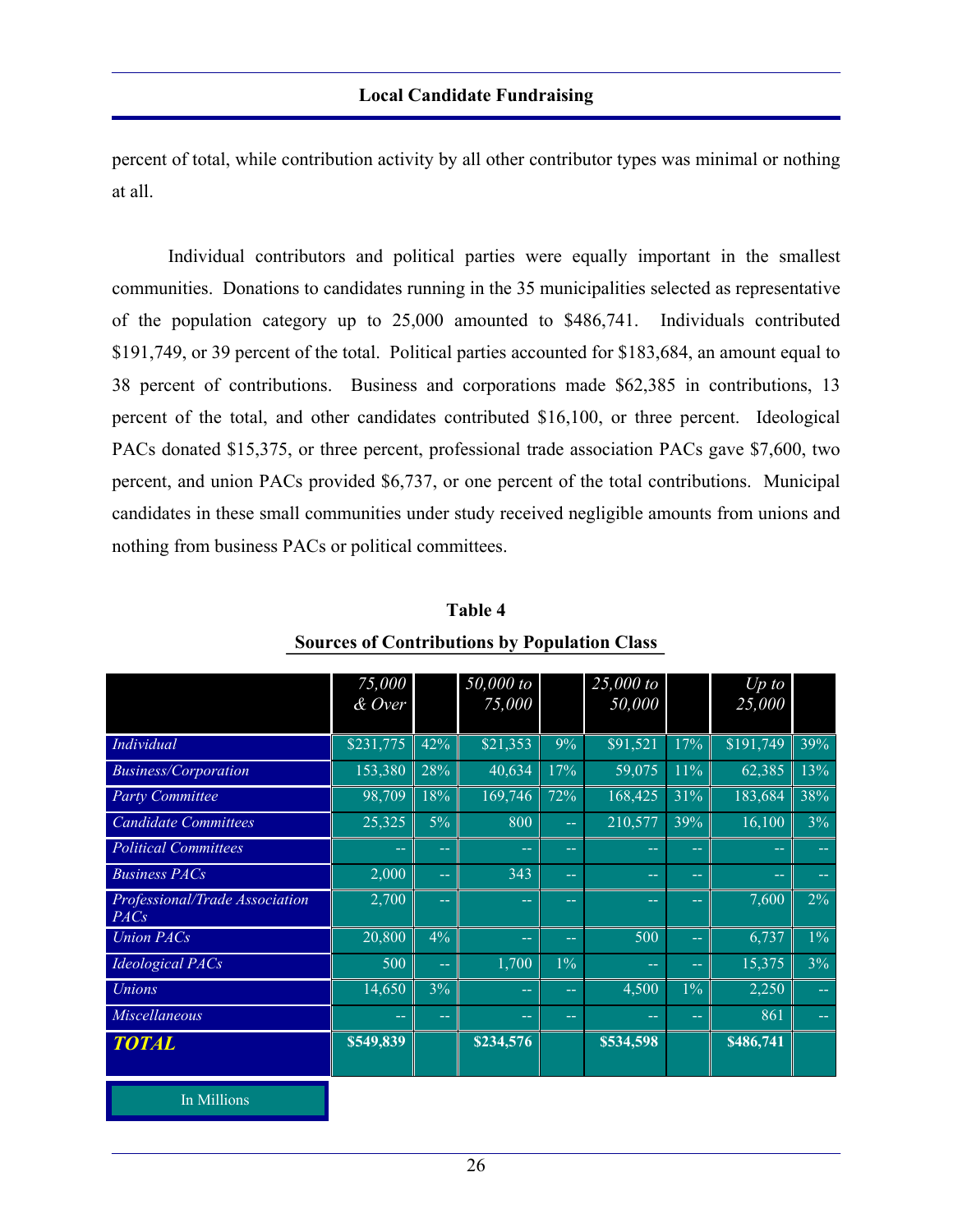## **Average Contribution**

 The average contribution made to local candidates campaigning in the 50 selected municipalities was \$1,354. Unexpectedly, candidate committees, though making the least number of contributions, recorded the highest average contribution. The average contribution made by candidate committees to municipal candidates was \$5,266. This situation resulted from the fact that in one of the municipalities selected in the over 25,000 to 50,000 population category, a candidate contributed \$120,000 from his candidate committee to his joint candidates committee. Under the law candidates seeking the same office in the same subdivision are unlimited in the amount they can contribute to each other.

 Apart from candidate committees, political party committees made average contributions that were larger than those made by any other contributor category. The average contribution made by political party committees was \$3,466. Professional/trade association PACs made contributions averaging \$1,471 while contributions from ideological PACs averaged \$1,255. Contributions derived from union treasuries averaged \$1,188, while contributions stemming from union PACs averaged \$1,168. Individuals, who made the highest number of contributions as well as a significant amount in terms of actual dollars, provided average donations of \$865. Also, contributing a significant amount of money to municipal candidates were businesses and corporations. This category of contributor averaged \$730. Finally, the average contribution from business PACs to local candidates in selected municipalities was \$585. Table 5 shows the average contribution made by each contributor category as well as the number of contributions made by each contributor type.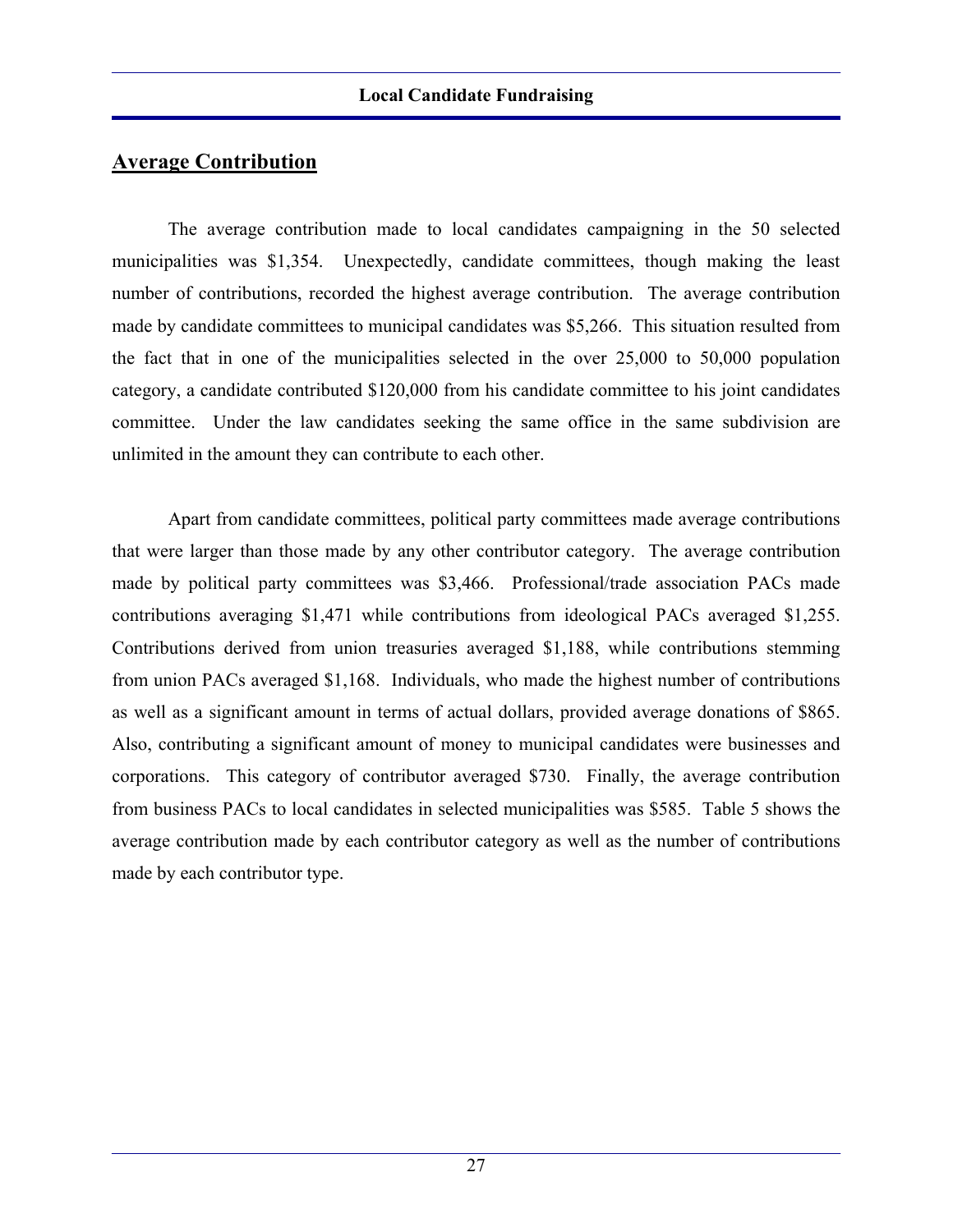| π |  | ını<br>н |  |
|---|--|----------|--|
|---|--|----------|--|

|  |  |  | <b>Average Contribution by Contributor Type</b> |  |
|--|--|--|-------------------------------------------------|--|
|--|--|--|-------------------------------------------------|--|

|                                        | Average | No. Contributions  |
|----------------------------------------|---------|--------------------|
|                                        |         |                    |
| Individual                             | \$865   | 620                |
| <b>Business/Corporation</b>            | 730     | 432                |
| <b>Party Committees</b>                | 3,466   | 179                |
| <b>Candidates Political Committees</b> | 5,266   | 48                 |
| <b>Business PACs</b>                   | 585     | $\overline{4}$     |
| Professional/Trade Association PACs    | 1,471   | $\overline{7}$     |
| <b>Union PACs</b>                      | 1,168   | 24                 |
| <b>Ideological PACs</b>                | 1,255   | 14                 |
| <b>Unions</b>                          | 1,188   | 18                 |
| Miscellaneous                          | 651     | $\overline{7}$     |
| <b>TOTAL</b>                           | \$1,354 | $\overline{1,336}$ |
|                                        |         |                    |

In Millions

## **Average Contribution by Population**

 Table 6 below depicts the average contribution per contributor type within each municipal population category. In every population class, excepting that of municipalities registering between 25,000 and 50,000 people, political party committees recorded the highest average contribution. In communities with over 75,000 people, donations from political parties averaged \$9,870. In municipalities of between 50,000 and 75,000 people, the parties averaged \$9,430 and within communities of 25,000 to 50,000 people the average party donation was \$4,010. Among candidates running in the smallest municipalities, political party committees averaged \$1,685. Thus, in all population categories, political party committees were active in their giving and a significant source of funding for municipal candidates.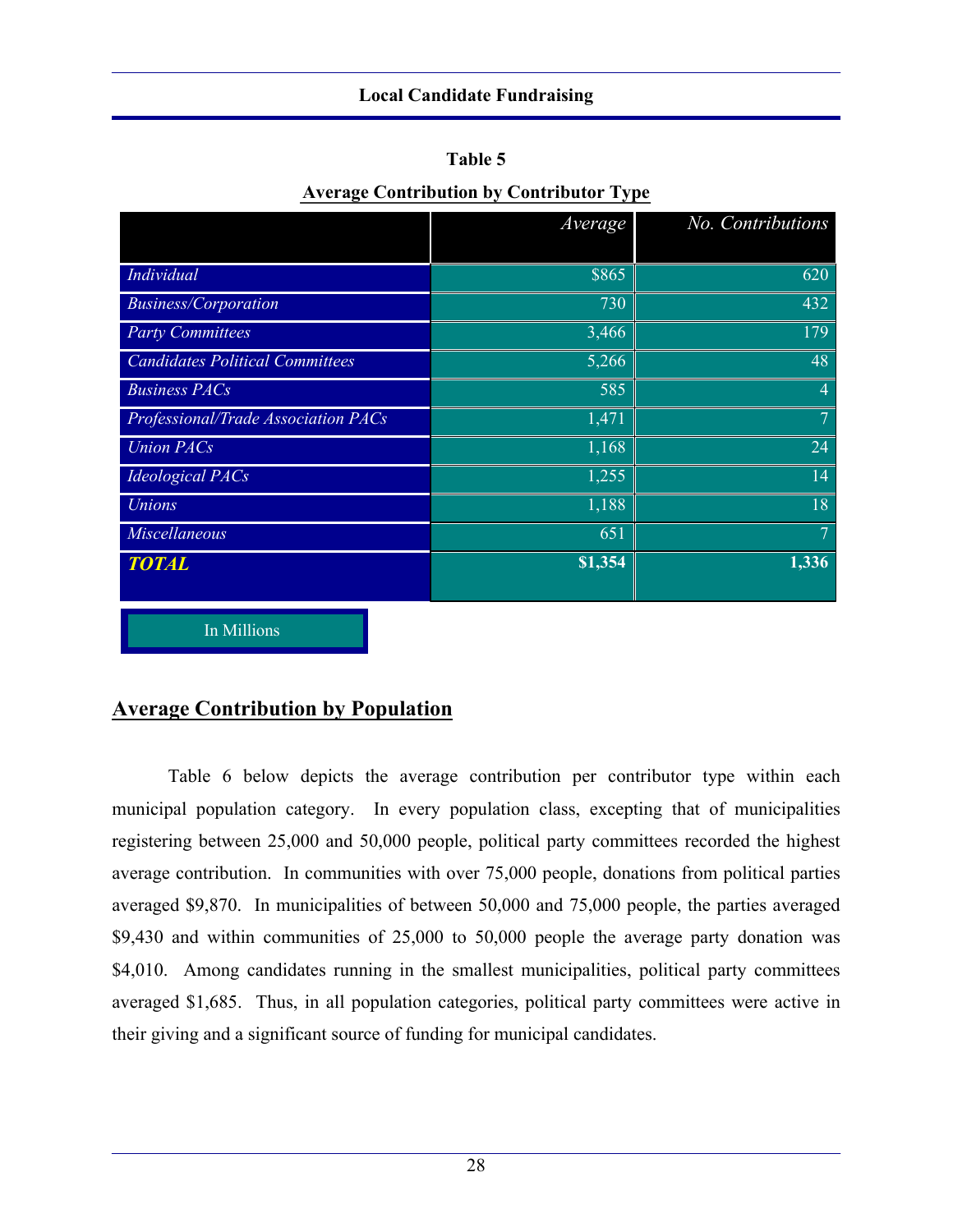Union activity was present in three of the four population categories. The average union PACs contribution in the over 75,000 population class was \$1,733 and in the 25,000 to 50,000 category it was \$500. Union PACs contributed on average \$612 per donation to candidates in the up to 25,000 population category. Unions themselves made average contributions of \$1,126 to the largest municipalities, of \$1,500 to candidates in municipalities of 25,000 to 50,000, and of \$1,125 to candidates contesting elections in the smallest communities.

 Although the average contribution by candidate committees was skewed by the extremely large donation of \$120,000 given by one candidate to his joint candidates committee, candidate committee giving was common in each population category. In the 25,000 to 50,000 category, candidate committees averaged \$17,548 per contribution. The average contribution by this contributor type was not so generous in the three other population categories, however. Candidate committee donations averaged \$1,406 in the over 75,000 category. Municipal candidates in the selected communities ranging in population from between 50,000 to 75,000 received contributions averaging \$800 from other candidates, while those in the smallest municipalities received donations averaging \$947 from their counterparts.

 Individual contributors made average contributions of \$845 to local candidates in selected municipalities of over 75,000 people and average contributions of \$928 to candidates in municipalities of between 50,000 and 75,000 people. Individuals averaged \$863 in donations to candidates in communities registering 25,000 to 50,000 people and 883 in localities of up to 25,000 residents.

 Corporate and business contributions averaged \$800 in the largest communities. These corporate and business donations averaged \$923 to candidates running in municipalities with 50,000 to 75,000 population and \$1,001 to candidates in communities of 25,000 to 50,000 people. In the smallest communities, corporate and business contributions averaged \$479.

 Among the PACs other than union related organizations, professional trade association PACs and business PACs made average contributions to candidates in the largest communities of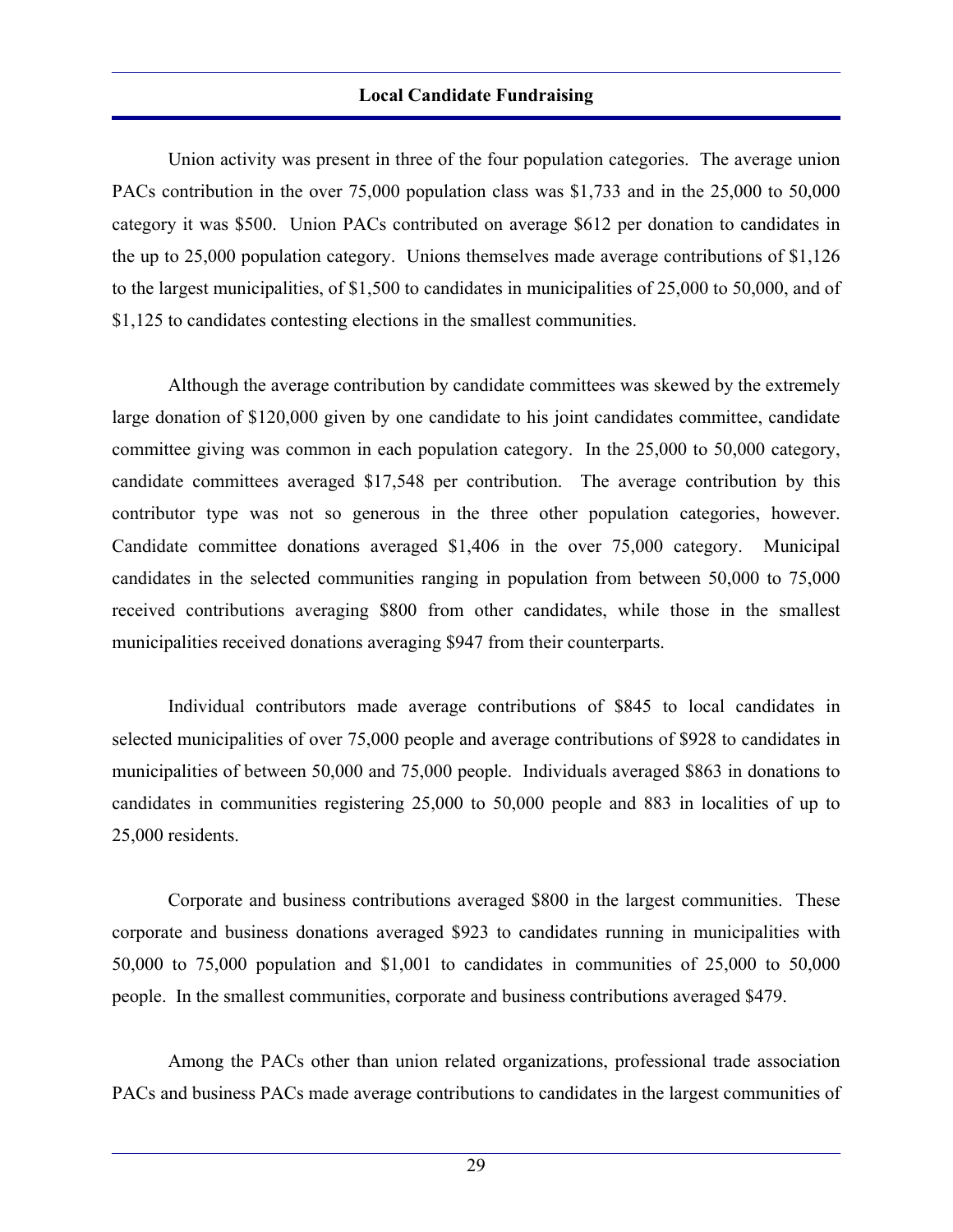\$1,350 and \$1,000 respectively. In communities of over 75,000 population, ideological PAC donations averaged \$500. Business PACs averaged \$342 in contribution activity in municipalities of between 50,000 and 75,000 population, while ideological PAC donations averaged \$1,700 in these communities. Professional/trade association PACs did not contribute to candidates in municipalities of this size, nor did they contribute to candidates in municipalities with populations of 25,000 to 50,000. However, in communities of less than 25,000 people, professional/trade association PACs made average contributions of \$1,520, while ideological PACs contributed on average \$1,397 per donation. Business PACs did not contribute to candidates in these small communities. As noted earlier, political committees were devoid of any activity in local elections within the selected communities.

|                                                                                          | Up to $25,000$ | 25,000-50,000 | 50,000-75,000 | Over 75,000 |
|------------------------------------------------------------------------------------------|----------------|---------------|---------------|-------------|
| Individual                                                                               | \$883          | \$863         | \$928         | \$845       |
| <b>Business/Corporation</b>                                                              | 479            | 1,001         | 923           | 800         |
| <b>Party Committees</b>                                                                  | 1,685          | 4,010         | 9,430         | 9,870       |
| Candidates                                                                               | 947            | 17,548*       | 800           | 1,406       |
| <b>Political Committees</b>                                                              | --             | --            | $\rightarrow$ |             |
| <b>Business PACs</b>                                                                     | --             | $\sim$ $\sim$ | 342           | 1,000       |
| Professional/Trade Association<br>PACs                                                   | 1,520          | --            | --            | 1,350       |
| <b>Union PACs</b>                                                                        | 612            | 500           | $\sim$ $\sim$ | 1,733       |
| <b>Ideological PACs</b>                                                                  | 1,397          | --            | 1,700         | 500         |
| <b>Unions</b>                                                                            | 1,125          | 1,500         | $\rightarrow$ | 1,126       |
| <b>Miscellaneous</b>                                                                     | 286            | 927           | $\rightarrow$ |             |
|                                                                                          |                |               |               |             |
| * high average due to 120,000<br>contribution from a candidates<br>committee to the same |                |               |               |             |

**Table 6 Average Contribution by Type by Population Class** 

candidates joint candidates committee.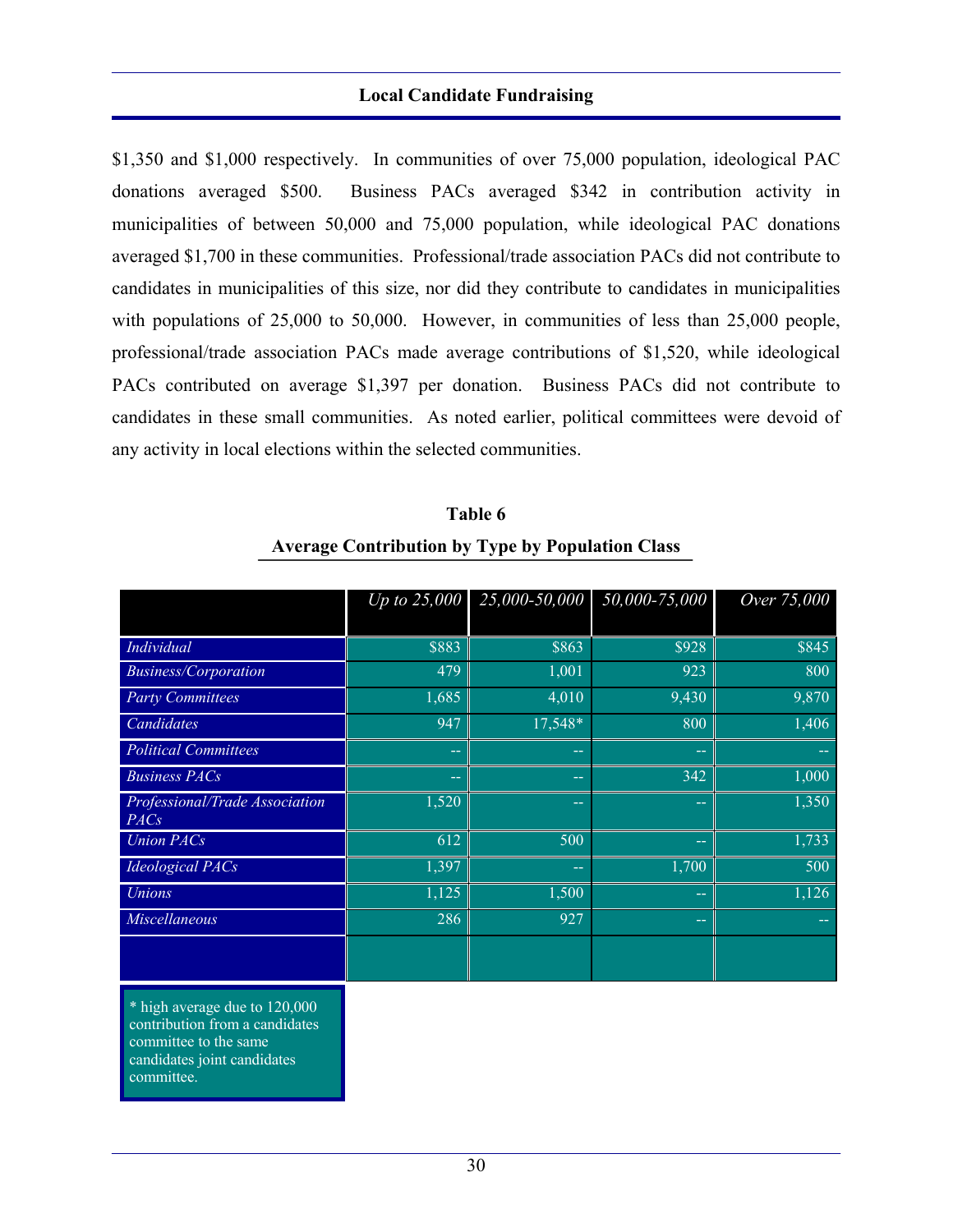Local Campaign Financing, published in November 2000, stated:

 Political parties represented a dominant source of donation activity vis-àvis general election municipal candidates. Fifty-one percent of all contributions to municipal candidates included in the study were obtained from political parties. Business and corporations gave the second largest amount to municipal candidates. These contributors provided 27 percent of all contributions. Finally, individuals accounted for 22 percent of contributions to municipal candidates.<sup>17</sup>

 As demonstrated above, the earlier finding is essentially corroborated by the pattern of giving among contributor types to 2003-2004 municipal candidates. Political parties, individuals, and business and corporations were again the primary contributors, though in different ratios. Political parties, at 34 percent of total contributions made to candidates in the selected communities, again provided the majority of contributions. When exempting selected municipalities of more than 75,000 people, this percentage rises to about 41 percent. Thus, in terms of the vast number of candidates represented in the sample, political party contributions again proved to be a major source of funding. The data suggests that the predominant role played by political parties in county and legislative elections in New Jersey is present and continuing at the local level. Perhaps, the lower contribution limits placed on giving to municipal party committees relative to those placed on state and county party committees has precluded these local party committees from assuming an even greater role.

 Individuals carved out a slightly stronger role for themselves as contributors to municipal candidates in this study. Compared with making 22 percent to selected candidates in 1999, individuals made 30 percent of contributions to selected municipal candidates in 2003-2004. Finally, business and corporate contributions represented 27 percent of contributions in 1999 compared with 17 percent in 2003-2004. Nevertheless, despite the altered pattern among these three contributor types, political parties, individuals, and business/corporations provided the bulk of funding to municipal candidates under study.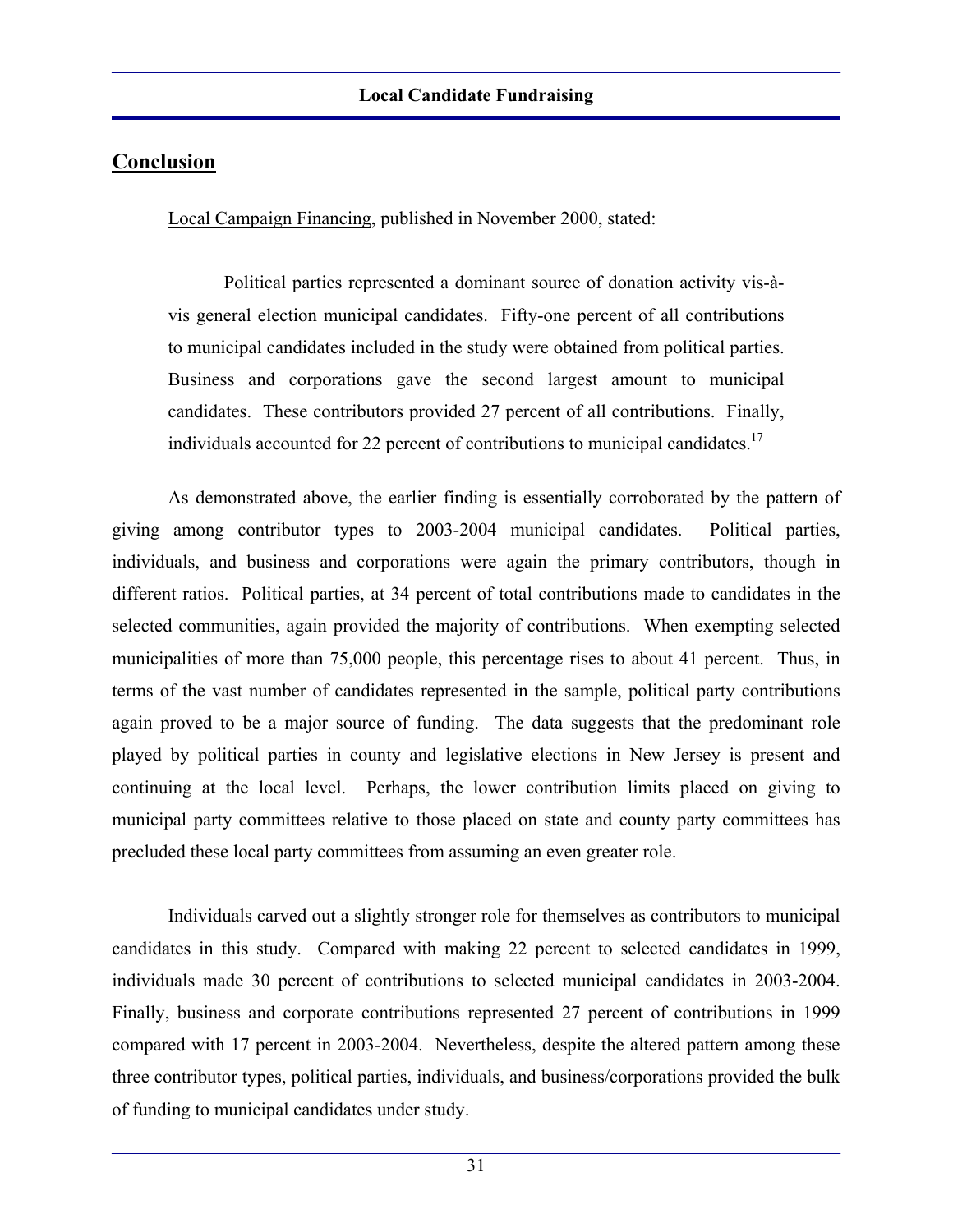## **CHAPTER IV**

## **EXPENDITURES**

 *Their government is suited to their tastes, and chosen by themselves.* 

*Alexis de Tocqueville* 

 How candidates spend money reveals much about strategy and trends in campaigning. Is direct mail emphasized? Or, is radio and T.V. (cable or network) advertising the medium of choice? How about newspaper advertising? Is much importance placed on get-out-the-vote efforts? Are candidates relying on consultants and polling? What of the Internet? Do trends in spending and strategy vary in relation to the office sought? In other words, do differences in strategy exist between local candidates and their legislative counterparts, for example? These questions will be answered in this chapter, which analyzes spending patterns among the 50 randomly selected municipal campaigns.

 In total, candidates for municipal office throughout the State spent \$144 million between 1994 and 2004. This figure includes spending by local candidates in general elections as well as in May municipal elections. Though spending totals were uneven from year to year, depending upon the particular municipalities conducting elections, expenditures increased by 58 percent from 1994 to 2004, from \$9.1 million to \$14.4 million. In at least one of these years, 2002, expenditures by all municipal candidates exceeded \$20 million.

 When spending activity of local candidates was compared with that of legislative candidates, it was noted in Local Campaign Financing: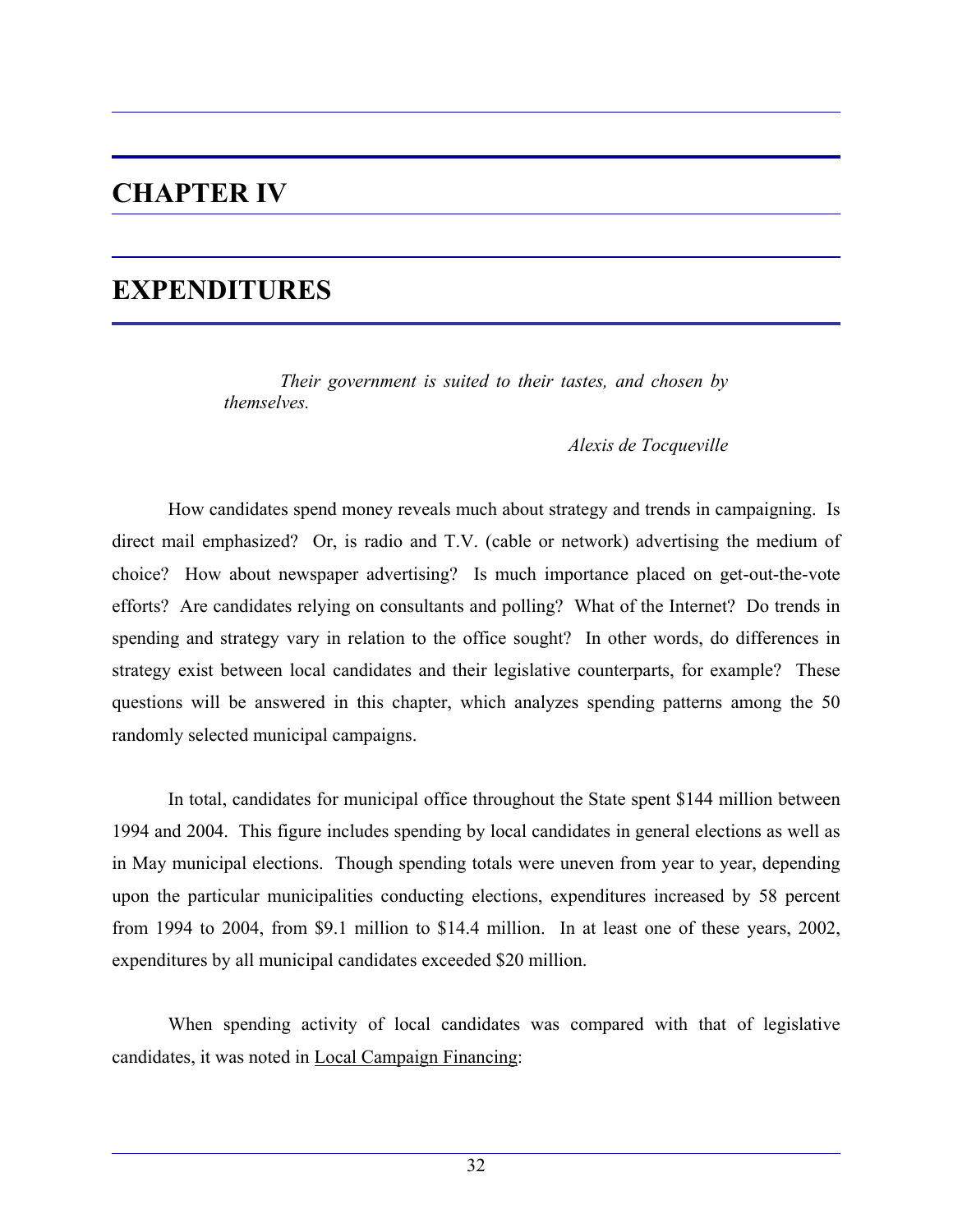This trend resembled that displayed by legislative candidates during 1987- 1997, analyzed in Trends In Legislative Campaign Financing: 1987-1997. The study noted that expenditures by legislative candidates "rose by 60 percent between 1987 and 1997, increasing to \$20.7 million from \$12.9 million." Though two years later spending by local candidates still had not reached the level reported by legislative candidates in 1997, the data indicates that local candidates have been intensifying their spending at approximately the same rate as their legislative counterparts.<sup>18</sup>

 The statement cited above remains largely true today. The trend in expenditures for both candidate categories is upward, except that spending reported by legislative candidates in 2003 increased exponentially. This incredible increase in legislative candidate spending was due to significant involvement by state and county party committees. For example, legislative candidate spending in 2003 exceeded \$40 million, resulting in a ten-year increase (1993-2003) of 165 percent. In 1993, legislative candidates had spent \$15.2 million. Municipal candidate spending, though uneven from year to year, increased by almost 60 percent from 1994-2004. As noted above, local candidate spending went from \$9.1 million to \$14.4 million in this ten-year span.

 Despite the differential in the rate of increase in spending between legislative and municipal candidates during almost corresponding ten-year periods, the total amount of spending by both candidate categories was similar. In fact, in total, more money was spent by municipal candidates than by legislative candidates during the ten-year periods in question. As mentioned above, local candidates spent \$144 million from 1994-2004, whereas legislative candidates spent \$127 million between 1993 and 2003. Thus, spending by municipal candidates is substantial and requires analysis. As with other political entities, the trend in municipal candidate expenditures is increasing and the amount of money spent is significant. Certainly, this trend promises to continue into the future.

 In the ensuing pages a comprehensive analysis of expenditure activity will be undertaken of campaigns in the 50 selected municipalities of varied population sizes.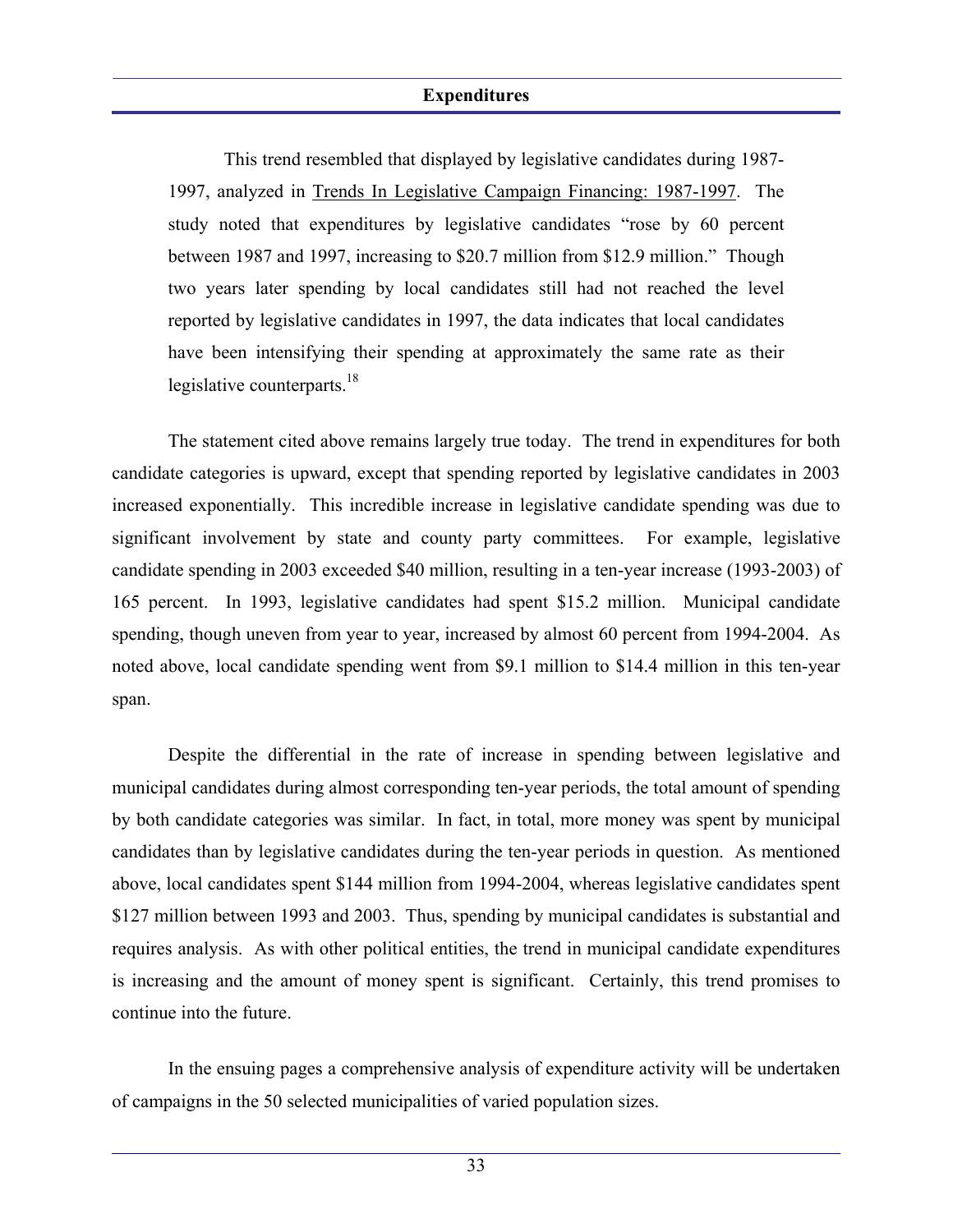## **Local Candidate Spending Strategies**

 Campaign reports of candidates in the 50 selected communities show that the majority of expenditures were directed toward mass communication. As indicated by Figure 3 below, 60 percent of spending went toward mass communication compared with 40 percent aimed at noncommunication purposes.





 The mass communication category is split into two parts: broadcast media, including radio and cable T.V., and print media, involving direct mail, newspaper, and outdoor advertising. This category also includes mass media spending that is unidentifiable in terms of type. At times, municipal candidates did not clearly identify the purpose of their mass communication spending in their disclosure reports. Non-mass communication expenditures include those made for election-day activities, fundraising, consultants, charity, contributions to other candidates, administration, entertainment, and polling. Table 7 provides a breakdown of spending by candidates within the municipalities selected for this study.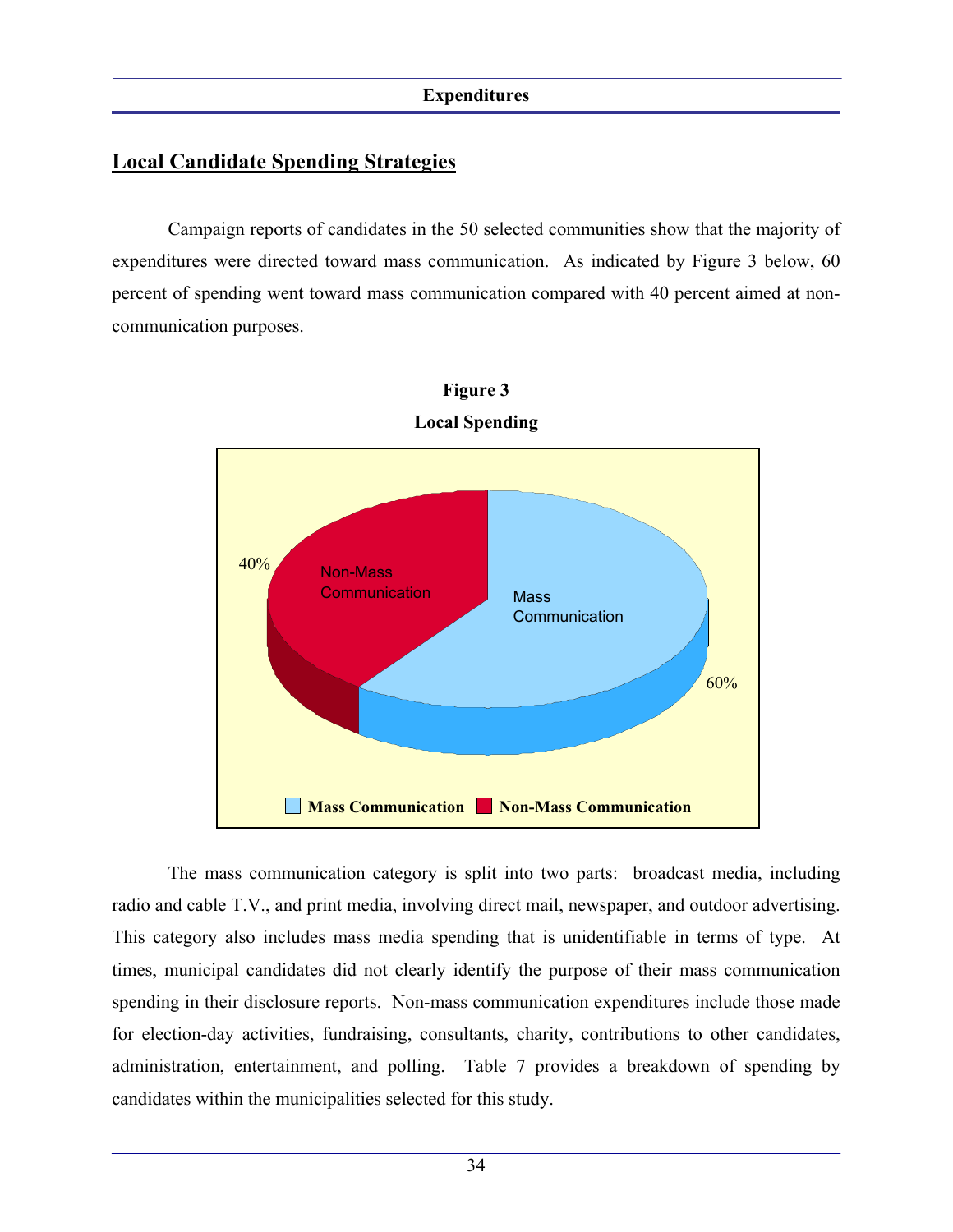### **Table 7**

## **Municipal Candidate Expenditures (2003-2004)**

|                                               | Amount      | Percent<br>All Expenditures | Percent<br><b>Mass Communication</b><br>Expenditures |
|-----------------------------------------------|-------------|-----------------------------|------------------------------------------------------|
| Radio                                         | \$19,043    | $1\%$                       | $1\%$                                                |
| Cable                                         | 8,545       |                             | $1\%$                                                |
| <b>TOTAL BROADCAST</b>                        | \$27,588    | $1\%$                       | $2\%$                                                |
| Direct Mail                                   | 817,434     | 37%                         | 62%                                                  |
| Newspaper                                     | 134,055     | 6%                          | 10%                                                  |
| Outdoor                                       | 127,508     | 6%                          | 10%                                                  |
| <b>TOTAL PRINT</b>                            | \$1,078,997 | 49%                         | 82%                                                  |
| Unidentifiable                                | 210,351     | 10%                         | 16%                                                  |
| <b>TOTAL MASS</b><br><b>COMMUNICATION</b>     | \$1,316,936 | 60%                         |                                                      |
|                                               | Amount      | Percent                     |                                                      |
| <b>Election Day</b>                           | \$94,818    | 4%                          |                                                      |
| Fundraising                                   | 148,479     | 7%                          |                                                      |
| <b>Consultants</b>                            | 266,699     | 12%                         |                                                      |
| Charity                                       | 39,121      | 2%                          |                                                      |
| Contributions                                 | 47,316      | 2%                          |                                                      |
| <b>Administration</b>                         | 175,211     | 8%                          |                                                      |
| Entertainment                                 | 60,061      | 3%                          |                                                      |
| Polls                                         | 60,154      | 3%                          |                                                      |
| <b>TOTAL NON-MASS</b><br><b>COMMUNICATION</b> | \$891,859   | 40%                         |                                                      |
| <b>TOTAL</b>                                  | \$2,208,795 |                             |                                                      |

 Total expenditures by candidates in the 50 randomly selected communities totaled \$2.2 million dollars. As noted above, mass communication expenditures amounted to 60 percent of all spending. Spending for purposes other than mass media equaled 40 percent of total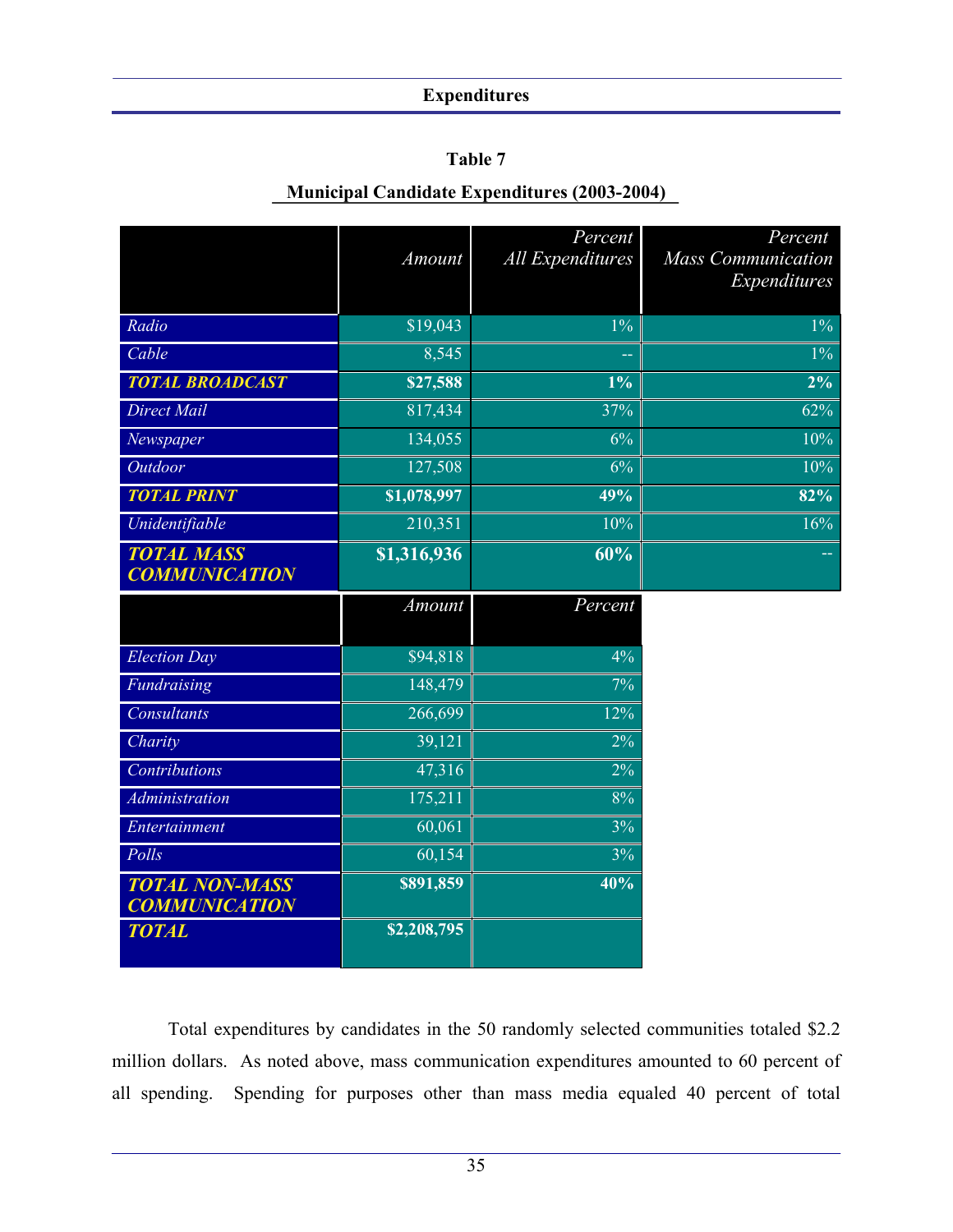expenditures. Within the mass communication category, print advertising accounted for almost all spending, at 82 percent of total media expenditures. In terms of broadcast media advertising, two percent of mass communication expenditures went for this purpose. All told, 16 percent of mass media spending was unidentifiable.

 Figure 4 below depicts the distribution of spending for mass media by candidates in the 50 selected municipalities. As indicated, direct mail accounted for 62 percent of mass media spending, newspaper advertising equaled ten percent, and outdoor advertising was responsible for an additional ten percent of total spending for this purpose. Regarding broadcast advertising, radio and cable T.V. each accounted for one percent of mass communication spending by local candidates.



### **Figure 4**

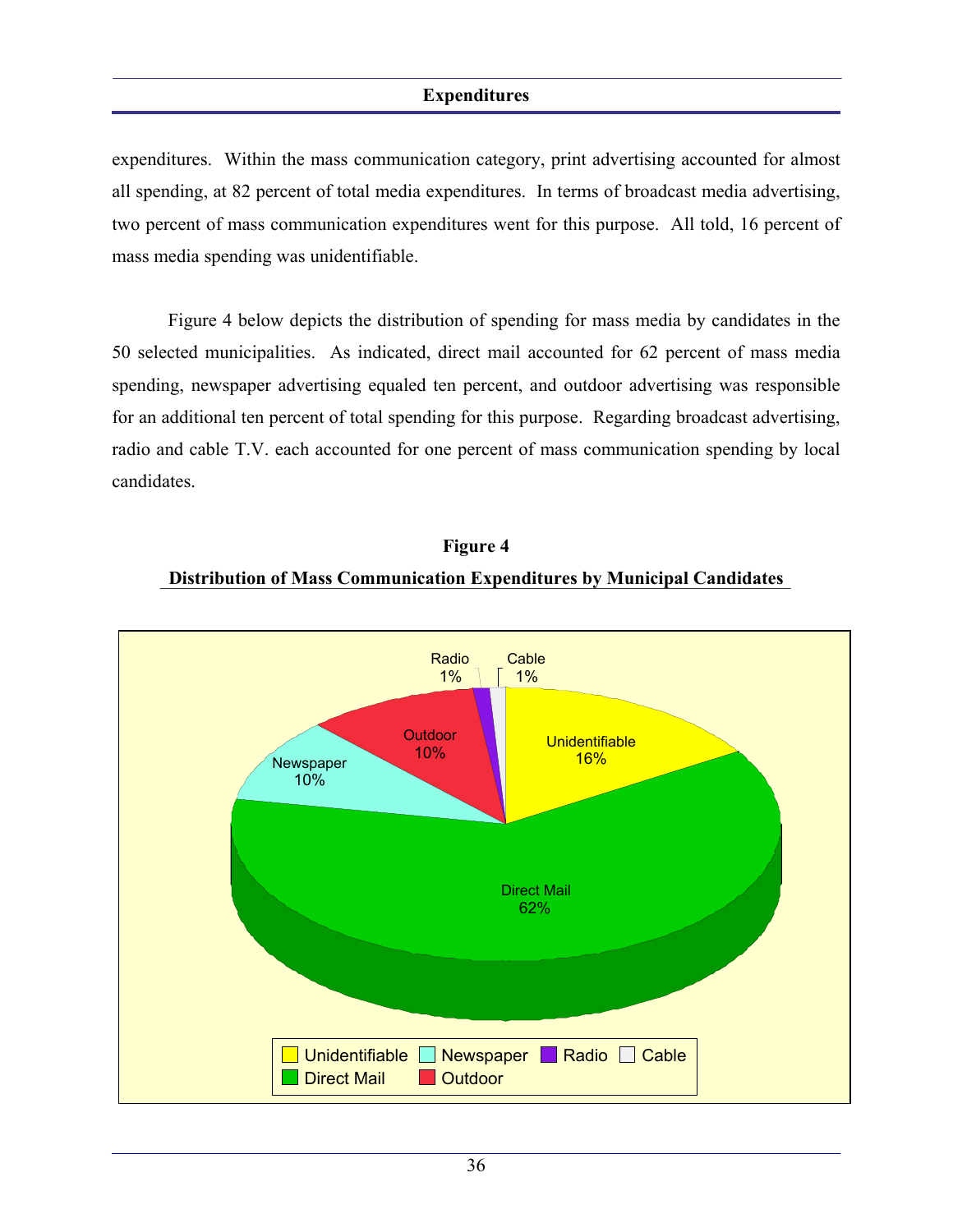Indeed, expenditures made for mass communication purposes constituted the majority of spending by selected municipal candidates. However, spending for non-mass communication purposes was significant. As shown in Table 7 above, election-day expenditures accounted for four percent of spending by local candidates, fundraising equaled seven percent of spending, and expenditures for consultants comprised 12 percent of total spending. Spending on charity reached two percent of the total, contributions to other candidates amounted to two percent of expenditures, entertainment three percent, and polling three percent. Finally, expenditures for administration accounted for eight percent of expenditures made by municipal candidates in the selected communities.

### **Local Candidate Spending by Size of Municipality**

 In each of the four population categories, expenditures for mass communications constituted the majority of expenditures, though in varying proportions. Figure 5 below shows the percentage of expenditures made for mass communication versus non-mass communication in each of the four population categories. In selected municipalities with populations exceeding 75,000 people, local candidates made 55 percent of expenditures for mass communication and 45 percent for non-mass communication purposes. The percentage of expenditures for mass communication rose precipitously for candidates running in municipalities with populations between 50,000 and 75,000. In these communities, candidates spent 73 percent of their funds for mass communication and 27 percent for non-mass communication purposes. Interestingly, in communities with populations between 25,000 and 50,000 people, 53 percent of funding by candidates went toward mass communication, while 47 percent went toward non-mass communication activities. Finally, in municipalities containing up to 25,000 residents, the percentage of expenditures by candidates going toward mass communication jumped again. In these small communities, local candidates spent 67 percent of their funds on mass communication and 33 percent of their expenditures on non-mass communication purposes.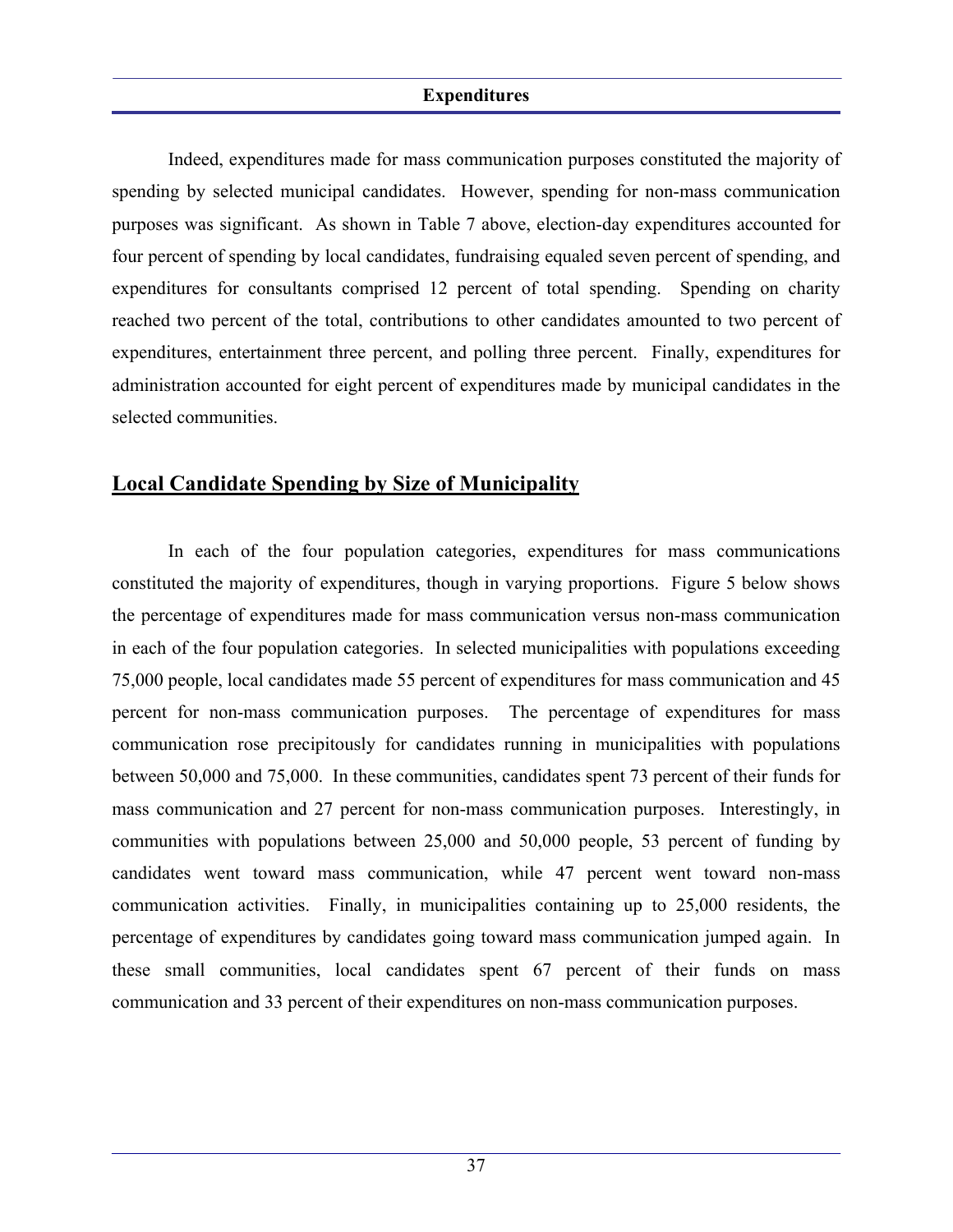

**Distribution of Local Spending by Population** 



 In Table 8 below, a breakdown of spending by candidates in the 50 selected municipalities is provided. This table demonstrates the spending patterns of candidates according to the size of the municipality in which they are running for office.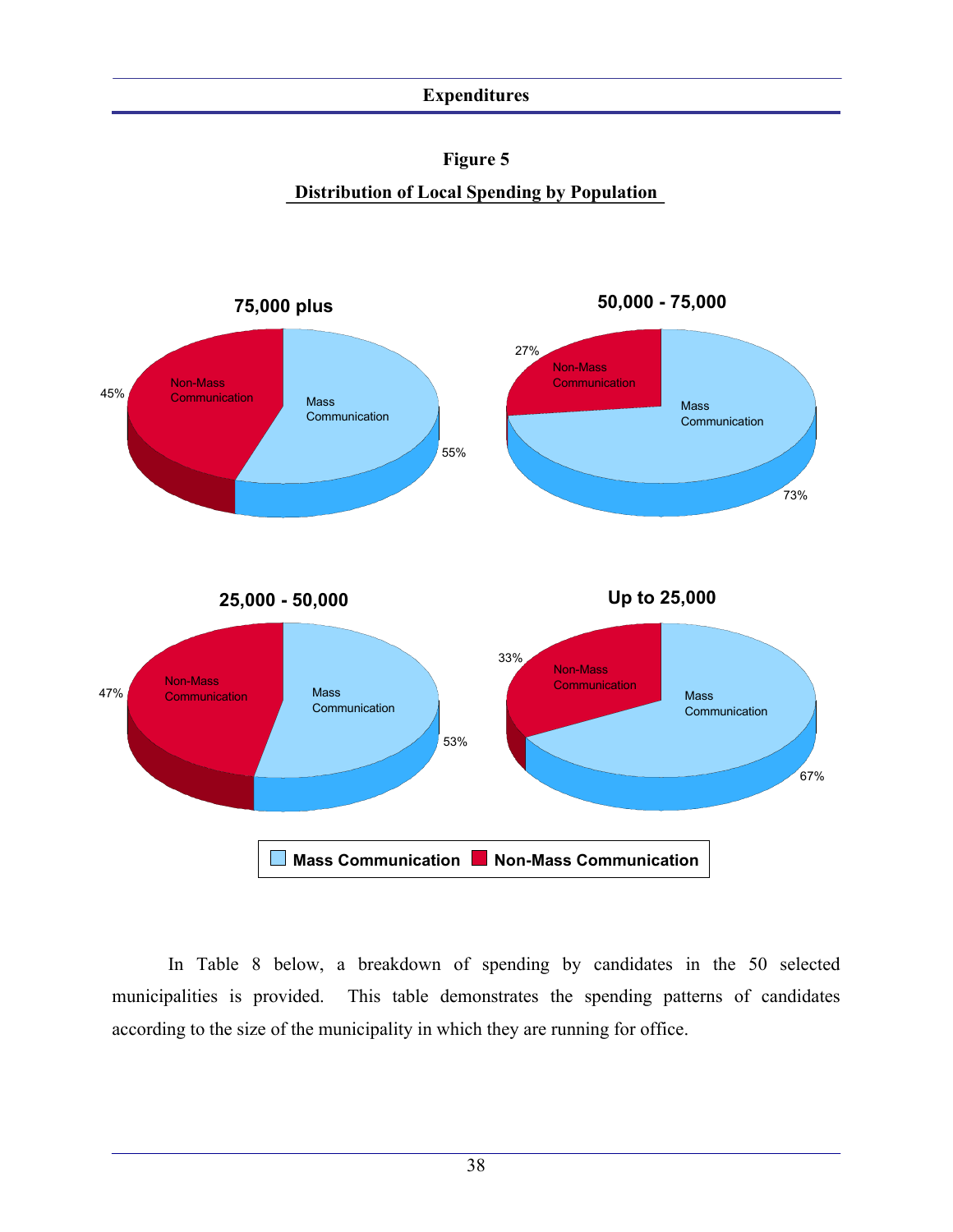### **Table 8**

### **Distribution of Spending by Population**

|                                        | 75,000    | $\%$                    | $\%$   | 50,000 to | $\%$                    | $\%$           | 25,000 to | $\%$      | $\%$  | $Up$ to   | $\%$  | $\%$  |
|----------------------------------------|-----------|-------------------------|--------|-----------|-------------------------|----------------|-----------|-----------|-------|-----------|-------|-------|
|                                        | or More   | All                     | Mass   | 75,000    | All                     | Mass           | 50,000    | All       | Mass  | 25,000    | All   | Mass  |
| Radio                                  | \$200     | $\mathbb{L} \mathbb{L}$ | 44     | \$1,007   | $\mathbb{L} \mathbb{L}$ | $1\%$          | \$9,266   | $1\%$     | 2%    | \$8,570   | $1\%$ | 2%    |
| Cable                                  | 1,370     | $\mathbb{L} \mathbb{L}$ | 44     | 44        | 44                      | $\overline{a}$ | 4,219     | $\perp$ . | $1\%$ | 2,954     | шū    | $1\%$ |
| <b>TOTAL</b>                           | \$1,570   |                         |        | \$1,007   |                         | $1\%$          | \$13,485  | 2%        | 4%    | \$11,524  | 2%    | 3%    |
| <b>BROADCAST</b>                       |           | ш.                      | --     |           | ш.                      |                |           |           |       |           |       |       |
| <b>Direct Mail</b>                     | \$211,791 | 31%                     | 57%    | \$91,746  | 46%                     | 62%            | \$262,071 | 39%       | 73%   | \$251,824 | 38%   | 68%   |
| Newspaper                              | 35,251    | 5%                      | 9%     | 3,212     | 2%                      | 2%             | 31,237    | 5%        | 9%    | 64,354    | 9%    | 10%   |
| Outdoor                                | 27,720    | 4%                      | 7%     | 24,253    | 12%                     | 16%            | 22,559    | 3%        | 6%    | 52,974    | 8%    | 8%    |
| <b>TOTAL PRINT</b>                     | \$274,726 | 41%                     | $74\%$ | \$119,211 | 60%                     | 81%            | \$315,867 | 46%       | 88%   | 8369,152  | 56%   | 85%   |
| Unidentifiable                         | 97,175    | 14%                     | 26%    | 27,028    | 13%                     | 18%            | 30,585    | 4%        | 8%    | 55,561    | 9%    | 13%   |
| <b>TOTAL MASS</b><br>COMM.             | \$373,471 | 55%                     |        | \$147,246 | 73%                     |                | \$359,937 | 53%       |       | \$436,237 | 67%   | 67%   |
| <b>Election Day</b>                    | 16,187    | 2%                      |        | 9,252     | 5%                      |                | 34,106    | $5\%$     |       | 35,272    | $5\%$ |       |
| Fundraising                            | 82,033    | 12%                     |        | 9,613     | 5%                      |                | 20,472    | 3%        |       | 36,360    | 5%    |       |
| Consultants                            | 76,530    | 11%                     |        | 2,400     | $1\%$                   |                | 180.464   | 26%       |       | 7,305     | $1\%$ |       |
| Charity                                | 23,137    | 3%                      |        | 5,755     | 3%                      |                | 4,050     | ωü,       |       | 6,178     | $1\%$ |       |
| <b>Contributions</b>                   | 25,738    | 4%                      |        | 1,524     | $1\%$                   |                | 4,410     | $\equiv$  |       | 15,643    | $2\%$ |       |
| Administration                         | 28,073    | 4%                      |        | 17,438    | 9%                      |                | 33,370    | $5\%$     |       | 96,328    | 15%   |       |
| <b>Entertainments</b>                  | 9,285     | $1\%$                   |        | 7,037     | 4%                      |                | 25,468    | 3%        |       | 18,270    | 3%    |       |
| Polls                                  | 40.466    | 6%                      |        | 44        | шш                      |                | 18.093    | 3%        |       | 1.594     | шū    |       |
| <b>TOTAL NON-</b><br><b>MASS COMM.</b> | \$301,449 | 45%                     |        | \$53,017  | 27%                     |                | \$320,433 | 47%       |       | \$216,950 | 33%   |       |
| <b>TOTAL</b>                           | \$674,920 |                         |        | \$200,263 |                         |                | \$680,370 |           |       | \$653,187 |       |       |

 Total expenditures by candidates running for office in the largest communities amounted to \$674,920. Out of this amount 55 percent of total expenditures went toward mass communication. Within this mass communication category, print advertising accounted for 74 percent of all media expenditures. Broadcast media, on the other hand, did not equal even one percent of mass media spending. Those mass communication expenditures labeled unidentifiable accounted for 26 percent of mass communication expenditures made by candidates in communities of 75,000 people or more.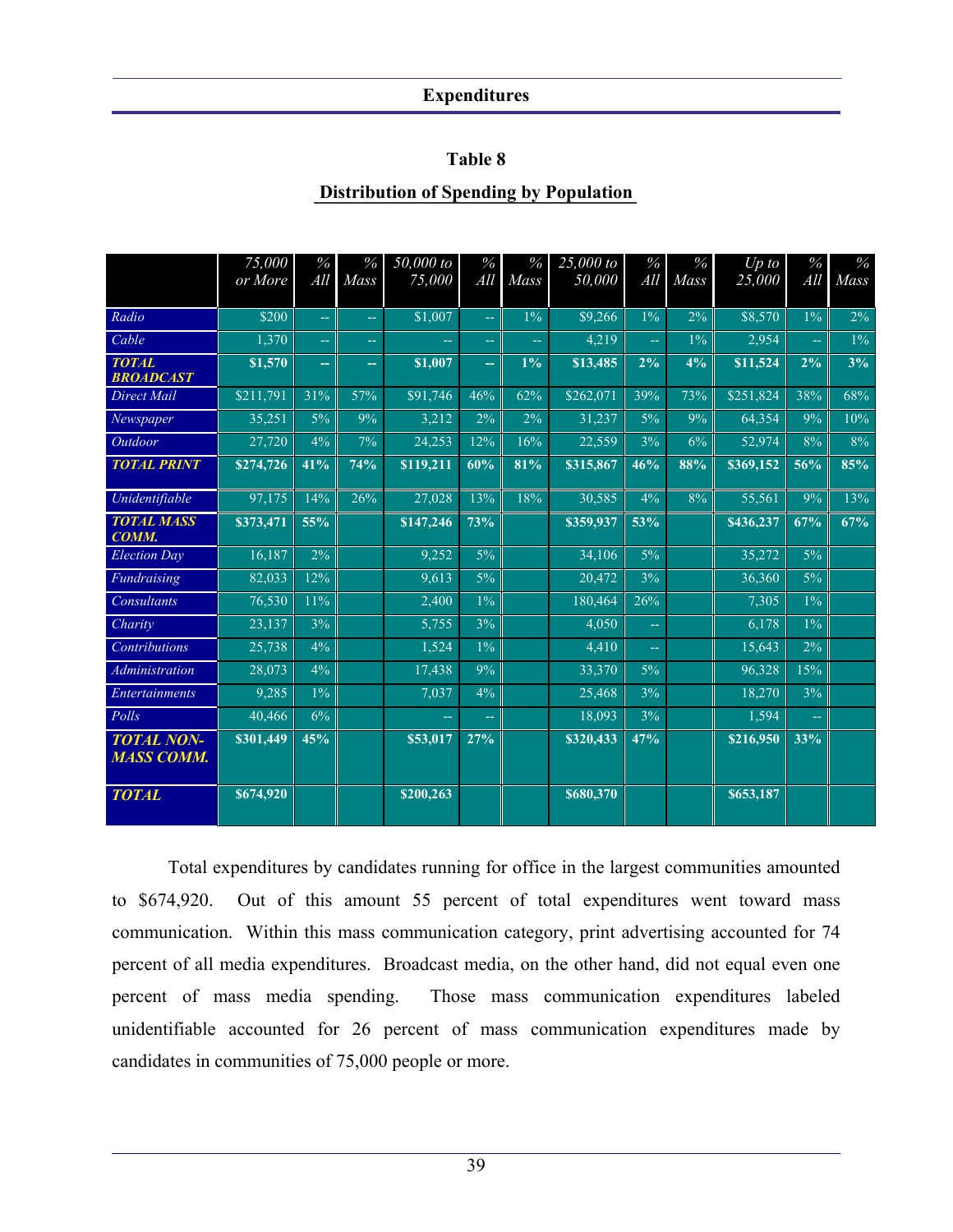In terms of spending on non-communication purposes by candidates in municipalities of 75,000 or more people, election-day expenditures accounted for two percent of all expenditures, fundraising for 12 percent, and consultants for 11 percent. Spending on charity reached three percent of all expenditures, contributions to other candidates amounted to four percent, and spending on administration equaled four percent of total expenditures. Finally, entertainment costs reached one percent of all spending and expenditures for polling accounted for six percent of total expenditures. As noted above, total non-mass media spending for candidates in municipalities of 75,000 people or more totaled \$301,449, or 45 percent of all expenditures.

 In communities ranging in population of between 50,000 and 75,000 people, more than \$200,000 was spent by candidates running in the selected municipalities within this category. Mass communication expenditures accounted for 73 percent of all expenditures made by these candidates. Print advertising was responsible for 81 percent of mass media spending, whereas broadcast advertising accounted for only one percent of mass communication expenditures. Those mass communication expenditures that were unidentifiable amounted to 18 percent of total spending on advertising.

 In relation to spending on non-mass communication items, candidates contesting elections in municipalities of 50,000 to 75,000 people made five percent of their expenditures for election-day activities and five percent for fundraising. An additional one percent of candidate expenditures went toward consultants and three percent toward charity. Contributions to other candidates accounted for one percent of expenditures while four percent of spending went toward entertainment. Finally, spending on administration by candidates in this population category reached nine percent of total expenditures. All told, non-communication expenditures by candidates in municipalities ranging from 50,000 to 75,000 people amounted to 27 percent of total expenditures in this category.

 Candidates in municipalities of between 25,000 and 50,000 people that were selected to participate in this study spent a total of \$680,370. Out of this amount 53 percent of spending went toward mass communication. Print advertising accounted for 88 percent of mass media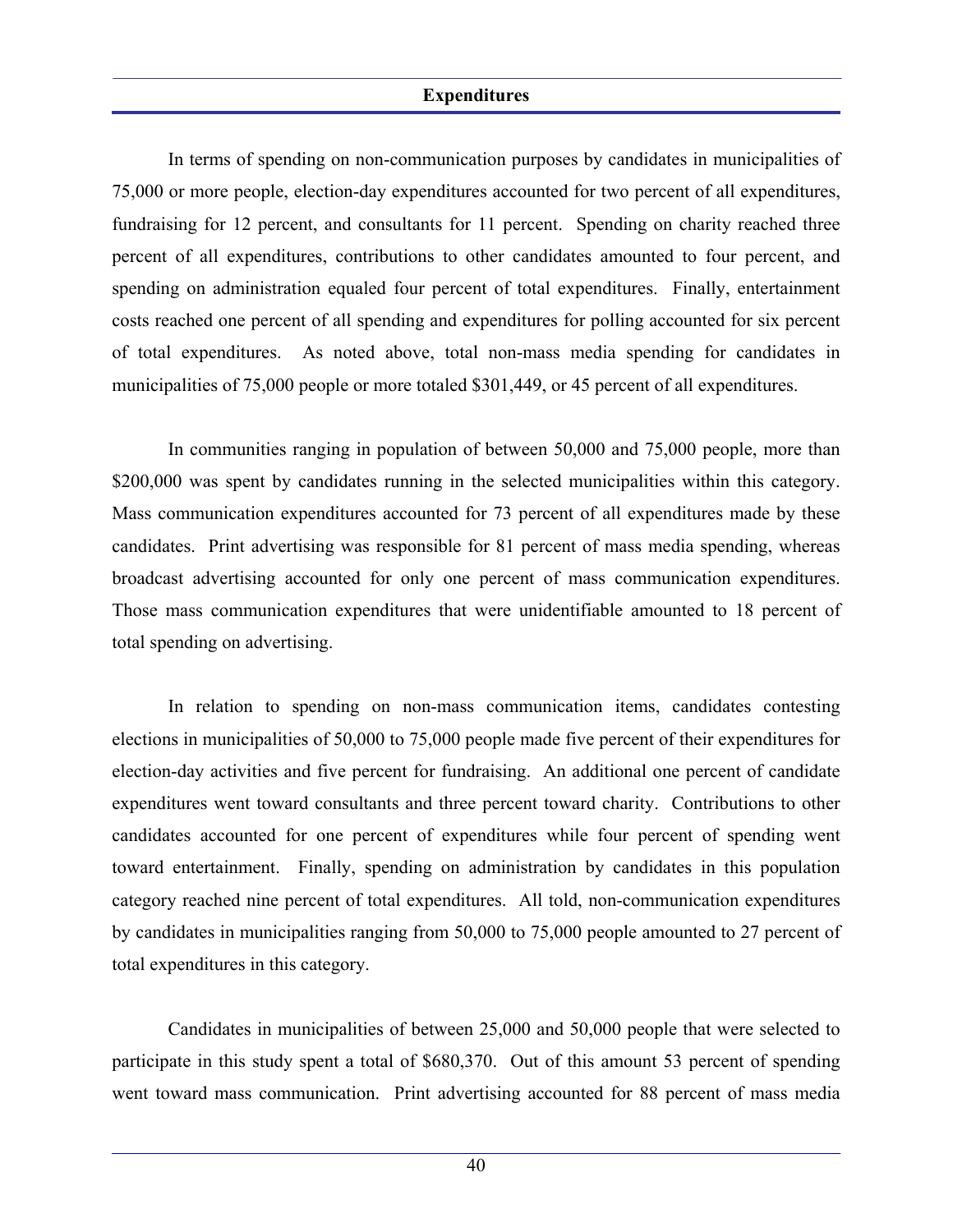spending compared with broadcast advertising, which was responsible for four percent of mass media expenditures. Those mass communication expenditures that were unidentifiable reached eight percent of mass media spending.

 Regarding non-mass communication spending, election-day expenditures by candidates in this population category accounted for five percent of all expenditures as did fundraising. Spending on consultants by candidates in the 25,000 to 50,000 population range amounted to an astounding 26 percent while spending on charity was negligible. Contributions to other candidates amounted to under one percent, while spending on entertainment and polls reached three percent and three percent respectively. Finally, expenditures for administrative purposes amounted to five percent of total. Of the total \$680,370 spent by candidates in communities of between 25,000 and 50,000 people, 47 percent of expenditures went toward non-mass communication purposes.

 In the smallest communities, with populations of up to 25,000 people, selected candidates spent \$653,187. Out of this amount 67 percent of total was spent on mass communication purposes. Within the mass communication category, 85 percent of spending went toward print advertising compared with three percent of expenditures that went toward broadcast advertising. Unidentifiable mass communication expenditures accounted for 13 percent of spending on mass media.

 With respect to non-mass communication expenditures, election-day activities accounted for five percent of total spending as did expenditures for fundraising. Spending on consultants and charity reached one percent each, while spending on contributions to other candidates accounted for two percent of all spending. Entertainment accounted for three percent of total spending while spending on polls was negligible. Finally, candidates in selected communities of up to 25,000 people made 15 percent of their expenditures for administrative purposes. Altogether 33 percent of spending went toward non-mass communication purposes.

41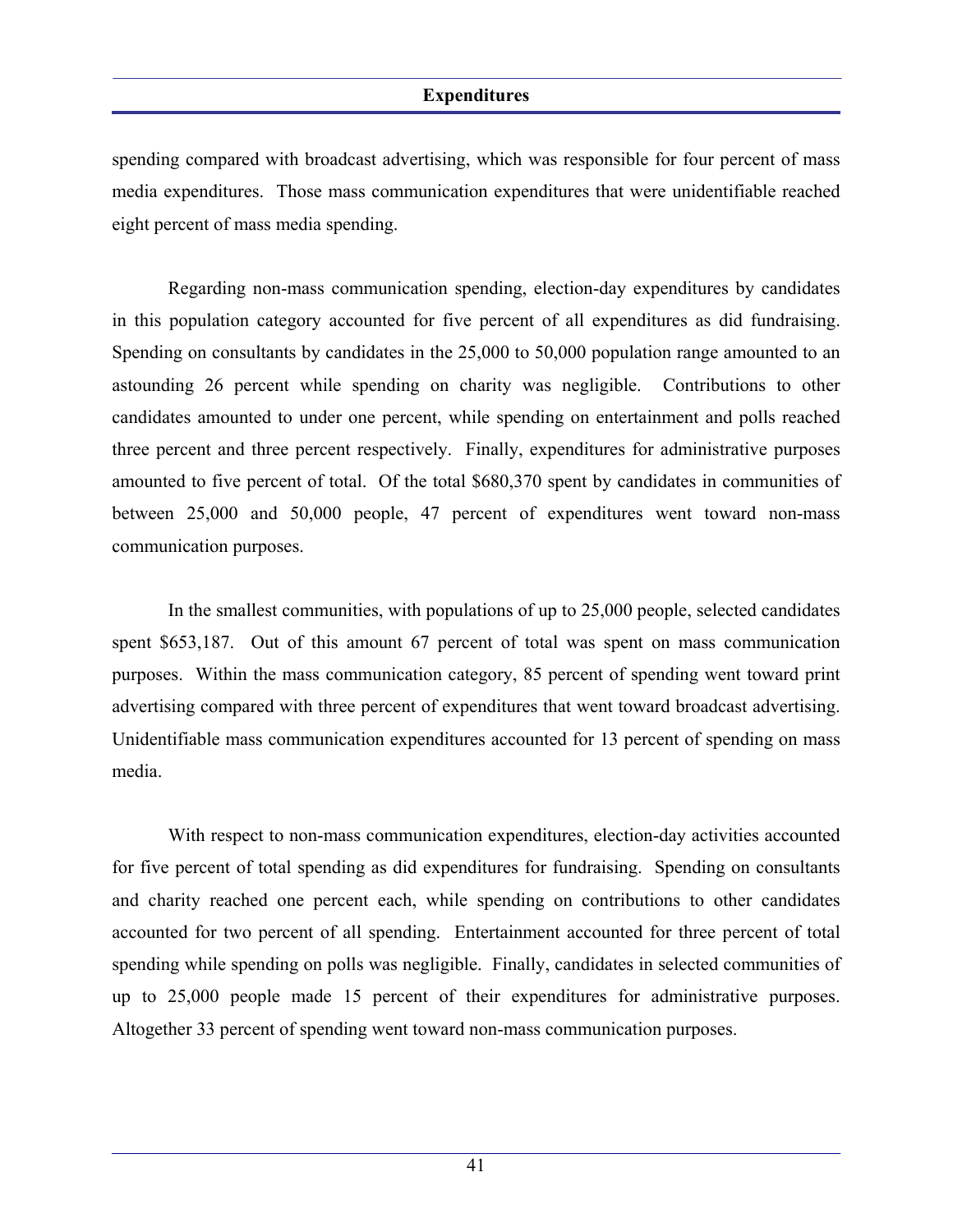### **Spending on Mass Communication by Population**

 Figure 6 below shows the distribution of mass communication spending by candidates within selected municipalities based on population.



## **Figure 6 Distribution of Mass Communication by Population**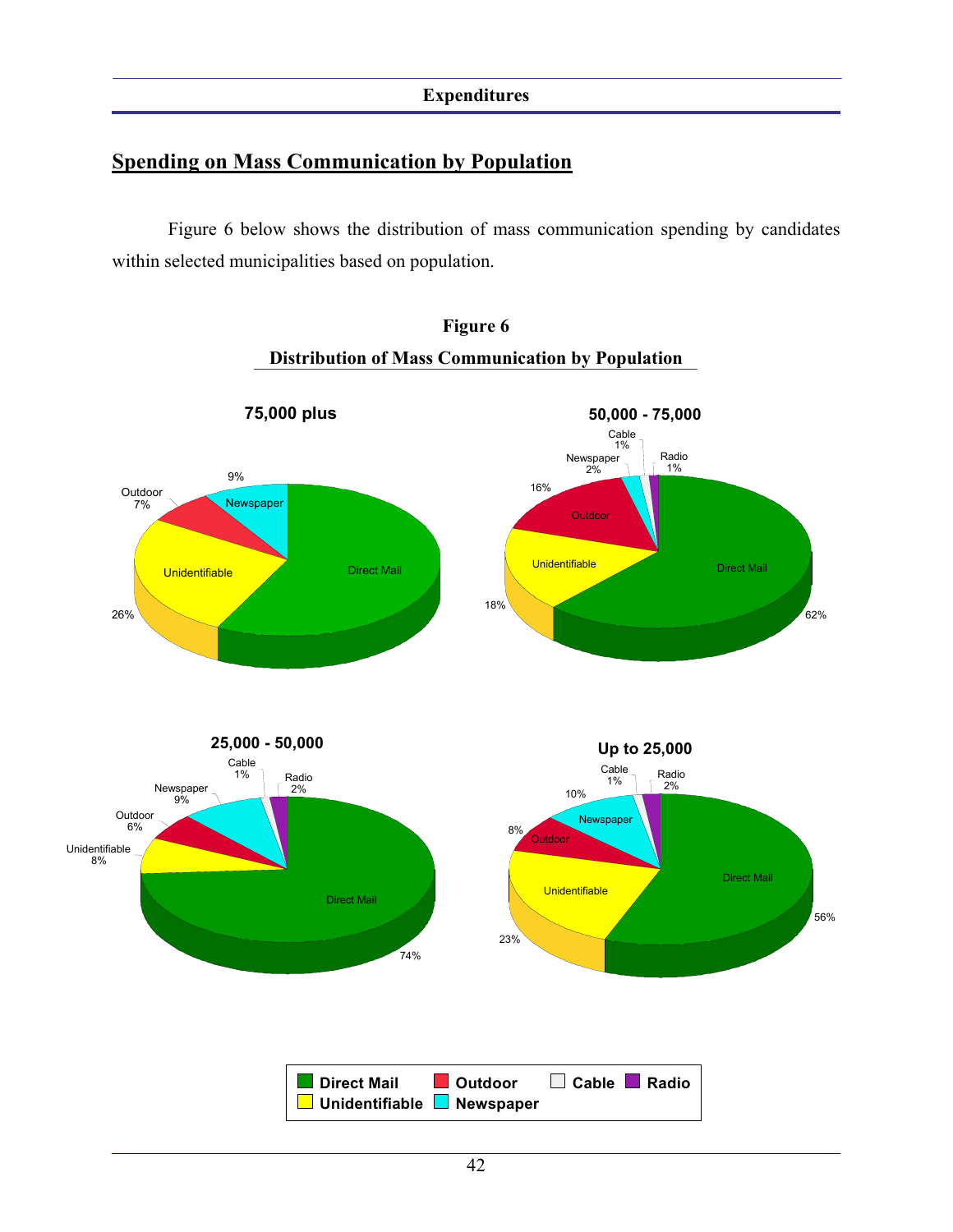While candidates running for election in municipalities falling within the four population categories did display differences in their spending on mass communication, they did not differ in one respect; all candidates, regardless of the size of the community, spent the majority of their mass communication money on direct mail. For example, candidates in municipalities of more than 75,000 people spent 57 percent of their money on direct mail. These same candidates spent nine percent on newspaper advertising and seven percent on outdoor advertising, including billboards and lawn signs. A total of 26 percent of mass communication expenditures by candidates in this population class were unidentifiable, while less than one percent were for radio and cable T.V. combined.

 Candidates seeking election in municipalities of between 50,000 and 75,000 people made 62 percent of their expenditures for direct mail. In these communities, outdoor advertising comprised 16 percent of mass media expenditures, whereas, newspaper advertising involved only two percent of this spending. Cable T.V. and radio advertising amounted to one percent and one percent of mass communication expenditures respectively, while expenditures that were unidentifiable accounted for 18 percent of media spending.

Within communities of between 25,000 to 50,000 population an even larger percentage of mass communication expenditures were committed to direct mail. Candidates in these communities spent 73 percent of their mass communication dollars on direct mail. Nine percent of these dollars were directed toward newspaper advertising, and six percent went toward outdoor advertising. Radio comprised two percent of mass media spending, cable T.V. one percent and those expenditures that were unidentifiable accounted for eight percent of mass communication spending by candidates in this population class.

 Finally, in communities of up to 25,000 people, direct mail constituted 68 percent of mass communication expenditures. Newspaper advertising consumed ten percent of mass media dollars and outdoor advertising eight percent. Radio advertising comprised two percent of mass communication spending while cable T.V. made up only one percent of this spending. Those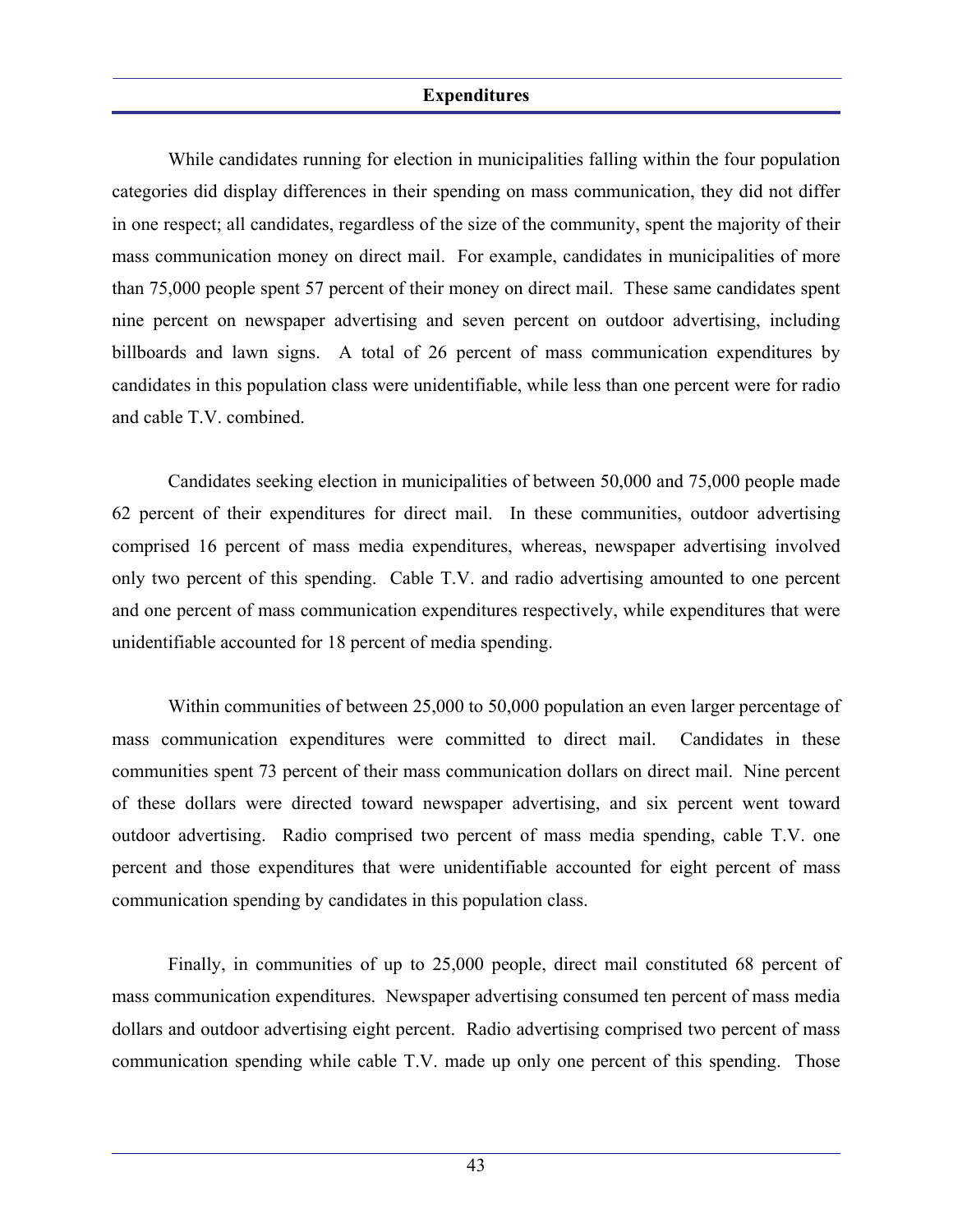mass media expenditures that were unidentifiable accounted for 13 percent of advertising spending among candidates in this population class.

 As noted above, spending for mass media purposes constituted the bulk of expenditures by candidates in all four municipal population classes. Mass communication, including broadcast and print media advertising, comprised 60 percent of expenditures made by candidates in the 50 selected New Jersey communities. Non-mass communication comprised 40 percent of total expenditures.

 Interestingly, there were some differences between candidates representing the various municipal population categories in terms of spending within both the mass communication category and the non-mass communication category. In other words, the proportion of spending on each specific function within these categories varied in some respects, depending on the population class. For example, while direct mail comprised the majority of mass communication spending in all population classes, within municipalities of between 25,000 to 50,000 people direct mail constituted 73 percent of spending. On the other hand, in the two largest communities direct mail made up 57 percent and 62 percent of spending respectively. Within the 25,000 to 50,000 category, direct mail comprised 68 percent of mass communication expenditures. Another difference was in spending on outdoor advertising. About 16 percent of mass communication spending went toward this purpose in municipalities of between 50,000 and 75,000 people. In the other three population categories, outdoor advertising ranged between six and eight percent of mass communication spending. Interestingly, in municipalities of between 50,000 and 75,000 people, newspaper advertising constituted only two percent of mass communication spending, whereas, in the other three population categories spending for this purpose ranged between nine and ten percent.

 There were differences in the non-mass communication category as well. Spending on consultants reached 26 percent of all spending in municipalities with populations between 25,000 and 50,000 people and 11 percent in the largest communities. In the other two population categories (50,000 to 75,000 and up to 25,000), spending for consultants was negligible.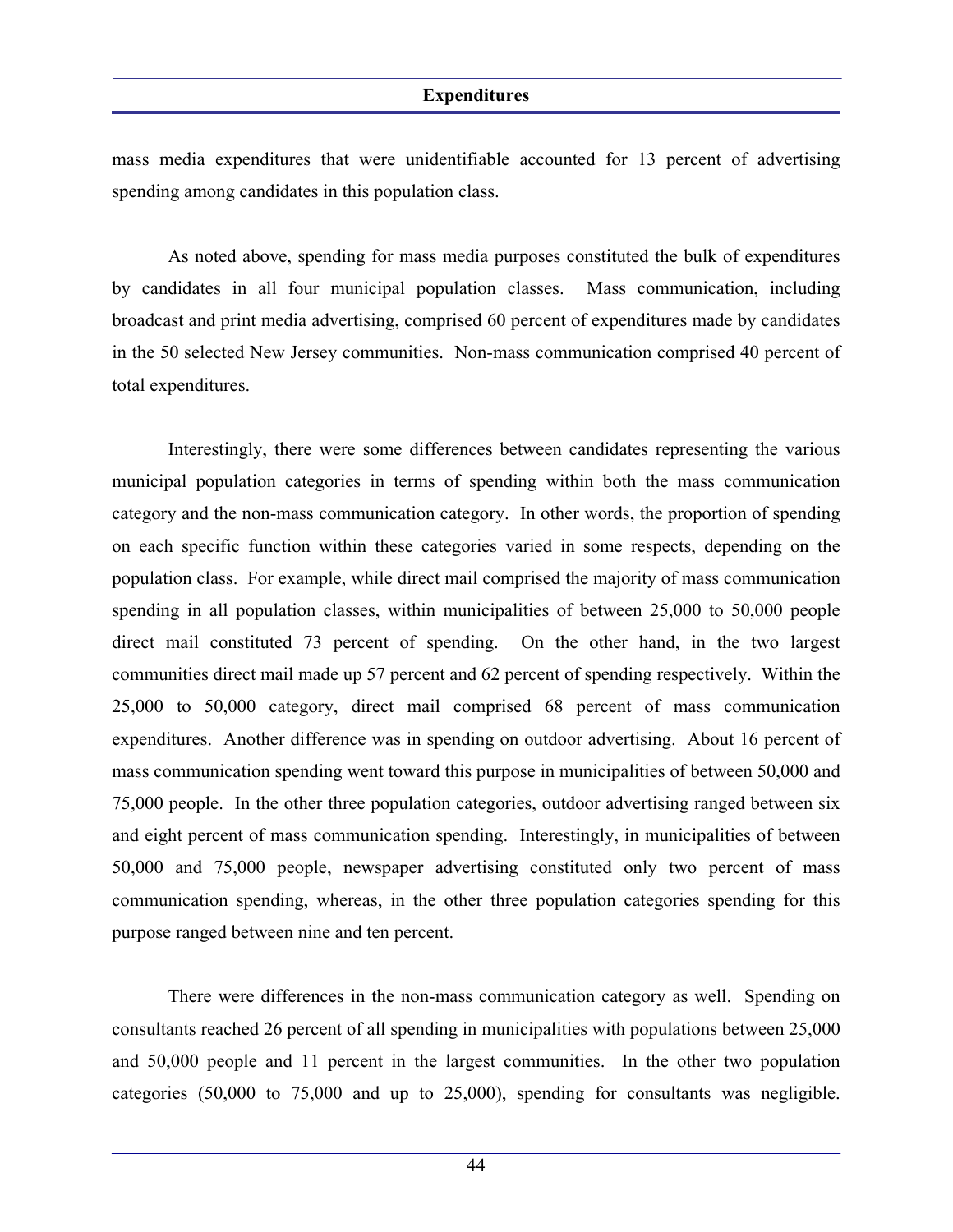Fundraising comprised a significant proportion of total spending in the more than 75,000 category, whereas, fundraising ranged between three and five percent in the three other municipal population classes. Finally, polling was conducted in the largest communities and in communities with populations ranging between 25,000 and 50,000 people, but was non-existent in the other two categories.

### **Municipal/Legislative Strategies Compared**

 As noted, candidates for municipal office displayed a distinct preference for spending the majority of their funds on mass communication. Among candidates running in the 50 communities selected for review, 60 percent of spending went toward mass media advertising. An additional 40 percent was directed toward non-mass communication purposes.

 Within the mass communication category, direct mail was unquestionably the medium of choice for municipal candidates. These candidates determined that direct mail, including mail delivered door-to-door by either volunteers, or the candidates themselves, was the best way to reach local voters with the candidate's message about important local issues. They spent 62 percent of their mass media dollars on direct mail. Newspaper and outdoor advertising was also used frequently. Spending on newspaper ads and on lawn signs, etc., amounted to ten percent of total for each category. For municipal candidates, expenditures for cable T.V. and radio advertising was practically non-existent. In all, 82 percent of mass communication spending was on print advertising, two percent on broadcast advertising, and 16 percent was unidentifiable.

 Legislative candidates, on the other hand, pursued a different path. Though spending on mass communication was of importance to legislative candidates, spending for this purpose was not undertaken to the extent that it was for municipal candidates. In fact, legislative candidates, as demonstrated in Legislative Election 2003: The Rise of Party-Oriented Campaigning, spent an equal proportion of funds on non-mass communication as they did on mass media. Moreover, as shown in Figure 7, there were differences between the two sets of candidates within the mass communication category as well.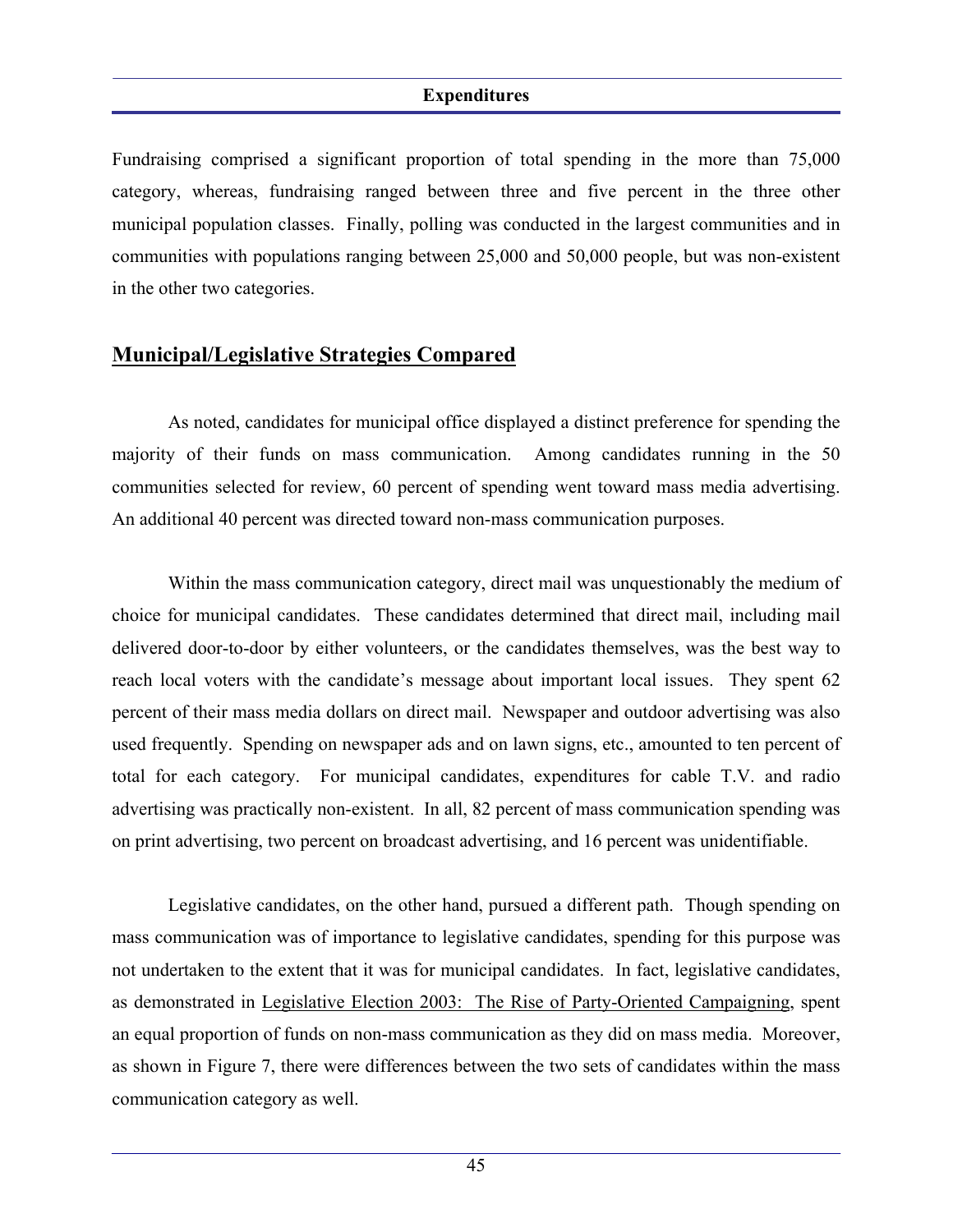



 Rather than spend an overriding majority of their mass communication funds on direct mail as did municipal candidates, legislative candidates committed 23 percent of these dollars to mailings. Moreover, an almost equal proportion of mass media funds, 21 percent, was directed toward cable T.V. by legislative candidates. As noted above, spending on cable T.V. by municipal candidates was negligible. Finally, spending by legislative candidates on radio, newspaper, and outdoor advertising amounted to four percent, four percent and three percent of total expenditures respectively. Spending by municipal candidates was negligible with regard to radio advertising and more significant than legislative candidates with respect to newspaper and outdoor advertising.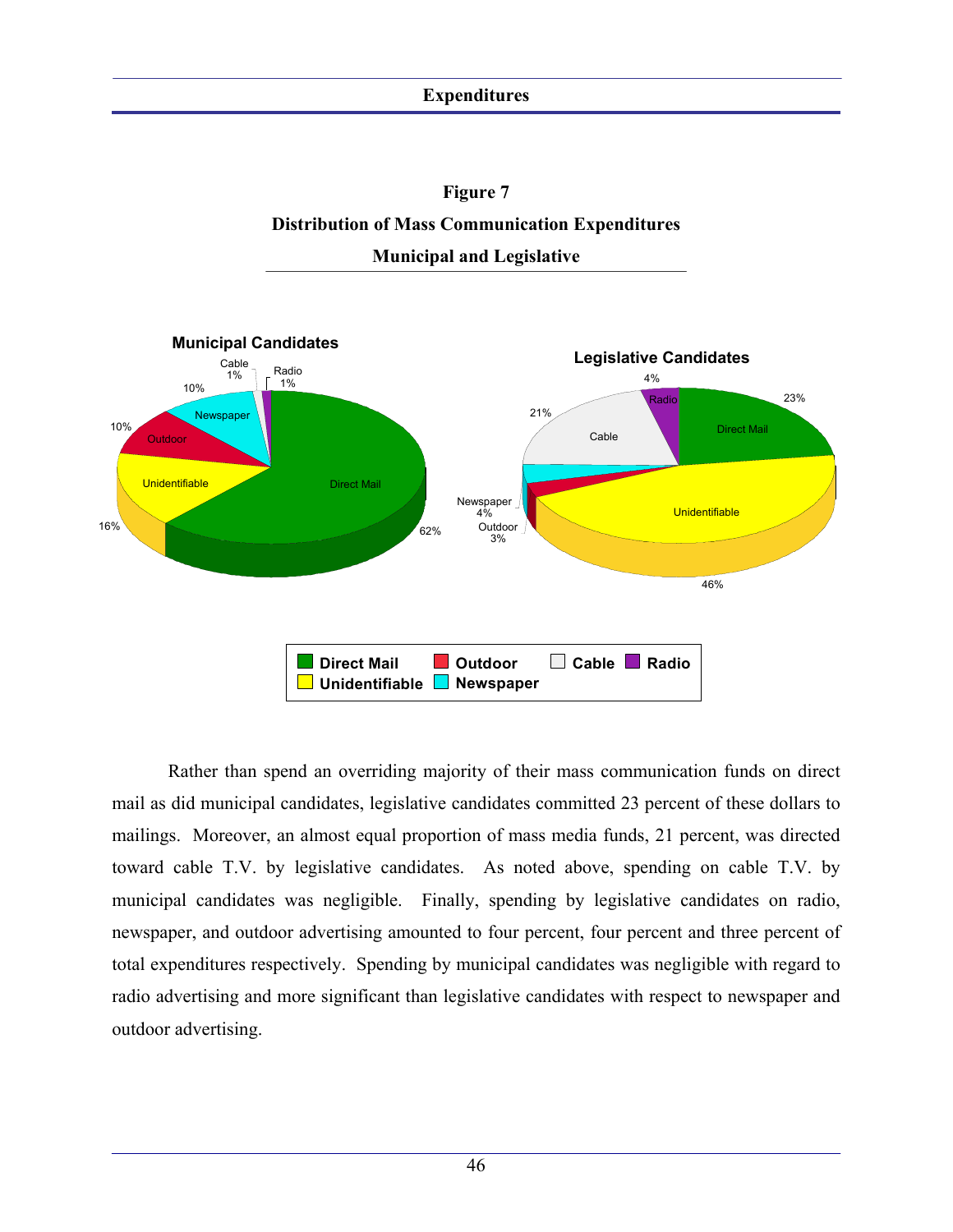Expenditure activity by legislative candidates on non-communication purposes was similar to that of municipal candidates, except in two areas. The two exceptions are fundraising and contributions to other candidates. While municipal candidates committed seven percent of expenditures for fundraising, legislative candidates spent only two percent for this purpose. And, whereas, municipal candidates dedicated two percent of their expenditures for the purpose of contributing to other candidates, the percentage was significantly higher for legislative candidates. About 20 percent of legislative expenditures went toward contributions to other candidates.

 The differences in spending on mass communication and non-mass communication between municipal and legislative candidates is explained by the nature of the office sought, the difference in responsibilities, and the size of governmental jurisdiction, both in terms of population and geography. Legislative candidates use cable and radio advertising to a greater extent than municipal candidates because it allows them to reach more people with a more general message. Municipal candidates, at this point at least, appear to view spending for these purposes as not cost-effective because their message would reach people who would not be voting for them, and their ads would be in competition with other candidates, perhaps municipal, county, legislative, and maybe even gubernatorial.

 On the other hand, municipal candidates, running more grassroots campaigns, prefer direct mail or mail delivered by volunteers or themselves. The use of direct mail allows for greater micro-targeting of local issues. Certainly, legislative candidates use direct mail in a significant, but not as substantial way. As campaigns for the Legislature have grown more sophisticated, this medium permits these candidates to micro-target issues within communities in their districts as well. But, they also must relay a more general message about issues the State Legislature is dealing with that affect all citizens in their respective districts. For this reason, they use broadcast advertising to a greater extent.

 In the area of fundraising, municipal candidates, because of the variance in contribution limitations on contributions to municipal party committees with those of state and county party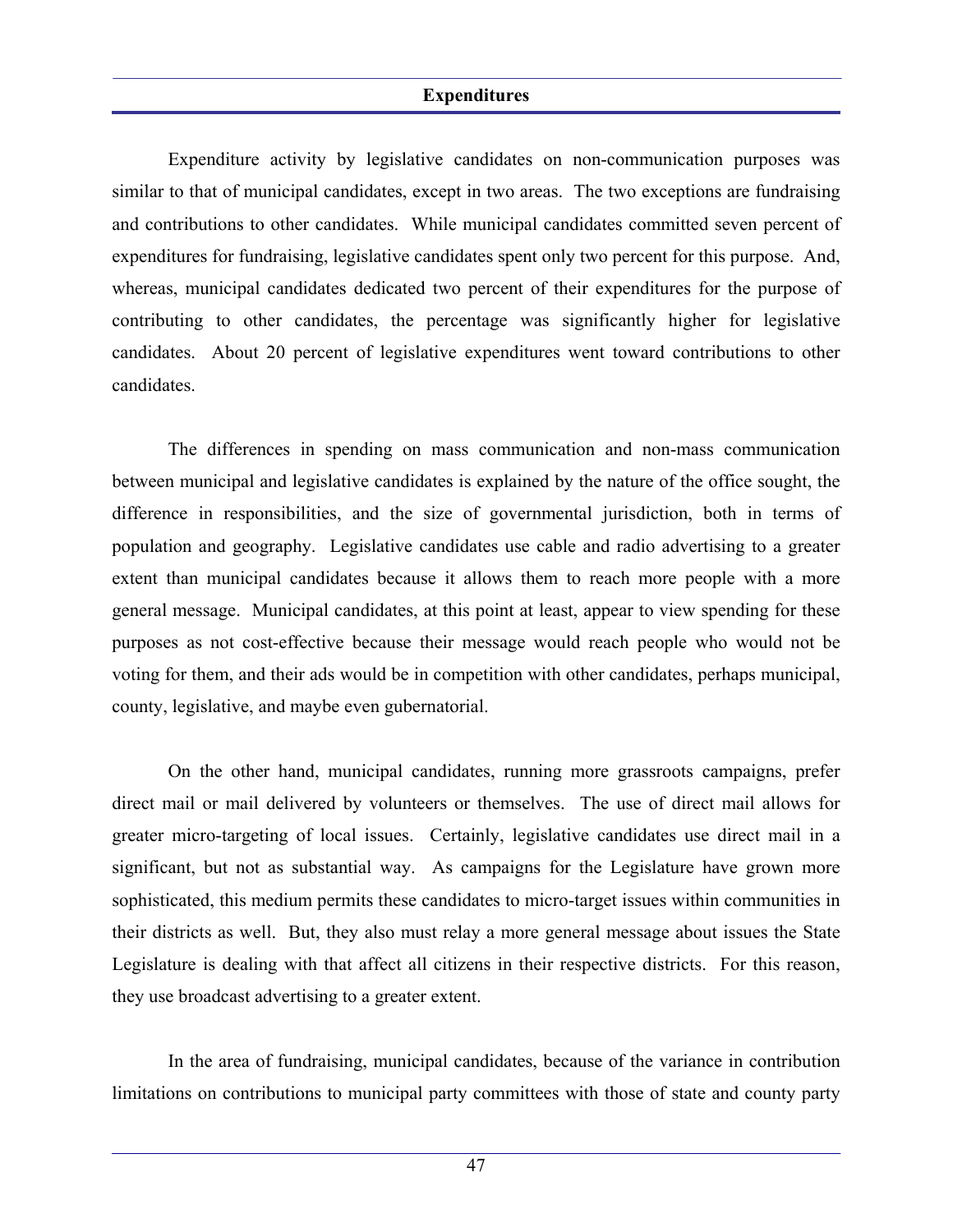committees, must rely on their own fundraising to a greater extent. Campaign laws that favor political party entities at the state and county levels have resulted in more dollars flowing to these entities, more involvement by these entities in legislative campaigns, and seemingly less fundraising by legislative candidates.

 Finally, municipal candidates provide less funding to each other than legislative candidates. Legislative candidates, to a greater extent, form candidate and joint candidate committees. Thus, there is more transfer of money between these respective committees. Also, legislative candidates, particularly those in safe districts, are apt to contribute more to their colleagues in hopes of gaining support for legislative party leadership.

### **Conclusion**

 Expenditure activity undertaken by candidates for municipal office demonstrates that they spent the bulk of their campaign dollars on mass communication. About 60 percent of spending went for this purpose compared with 40 percent for non-communication. Overall, within the mass communication category, the medium of choice for municipal candidates was direct mail followed by newspaper and outdoor advertising. Among local candidates, radio and cable T.V. advertising was used minimally. This pattern of spending on mass communication differed slightly from that of legislative candidates. Legislative candidates spent virtually equal percentages on cable T.V. and direct mail. The differences are explained by the office sought, a distinction in responsibilities, and the size of the governmental jurisdiction.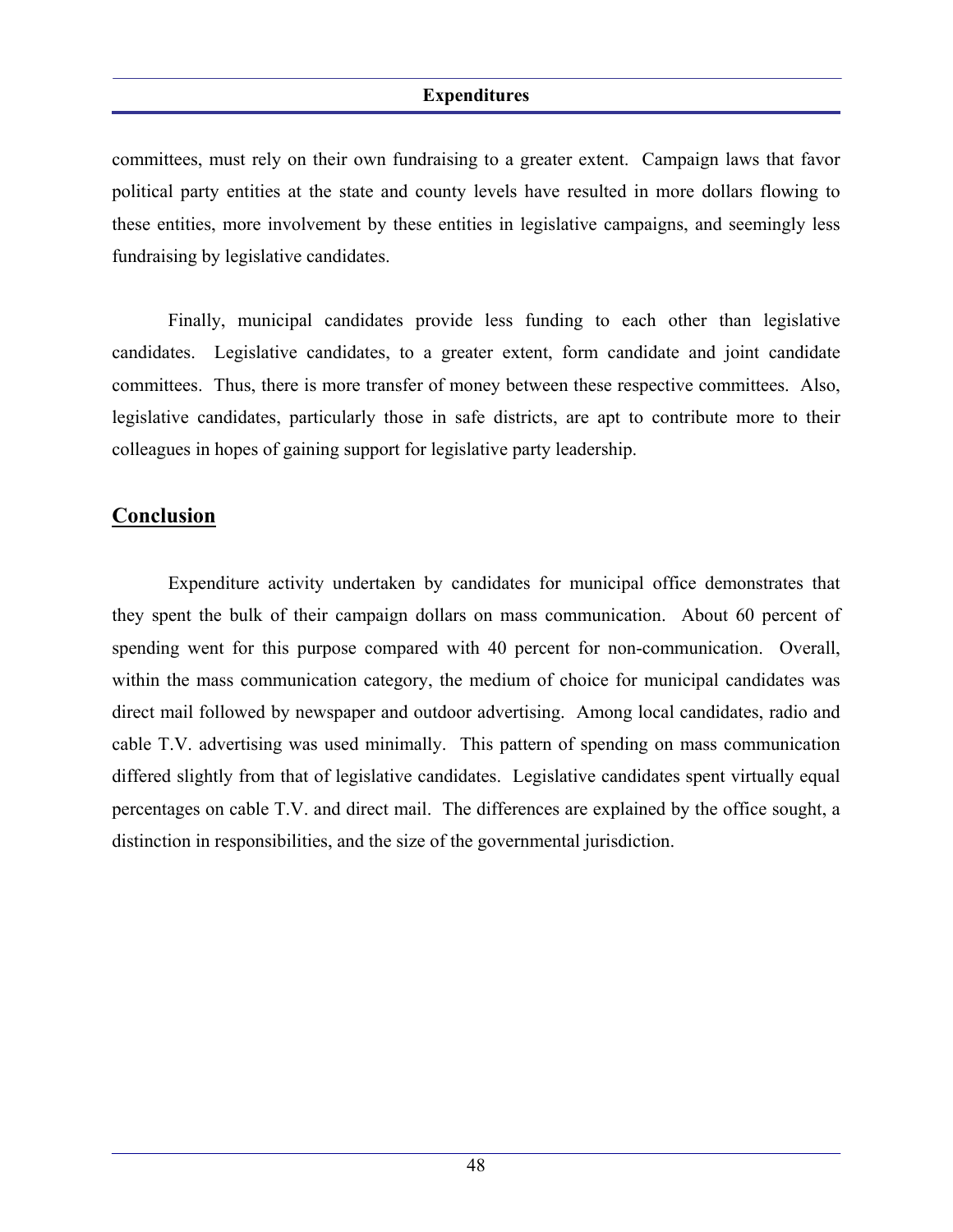# **CONCLUSION**

 *In America I met with men who secretly aspired to destroy the democratic institutions of the union; in England I found others who openly attacked the aristocracy; but I found no one who did not regard provincial independence as a great good. In both countries I heard a thousand different causes assigned for the evils of the State, but the local system was never mentioned among them. I heard citizens attribute the power and prosperity of their country to a multitude of reasons, but they all placed the advantages of local institutions in the foremost rank.* 

### *Alexis de Tocqueville*

 The detailed analysis of financial activity of all municipal candidates running in 2003 and 2004, and the overview of this activity between 1994 and 2004, demonstrates that financial activity of candidates at this level of politics is following a similar path of that demonstrated by legislative candidates and state and county party entities. All told, general election and May municipal candidates together raised \$162 million over the ten-year period. For their part, general election candidates for municipal office throughout New Jersey raised \$10.7 million in the general election of 2004. This figure represents a 98 percent increase over 1994, when in that year these candidates raised \$5.4 million. Municipal candidates running in May, nonpartisan elections raised \$3.8 million in 2004, a lower amount than that raised in 1994. However, the analysis of campaign financial activity vis-à-vis May municipal candidates must be treated differently than that of general election candidates. In order to obtain a true idea of the trend in campaign financial activity by May municipal candidates, similar election years must be compared rather than the base year 1994 and the out year 2004. In May municipal elections, there are significant differences from year to year in terms of the number of communities holding non-partisan elections and the size of those communities. To compare activity in 1994 with that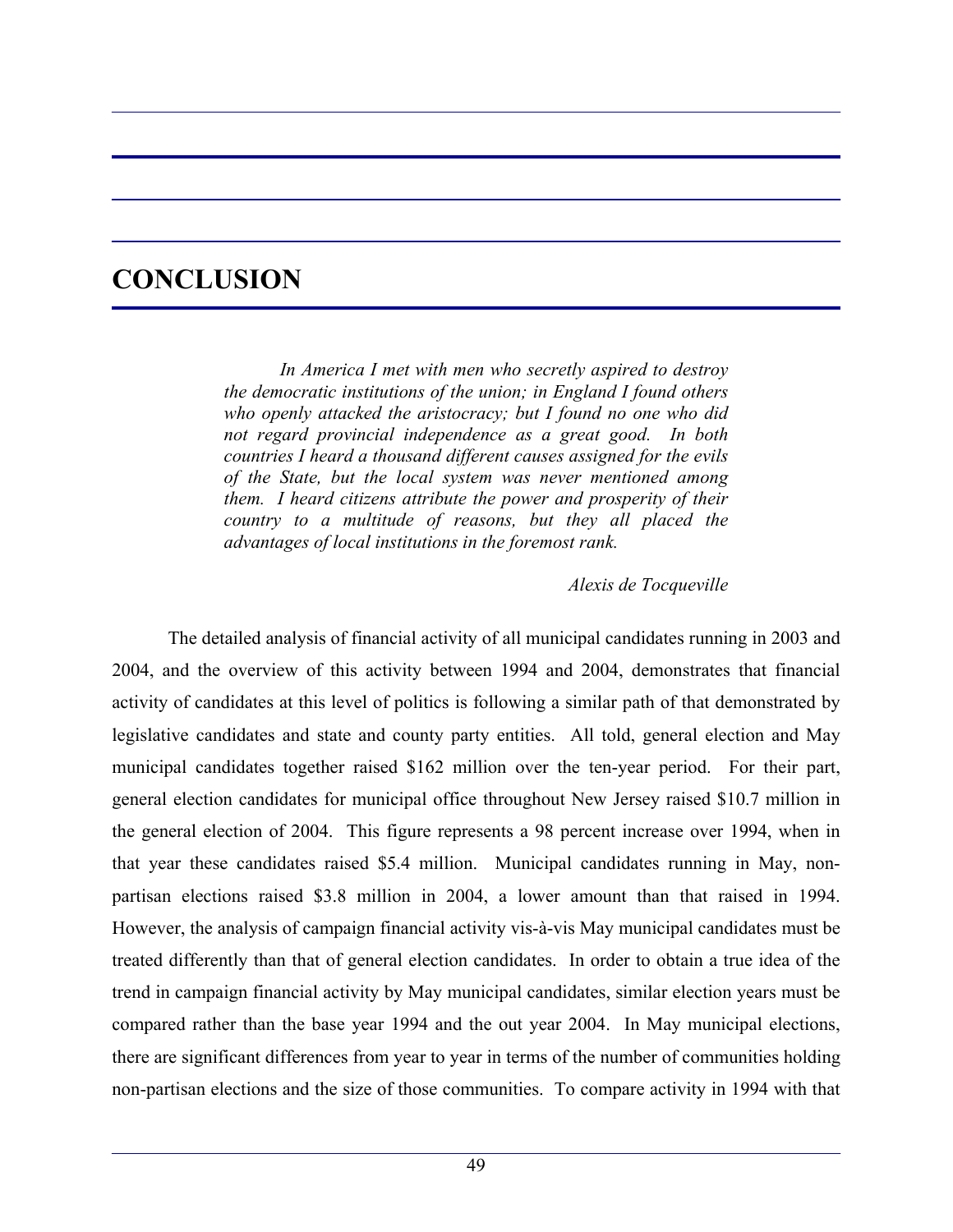of 2004 gives the false impression that financial activity in these elections is declining. Rather, for a more accurate depiction of trends in May municipal financial activity, it is incumbent that like years be compared. While it is true that municipal general elections vary from year to year, depending on whether or not mayoralty elections are held, and in which communities, these differences are considerably less amplified than in May municipal elections. Thus, in May municipal elections occurring between the like years 1994 and 2002, fundraising increased by 161 percent, from \$5.4 million to \$14.1 million. Moreover, between the May election of 1995 and 2003, receipts rose from \$2.7 to \$3.1 million, or by 15 percent. Finally, during the period 1996 through 2004, receipts by May municipal candidates increased by 66 percent, from \$2.4 million to \$4 million.

 Expenditure activity by local candidates in both general and May municipal elections followed a similar path. Candidates in general elections spent \$4.8 million in 1994 and \$10.6 million in 2004. During this ten-year period, expenditures rose by 120 percent. Expenditure activity between like election years rose for May municipal candidates as well. Between the elections of 1994 and 2002, spending by May municipal candidates went from \$4.3 million to \$12.8 million, a 198 percent increase. Between 1995 and 2003, expenditures in non-partisan May elections increased from \$2.4 to \$2.7 million, or by 13 percent. Finally, during the period 1996 through 2004, spending by May municipal candidates rose from \$2.2 million to \$3.8 million, for a 72 percent gain. Over the course of the ten-year period 1994-2004, expenditures by municipal general and non-partisan May candidates amounted to about \$144 million.

## **Sources of Contributions**

 In reviewing the sources of money contributed to local candidates during this time span, 50 municipalities were selected randomly from among all New Jersey communities. In terms of the contribution review, the financial activity of candidates running in the 2003-2004 elections was evaluated. Thus, candidates participating in the general election as well as those participating in May non-partisan elections in 2003 and 2004 had an equal chance of being selected and were combined together for the detailed study of contribution sources. As the result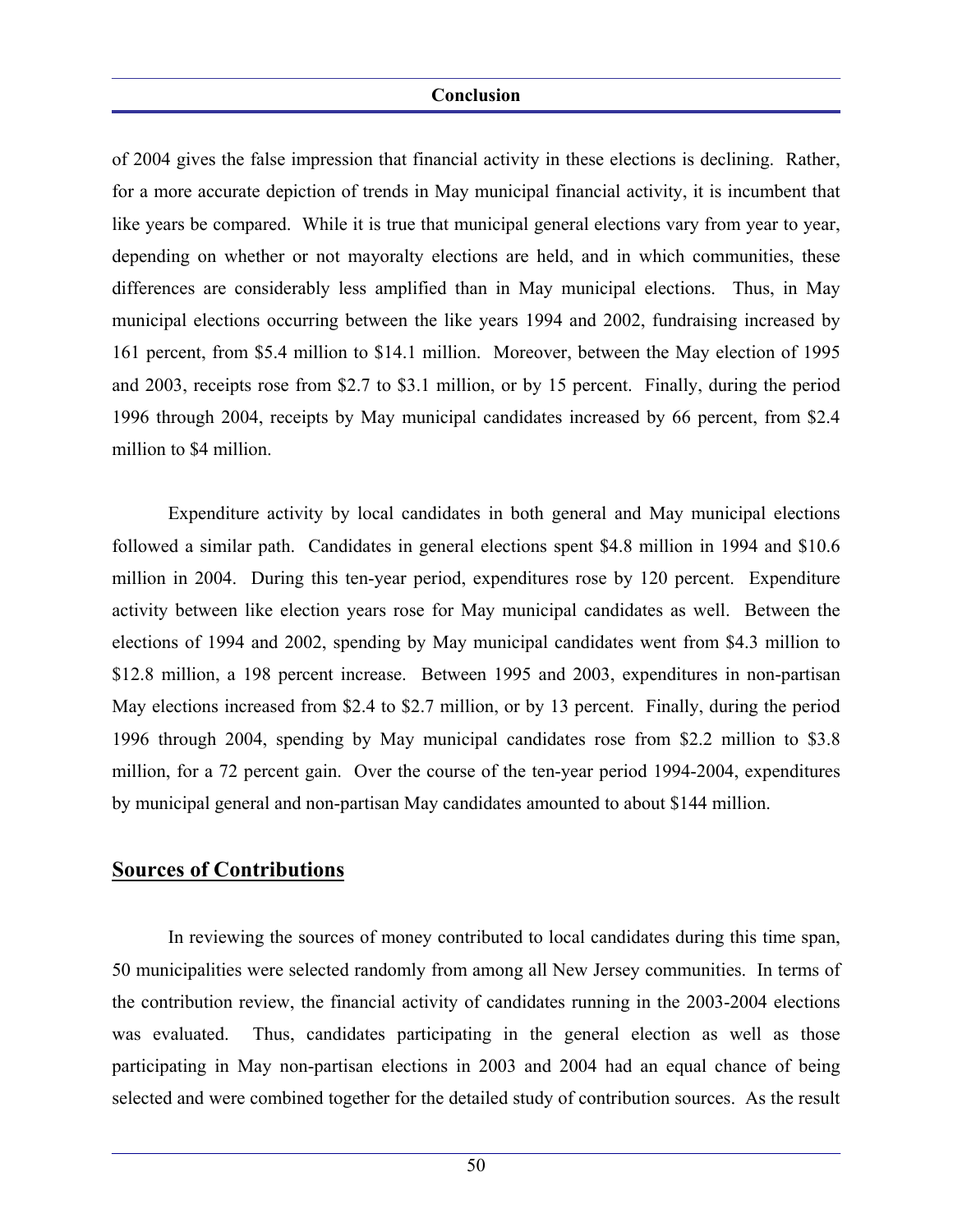of this study, which involved coding of all contributions, data entry, and analysis, it was determined that political parties exhibited the highest rate of contributor activity. Political parties made 34 percent of contributions to selected local candidates. It should be pointed out that candidate committees made an additional 14 percent of contributions. Thus, taken together, these party-related entities were responsible for 48 percent of contributions made to municipal candidates in the 2004 municipal elections. Individual contributors played an influential role in local contests as well, as did local businesses and corporations. Contributions from individuals accounted for 30 percent of contributions to municipal candidates, whereas businesses and corporations were responsible for 17 percent of receipts. Contribution activity by PACs and unions was negligible at this level of politics.

 In comparing sources of contributions between municipalities of different sizes, there were, however, certain demonstrable differences. While activity by political parties was strong in each population category, it was particularly dominant in elections held in municipalities with between 50,000 and 75,000 people. Candidates in those communities received 72 percent of their funds from political party committees. By contrast, in municipalities of over 75,000; people, individuals, and business interests held sway. Candidates in those communities received 42 percent of their money from individual contributors and 28 percent from business and corporate contributors. In these large communities, political party committees made 18 percent of contributions to candidates.

 While throughout the four population categories, the proportion of contributions made by each contributor type remained fairly consistent, an interesting twist occurred within the 25,000 to 50,000 population bracket. Candidates in these communities received 39 percent of their money from other candidate committees. But, it must be pointed out that candidates running for the same office are permitted to give unlimited amounts to each other. In this population category, one candidate loaned \$120,000 to his joint candidates committee from his candidate committee. Yet, even without this amount included, candidate committee contributions would amount to 17 percent of contributions, a percentage much higher than in other population categories.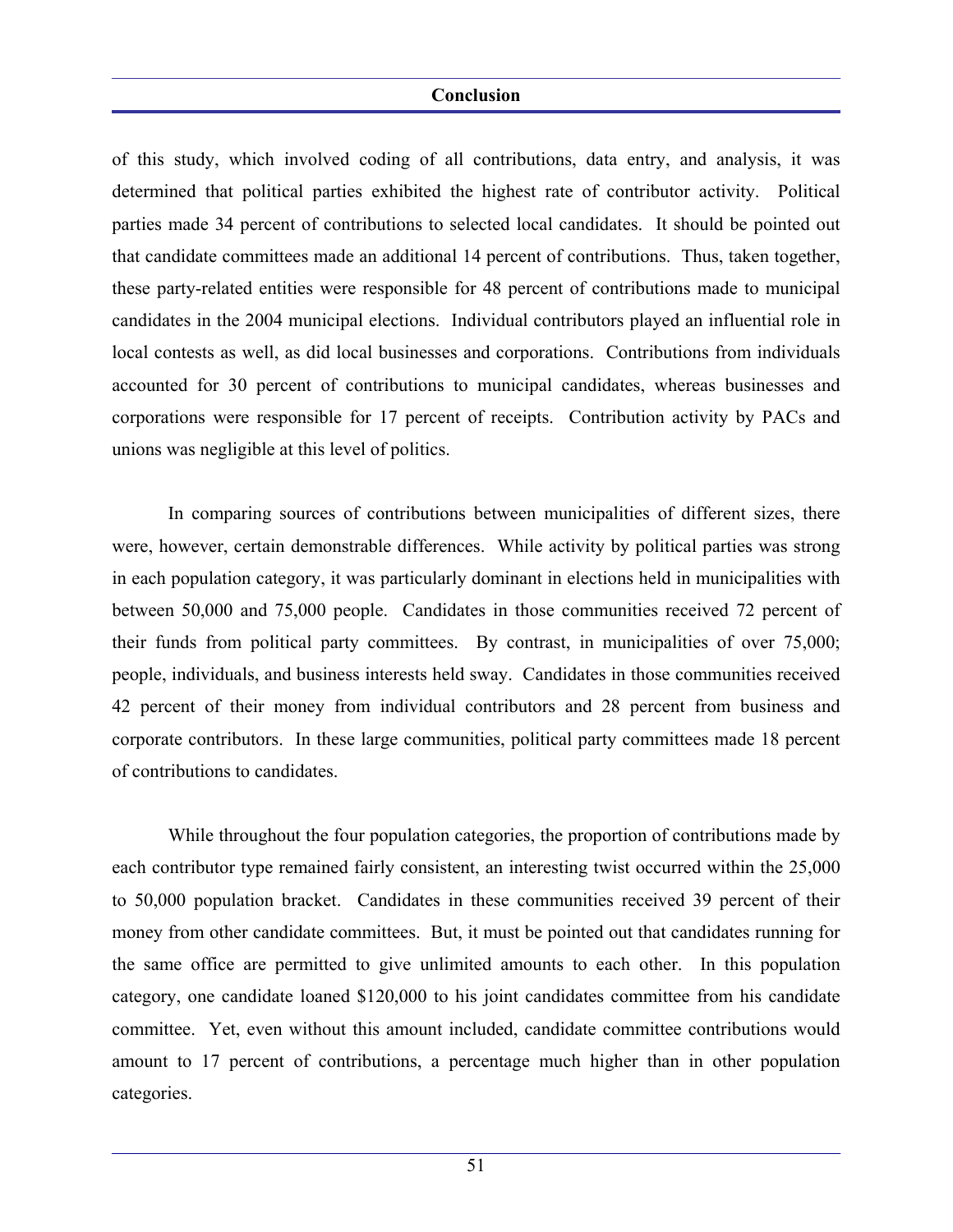Regarding expenditure activity by local candidates participating in municipal elections in 50 selected communities, there were some interesting findings. While it was not surprising that candidates would spend the majority of their funds on communicating with voters, what was of interest was how those mass communication dollars were spent. Moreover, there were some interesting developments vis-à-vis spending in the non-mass communication category. For example, while 62 percent of mass communication dollars was committed to direct mail, which includes hand delivered fliers, a mere one percent of media dollars went toward radio and cable T.V. respectively. With cable T.V. more localized, it was anticipated that municipal candidates would increasingly use cable as a means of promoting their candidacies. These candidates did use the old standbys of newspaper advertising and outdoor advertising, including lawn signs, as vehicles for promoting their candidacies and increasing their name recognition. Spending on newspaper advertising accounted for ten percent of mass media expenditures while spending on outdoor advertising amounted to an additional ten percent of expenditures. Evidently, local candidates, who would compete with state and county candidates for air time, concluded that broadcast advertising is not the best medium upon which to spend campaign dollars and obtain maximum exposure. Print advertising, namely direct mail, newspaper, and outdoor advertising, is preferable to being lost in a sea of radio and cable advertising.

 Perhaps, consultants provided certain guidance in implementing media strategy. The data indicates that among non-mass communication expenditures, spending on consultants proved significant. In terms of overall spending by municipal candidates in selected communities, expenditures for consultants constituted 12 percent of total spending. Thus, the use of consultants in campaigns for local office appears to becoming more common. Spending on administration and fundraising reached eight percent and seven percent of total respectively. All other non-communication spending was minimal.

 Patterns of spending by candidates within the four municipal population categories essentially reflected that represented by the entire universe of candidates cited immediately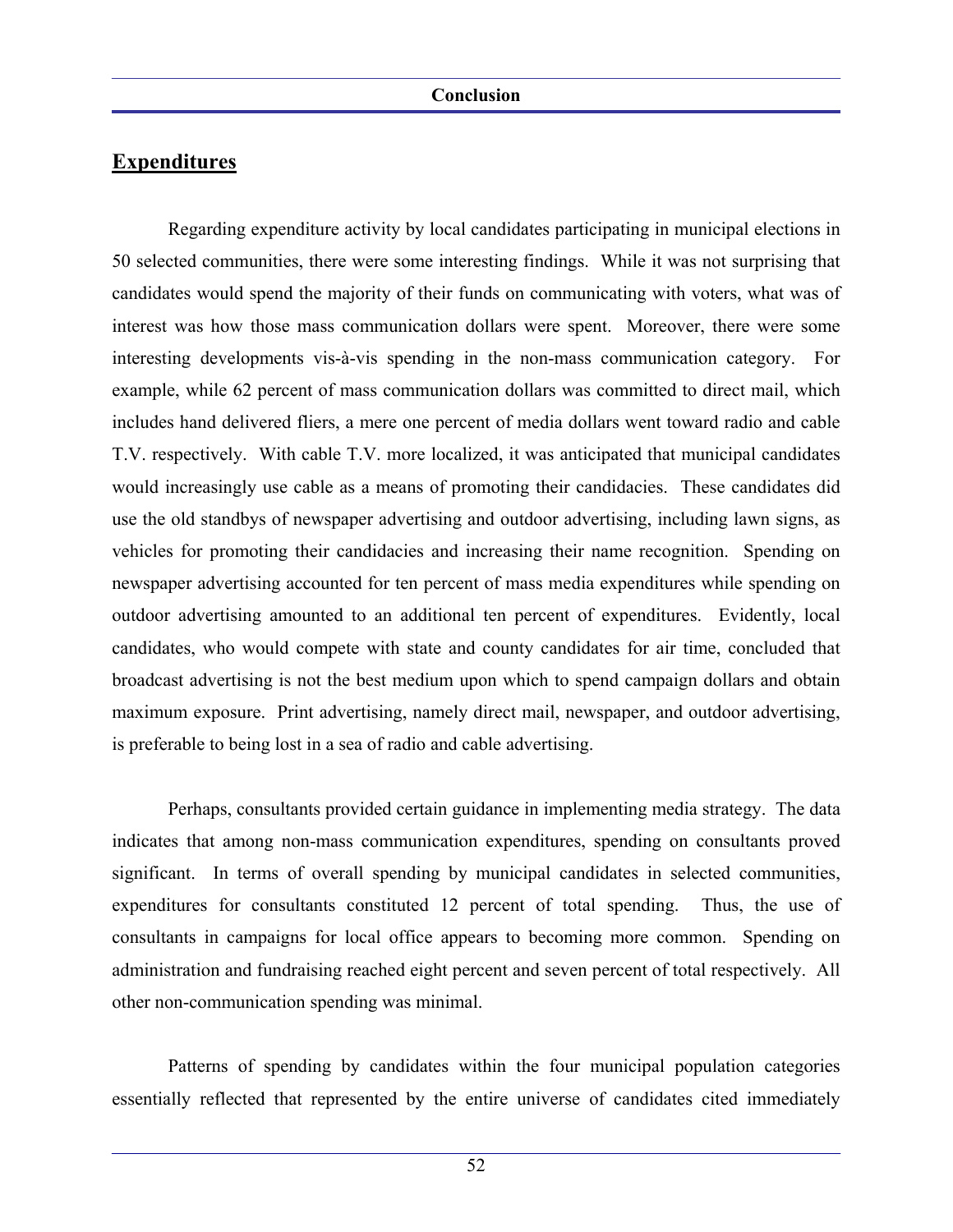above, with certain exceptions. For example, in each category spending on mass communication was dominant, but with spending for this purpose reaching 73 percent of all expenditures in the 50,000 population category. Further, while spending on radio and cable T.V. was minimal in each population category, direct mail, while preponderant in each, nevertheless, ranged from 73 percent of mass media spending in the 25,000 to 50,000 class to 50 percent of media spending in the smallest communities. Outdoor advertising was most significant in communities with populations of between 50,000 and 75,000 people. As a percentage of mass communication spending, it reached 16 percent in this population category. Newspaper advertising approached ten percent of mass media spending in every population class except in that of 50,000 to 75,000. Only two percent of this spending went toward this purpose in municipalities of this size.

 Throughout the four municipal population classes spending on non-mass communication did vary to a greater extent than spending on mass communication. For example, in communities of between 25,000 to 50,000 people, expenditures related to consultants amounted to 26 percent of all spending. In the largest municipalities, expenditures for this purpose reached 11 percent. However, in communities of 50,000 to 75,000 residents, and in the smallest municipalities, expenditures for this purpose only amounted to one percent. Polling occurred in the largest communities and in municipalities of between 25,000 to 50,000 people. Six percent of expenditures went for polling in the largest communities and three percent in the 25,000 to 50,000 class. Thus, there is a correlation between polling, the use of direct mail, and the use of consultants. In other words, candidates in the largest communities, and those in communities of between 25,000 and 50,000 people, spent significantly on consultants. And, it was within these municipalities, that candidates spent the highest proportion of funds on direct mail and polling.

## **Comparison of Municipal and Legislative Candidate Fundraising**

 In Legislative Election 2003: The Rise of Party-Oriented Campaigning, it stated that "during the general election of 2003, party entities, including state, county, and municipal party committees, as well as legislative leadership committees, made 63 percent of contributions to legislative candidates."<sup>19</sup> In explaining the genesis of this phenomenon, the report pointed to the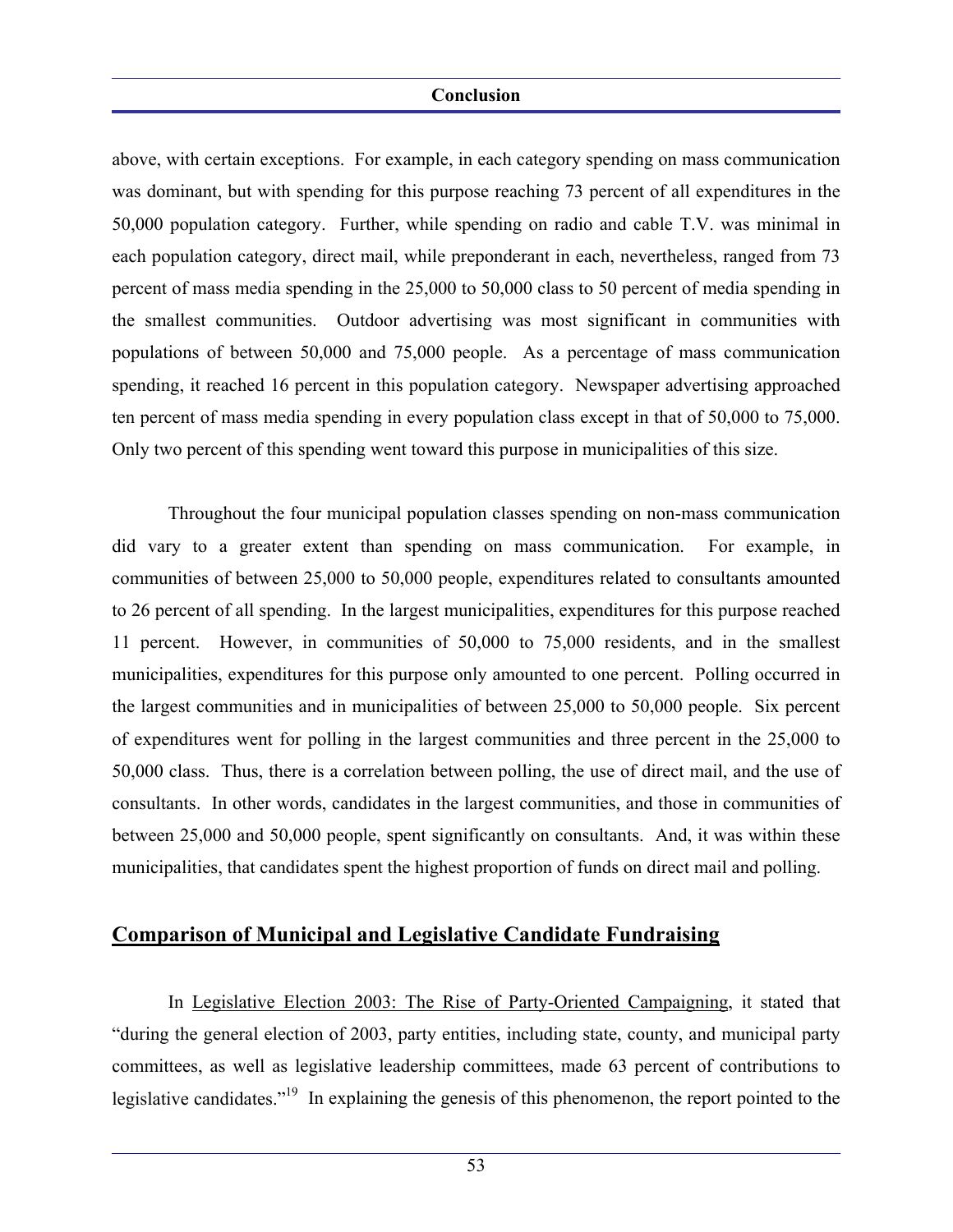1989 U.S. Supreme Court decision in Eu vs. San Francisco Democratic Central Committee and the 1993 Campaign Finance Reform Law. The Eu decision permitted parties to participate in primary elections while the campaign finance reforms advantaged political parties in terms of fundraising and unlimited spending on their candidates.

 At the municipal level of politics, political parties and related party entities are also extremely significant players, but not as yet to the same degree as at the legislative level. This occurrence may be explained by the fact that the limit on contributions to municipal party committees is \$7,200 per year compared with \$25,000 per year to state party committees and \$37,000 per year to county party committees. There are other differences as well between municipal and legislative candidates in terms of their financial resources. Individual contributors carry more weight at the local level than at the legislative level. While municipal candidates received 30 percent of these contributions from individuals, legislative candidates received just 11 percent of funds from individual contributors. Municipal candidates were supported to a greater degree by local businesses than were legislative candidates. While 17 percent of local candidate funds derived from business, 11 percent of legislative contributions came from this source. Finally, PACs were more engaged at the legislative level, providing 13 percent of funds, than at the local level, where just four percent of contributions derived from PACs.

 The contrast between municipal and legislative candidates in terms of sources of funding can be explained from two standpoints: the campaign finance law and differences in the types of issues being handled.

 First, the campaign finance law in New Jersey allows state and county party entities to receive contributions in amounts that are substantially higher than for any other entity, including that for municipal party committees. Moreover, these party entities are permitted to spend unlimited amounts of money on candidates. As pointed out in previous white paper studies, these entities have become dominant at the state level in particular, which is their main focus. These studies have measured the steady influence of parties at the state level since the inception of the 1993 reforms, recording the increasing amount of contribution activity vis-à-vis legislative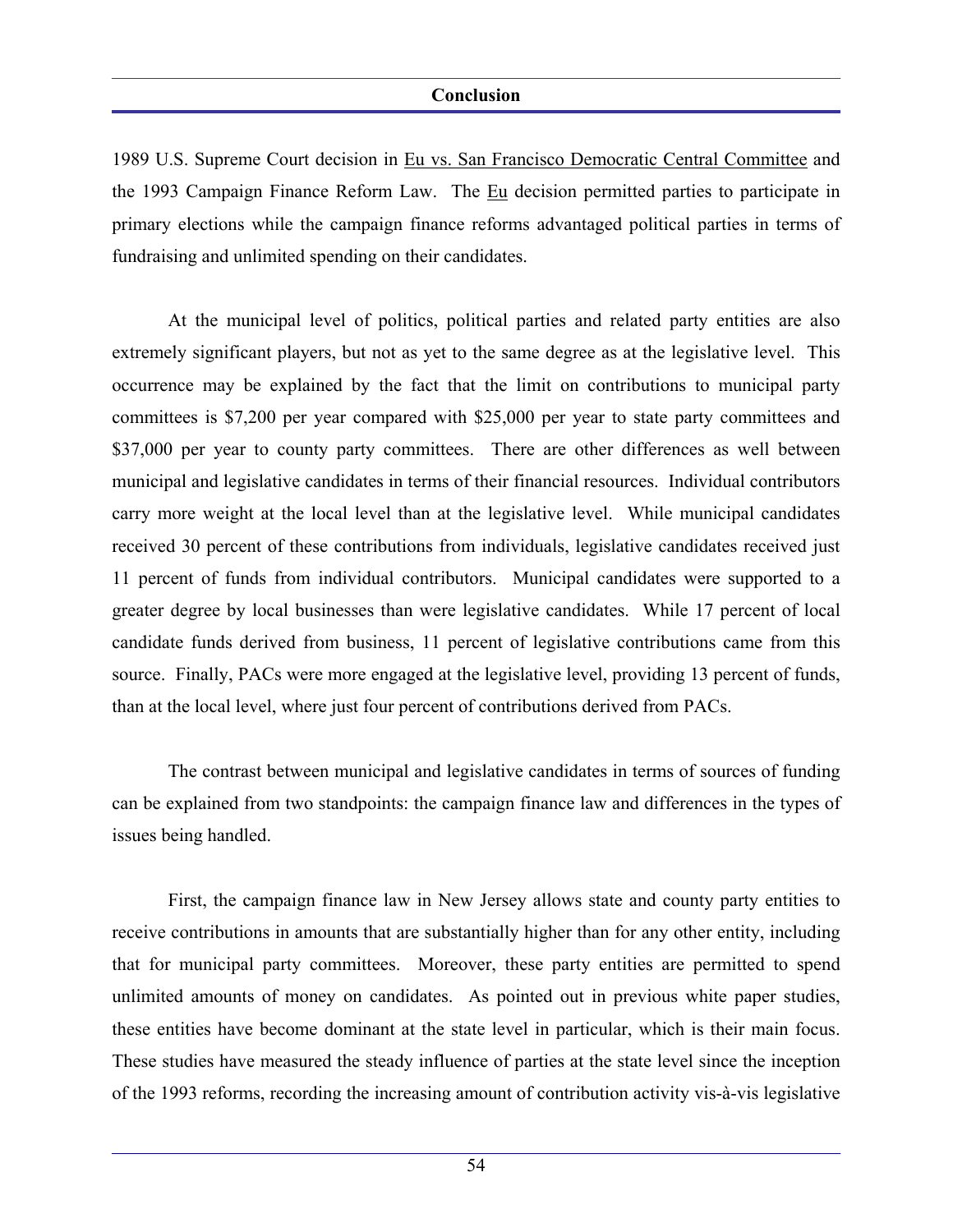candidates. This same activity has not yet taken place at the local level, in part because the limit on contributions to municipal party committees is not significantly higher than for other contributors. Unlike at the state and county level, the money is not flowing into and out of municipal party committees in record amounts.

 Second, the types of issues being handled by municipal officials is different in many respects than that of state legislators. The State Legislature makes state law, law that affects not only individuals, but unions, businesses, regulated industries, educational institutions, and various state supported programs, etc. It is responsible for setting social policy, whether or not related to the environment, adoption procedures, or gun control, to name just a few. Naturally, special interests, whether economic or ideological, will be more interested in participating at this level than at the local level; thus, the greater proportion of funding from special interests at the legislative level than at the municipal level. On the other hand, an old adage relative to local officials is "make sure you pave the roads." Municipal government is about paving the roads, collecting garbage, police and fire protection, recreation, a strong business community, and, in terms of school boards, doing the business of education. It is about delivering services to the people in a concrete way. Thus, the sources of contributions to local candidates derive to a greater extent from individuals and business, i.e., architects, engineers, lawyers, builders, and local store owners. It is at the community level where the quality of life is most observed. And, in terms of local government, quality of life issues can best be manifested through concrete accomplishments of municipal officials who have the support of the local citizenry.

## **Spending: Local vs. Legislative Candidates**

 Besides certain differences in the sources of contributions to municipal versus legislative candidates, the study found that spending patterns between local and legislative candidates were at variance as well. For example, there was a 60/40 ratio favoring mass communication for municipal candidates. Legislative candidates, on the other hand, split spending between mass communication and non-mass communication evenly. Within the mass communication category, municipal candidates spent 82 percent of the funds on print advertising and only two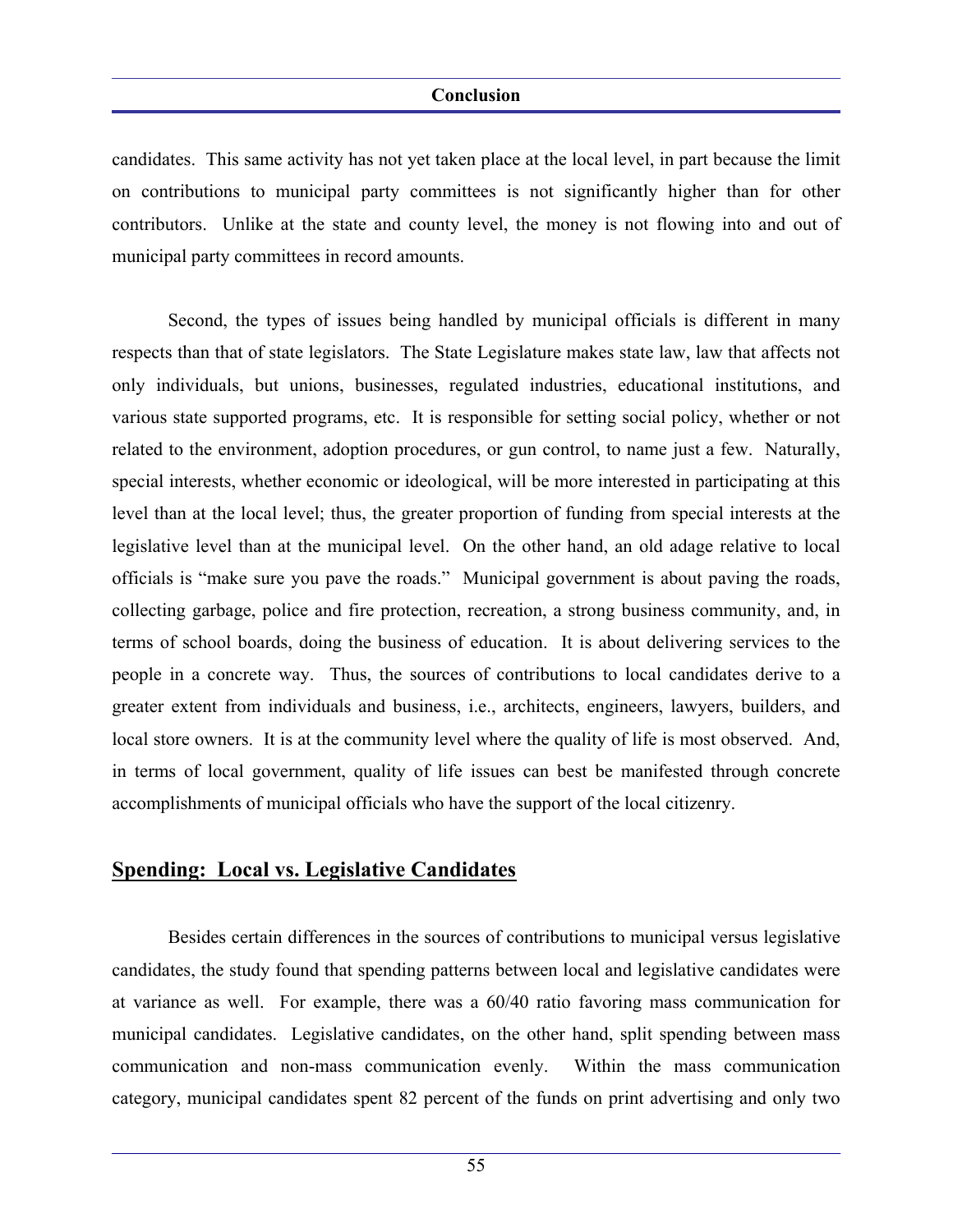percent on broadcast advertising. Sixteen percent of mass communication spending by local candidates was unidentifiable. In contrast, legislative candidates spent 30 percent of their funds on print advertising, 25 percent on broadcast advertising, with 47 percent of spending in this category unidentifiable.

 Direct mail was the medium of choice by both municipal and legislative candidates. However, while the preponderance of mass media spending was on direct mail, 62 percent by municipal candidates, just 23 percent of this spending went toward that purpose by legislative candidates. And, while spending on cable T.V. was practically non-existent at one percent for local candidates, legislative candidates found cable T.V. to be a useful advertising medium, expending 21 percent of their mass communication dollars for this purpose. Municipal candidates committed ten percent of mass communication dollars to newspaper advertising and an additional ten percent to outdoor advertising. Legislative candidates used four percent of mass media funding for newspaper advertising and three percent for outdoor advertising. Radio advertising was utilized very sparingly by local candidates. Legislative candidates committed four percent of their mass media dollars for this purpose.

 The differences in mass media spending between the two sets of candidates can be explained by the nature of the office being sought, the significantly larger constituency of legislative candidates, and the larger geographical area included in legislative districts. For legislative candidates, cable T.V. is a means of communicating with a larger population of voters, yet, in a way that targets local campaigns. Unlike municipal candidates, whose message would be heard by many who would not be voting for them, and whose message may be lost in a sea of competing political advertisements, legislative candidates are at least assured that this means of advertising will reach many people in their districts who will be voting for or against them.

 In terms of direct mail, or in the case of many local candidates, fliers delivered directly to homes by volunteers, or the candidates themselves, this medium is useful to both sets of candidates, but even more so to local candidates. Direct mail can be strictly directed to local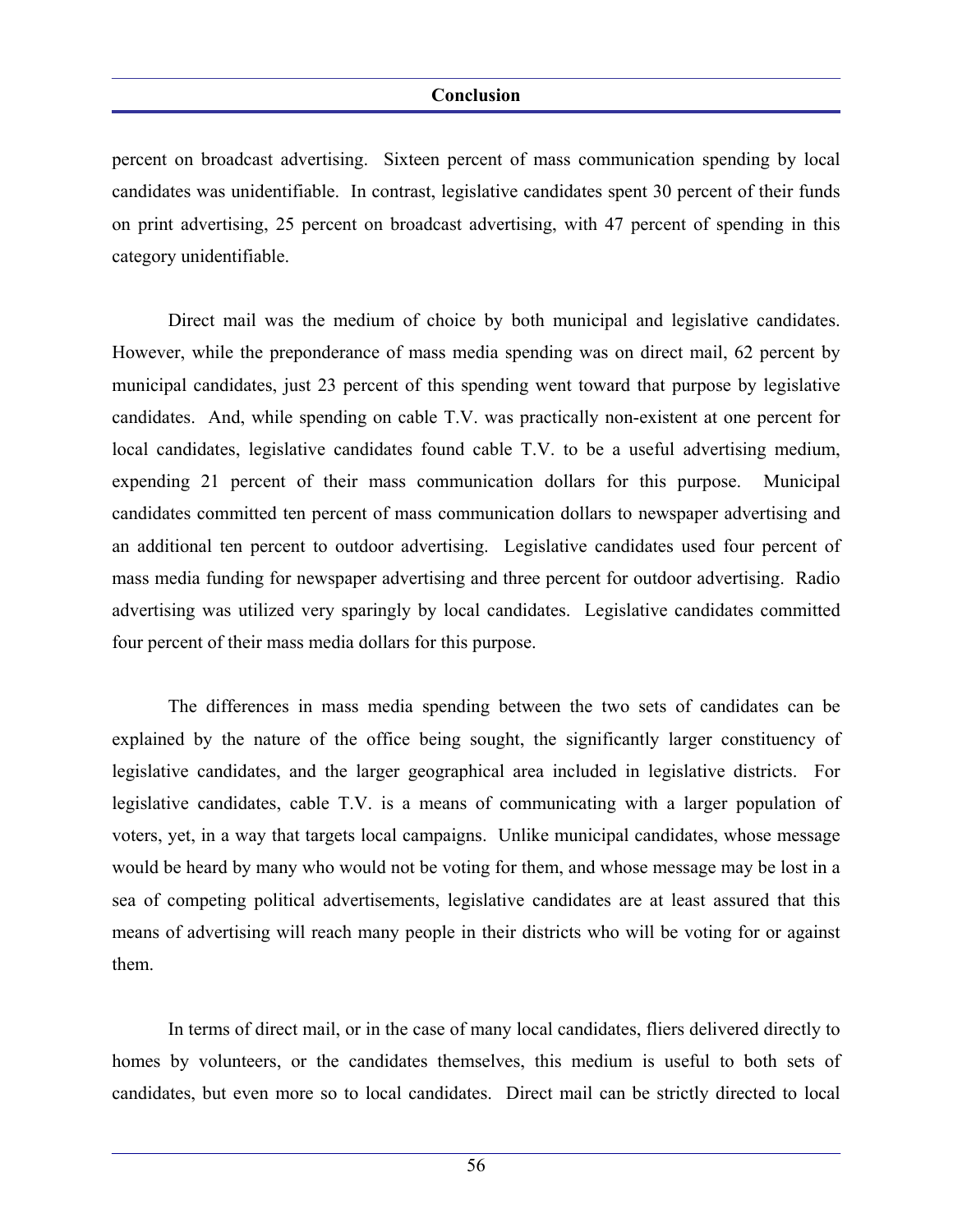concerns and be targeted only to those voters who are potential constituents of municipal candidates, thereby constituting the most effective use of local dollars. While direct mail is also an effective means of communicating campaign messages for legislative candidates, the wider constituency of these candidates is more conducive to a more diverse advertising strategy. Legislative candidates appear to be able to spend their money equally effectively whether for direct mail, cable T.V., or to a lesser extend on radio commercials.

 Finally, in the non-mass communication category differences in spending between municipal and legislative candidates are not as pronounced. The two exceptions involve the fundraising and contribution category. Municipal candidates spent seven percent of their money on fundraising, whereas, just two percent of legislative candidate dollars went toward this purpose. This situation is explained by the dominant role played by political parties at the legislative level. As noted in Legislative Election 2003: The Rise of Party-Oriented Campaigning, 63 percent of legislative contributions derived from party entities. Thus, the party entities are doing the fundraising, allowing candidates more time for campaigning. Municipal candidates, by contrast, received less of a proportion of funds from political party entities.

 Finally, in terms of contributions to other candidates, legislative candidates were much more active than municipal candidates. While municipal candidates contributed two percent of their funds to other candidates, legislative candidates provided 20 percent of their funds to other candidates. Legislative candidates, usually running as a team of two or three in a district, depending upon whether the State Senate is up for election, are allowed a candidate committee and/or a joint candidates committee. Often money is transferred between these entities. Legislative candidates also give to legislative candidate of their own party in other districts with an eye toward gaining support for leadership positions within the legislative majority or minority.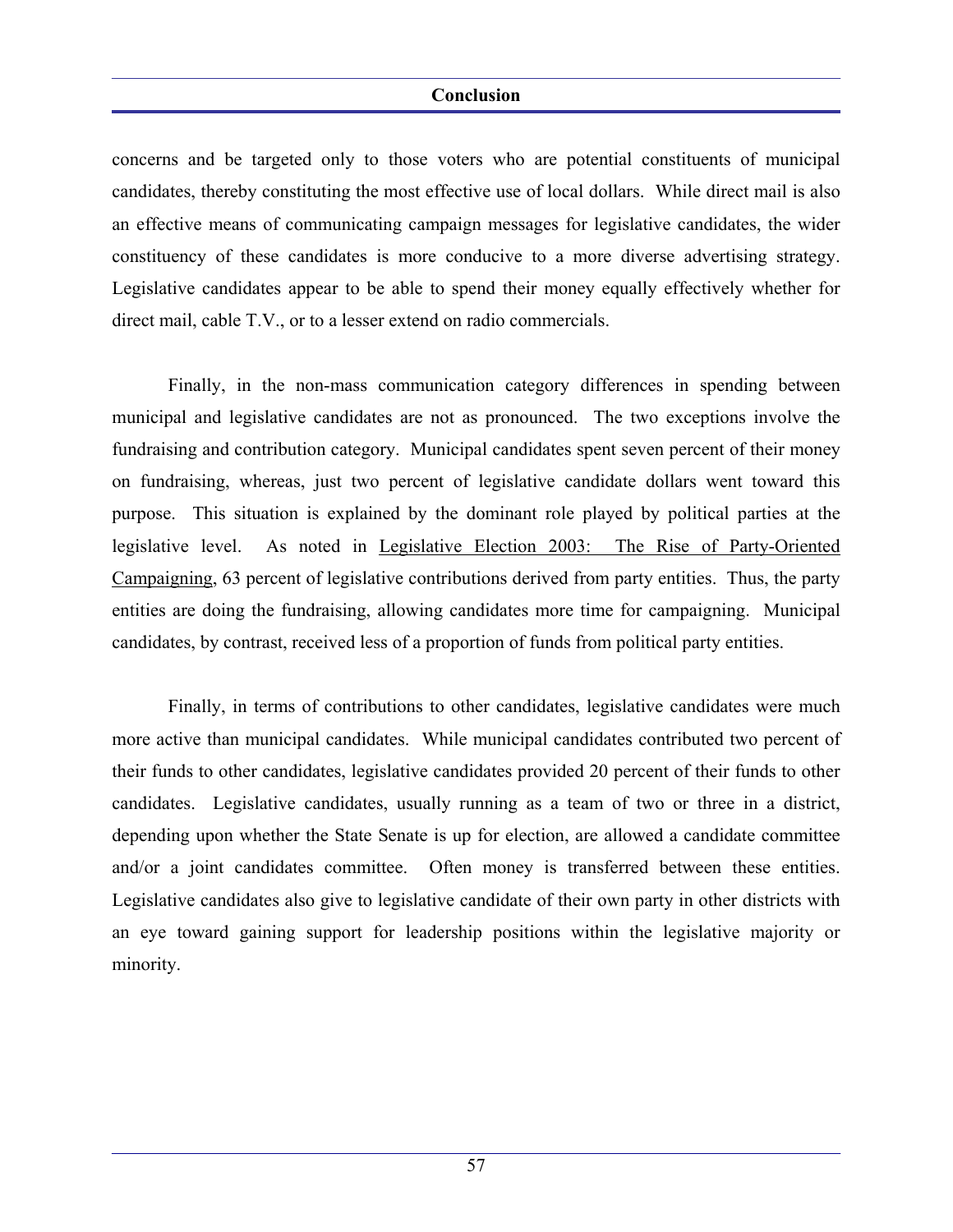- 1. New Jersey Election Law Enforcement Commission, White Paper Number 14, Local Campaign Financing, November 2000, p. 5.
- 2. James Q. Wilson and John J. Dilulio, Jr., American Government, Eighth Edition, (Houghton Mifflin Company, 2001), p. 645.
- 3. Introduction, in The Governors of New Jersey 1664-1974, Biographical Essays, edited by Paul A. Stellhorn and Michael J. Birkner (New Jersey Historical Society, Book-Mart Press, Inc., 1982), p. 5.
- 4. Ibid. p. 7.
- 5. Jennifer Micale, Home News Tribune (New Brunswick), January 22, 2004, section 3, p. 8.
- 6. Raviya Ismail, Home News Tribune (New Brunswick), January 22, 2004, section 3, p. 8.
- 7. Nicole Morella and Greg Marano, Courier News, p. A1.
- 8. Maia Davis, Record (Hackensack, NJ), January 14, 2004, p. A07.
- 9. New Jersey Election Law Enforcement Commission, White Paper Number 14, Local Campaign Financing, November 2000, p. 6.
- 10. Frederick M. Herrmann, "Stress and Structure: Political Change in Antebellum New Jersey," (Ph.D. diss., Rutgers University, 1976), pp. 336-337.
- 11. Barbara G. Salmore and Stephen A. Salmore, New Jersey Politics and Government: Suburban Politics Comes of Age, (University of Nebraska Press, 1993), p. 29.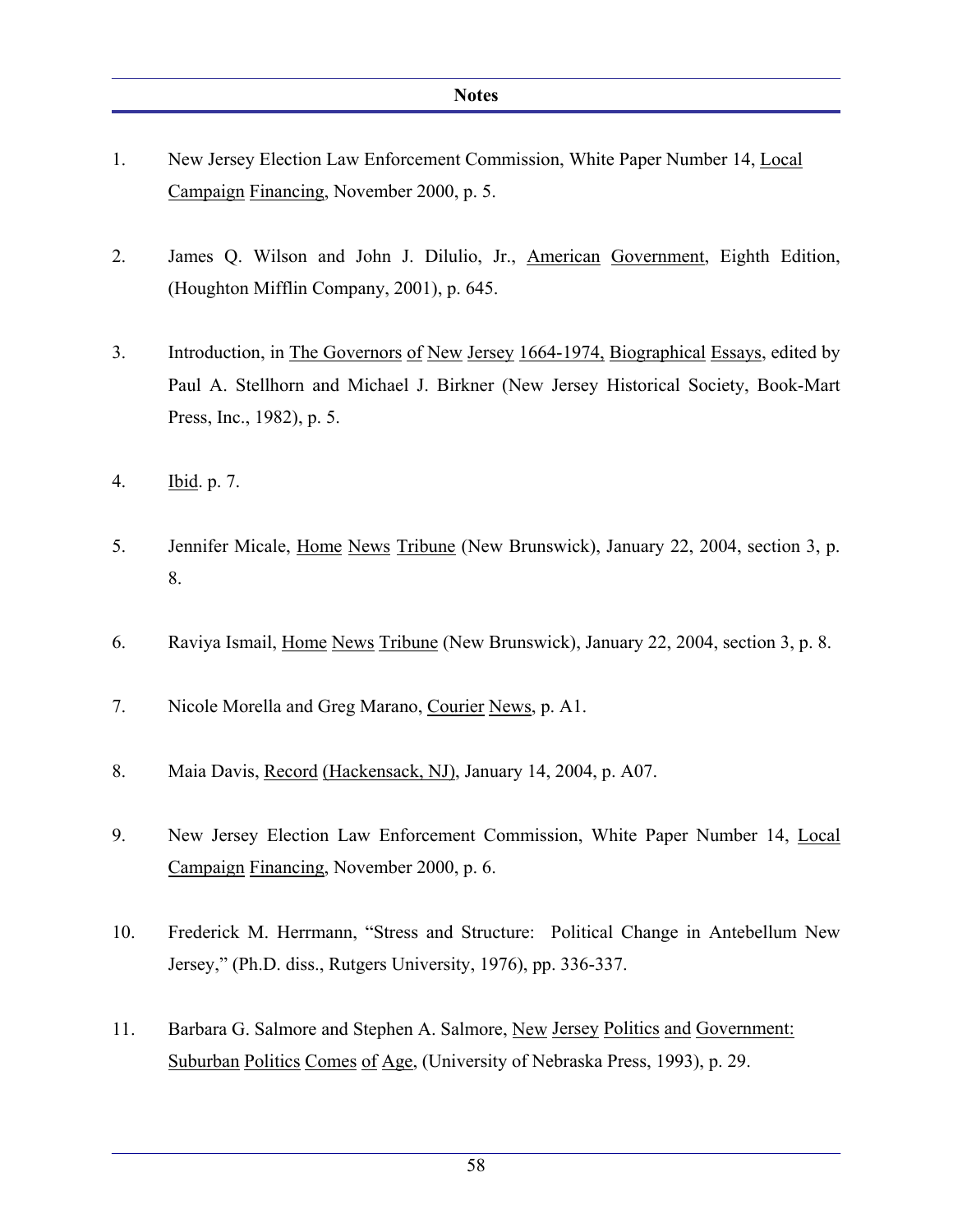- 12. State of New Jersey Commission of Investigation, Local Government Corruption, September, 1992, p. 1.
- 13. Kathy Matheson, Nina Rizzo, and James Quirk, Asbury Park Press, April 28, 2005.
- 14. Tom Moran, Star-Ledger (Newark), April 29, 2005.
- 15. New Jersey Election Law Enforcement Commission, White Paper Number 14, Local Campaign Financing, November 2000, p. 52.
- 16. Stephen J. Wayne, The Road to the White House 2004: The Politics of Presidential Elections, (Wadsworth/Thomson Learning, 2004), p. 119.
- 17. New Jersey Election Law Enforcement Commission, White Paper Number 14, Local Campaign Financing, November 2000, p. 22.
- 18. Ibid. p. 30.
- 19. New Jersey Election Law Enforcement Commission, White Paper Number 17, Legislative Election 2003: The Rise of Party-Oriented Campaigning, July 2004, p. 33.